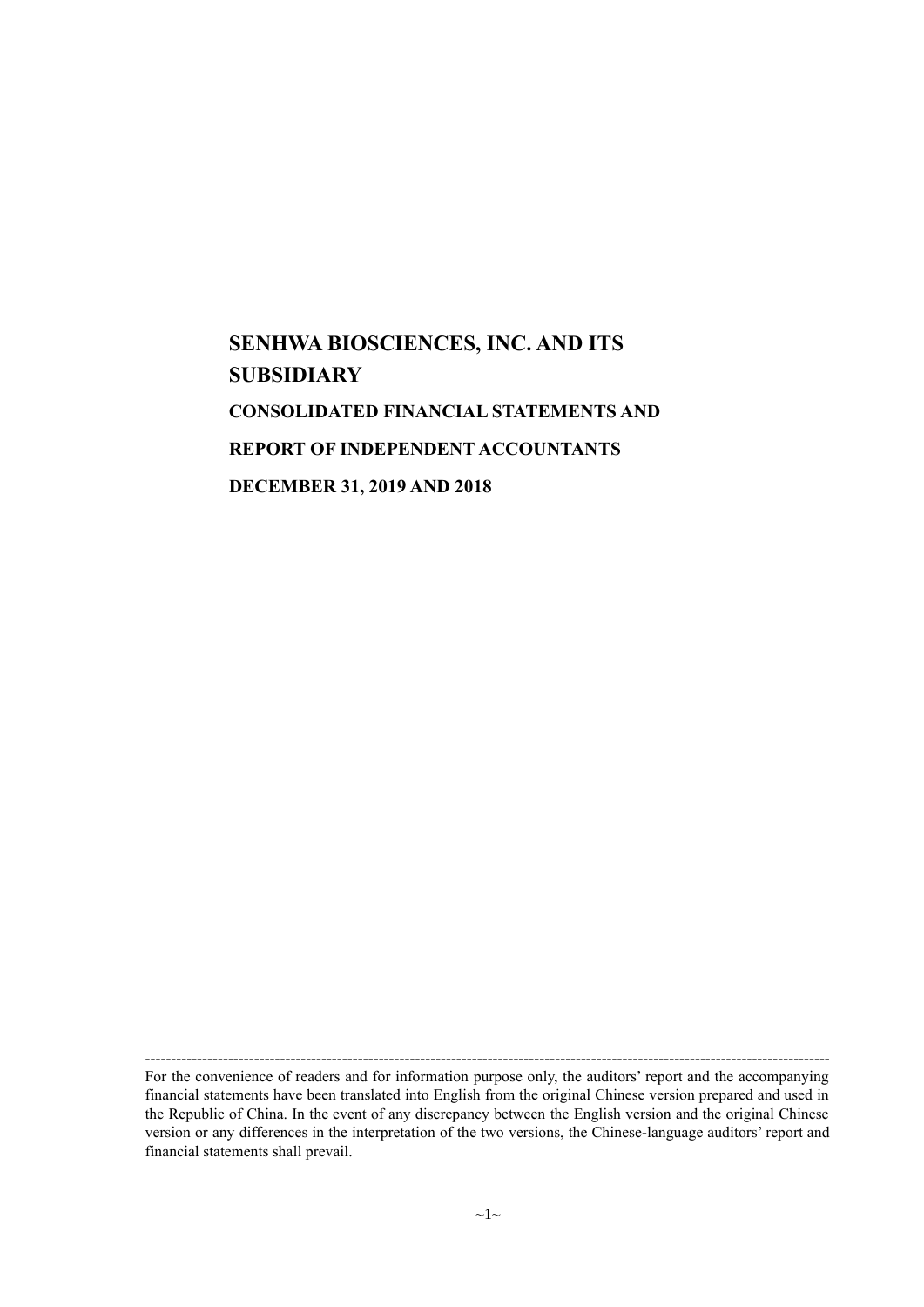#### REPORT OF INDEPENDENT ACCOUNTANTS TRANSLATED FROM CHINESE

To Senhwa Biosciences, Inc.

## *Opinion*

We have audited the accompanying consolidated balance sheets of Senhwa Biosciences, Inc. and its subsidiary (the "Group") as at December 31, 2019 and 2018, and the related consolidated statements of comprehensive income, of changes in equity and of cash flows for the years then ended, and notes to the consolidated financial statements, including a summary of significant accounting policies.

In our opinion, the accompanying consolidated financial statements present fairly, in all material respects, the consolidated financial position of the Group as at December 31, 2019 and 2018, and its consolidated financial performance and its consolidated cash flows for the years then ended in accordance with the "Regulations Governing the Preparation of Financial Reports by Securities Issuers" and the International Financial Reporting Standards, International Accounting Standards, IFRIC Interpretations, and SIC Interpretations as endorsed by the Financial Supervisory Commission.

## *Basis for opinion*

We conducted our audits in accordance with the "Regulations Governing Auditing and Attestation of Financial Statements by Certified Public Accountants" and generally accepted auditing standards in the Republic of China (ROC GAAS). Our responsibilities under those standards are further described in the *Auditor's Responsibilities for the Audit of the Consolidated Financial Statements* section of our report. We are independent of the Group in accordance with the Code of Professional Ethics for Certified Public Accountants in the Republic of China (the "Code"), and we have fulfilled our other ethical responsibilities in accordance with the Code. We believe that the audit evidence we have obtained is sufficient and appropriate to provide a basis for our opinion.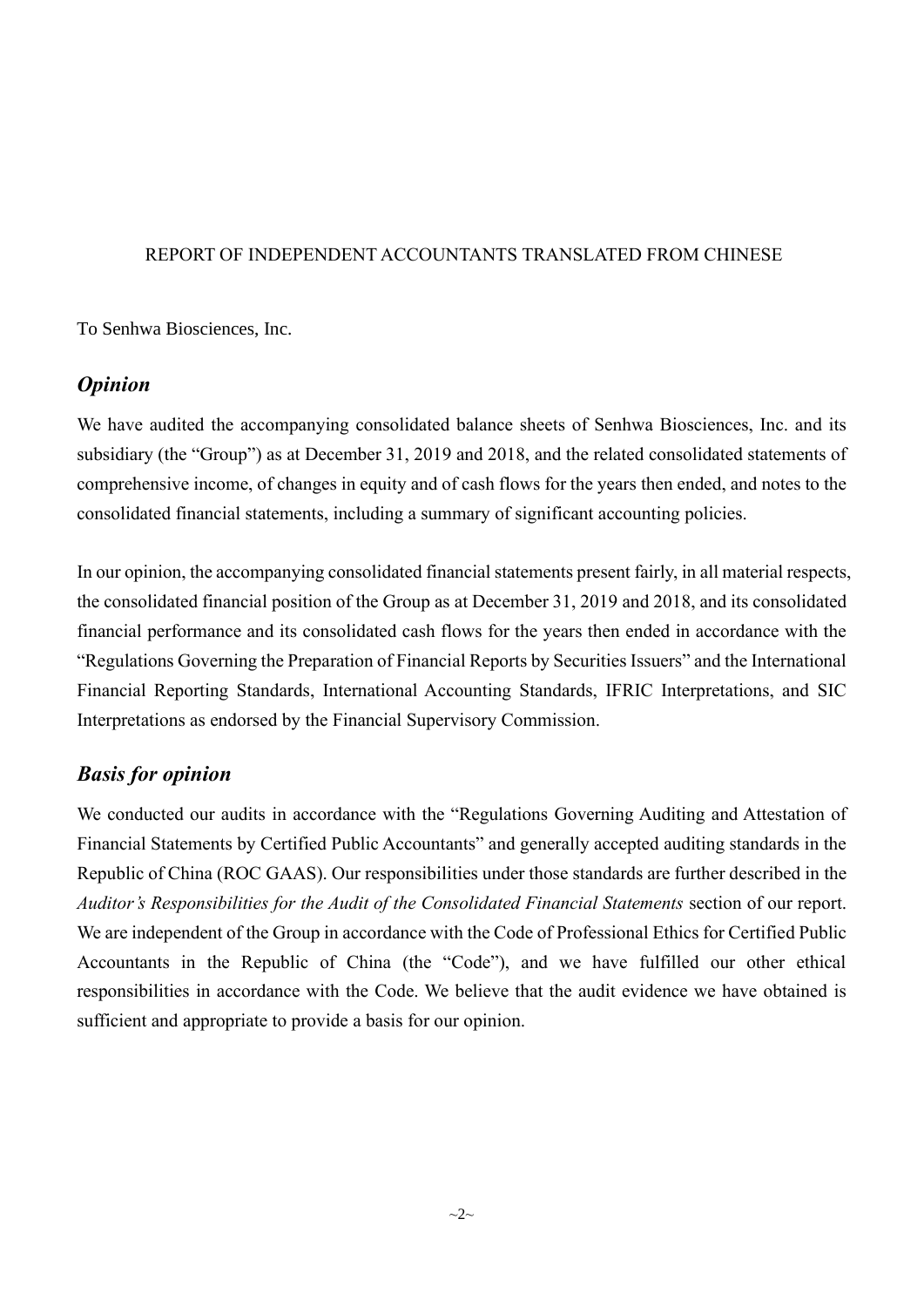### *Key audit matters*

Key audit matters are those matters that, in our professional judgment, were of most significance in our audit of the consolidated financial statements of the current period. These matters were addressed in the context of our audit of the consolidated financial statements as a whole and, in forming our opinion thereon, we do not provide a separate opinion on these matters.

### **Existence of bank deposits**

#### Description

Refer to Note 4(6) for accounting policies on cash equivalents and Note 6(1) for details of cash and cash equivalents. As at December 31, 2019, the Group's cash and cash equivalents amounted to NT\$837,277 thousand, accounting for 98% of total assets. Given the significance of cash and cash equivalents to the Group's total assets, we consider the existence of bank deposits a key audit matter.

#### How our audit addressed the matter

We performed the following audit procedures to address the above key audit matter:

- ‧ Confirmed the bank accounts and specific agreements with the financial institutions to verify the existence of bank accounts and accompanying rights and obligations;
- ‧ Obtained the bank reconciliation statements and checked any unusual reconciling items; and
- ‧ Inspected the source documents of significant cash receipts and payments to verify whether the transactions are for business purposes.

## *Other matter – Parent company only financial reports*

We have audited and expressed an unqualified opinion on the parent company only financial statements of Senhwa Biosciences, Inc. as at and for the years ended December 31, 2019 and 2018.

## *Responsibilities of management and those charged with governance for the consolidated financial statements*

Management is responsible for the preparation and fair presentation of the consolidated financial statements in accordance with the "Regulations Governing the Preparation of Financial Reports by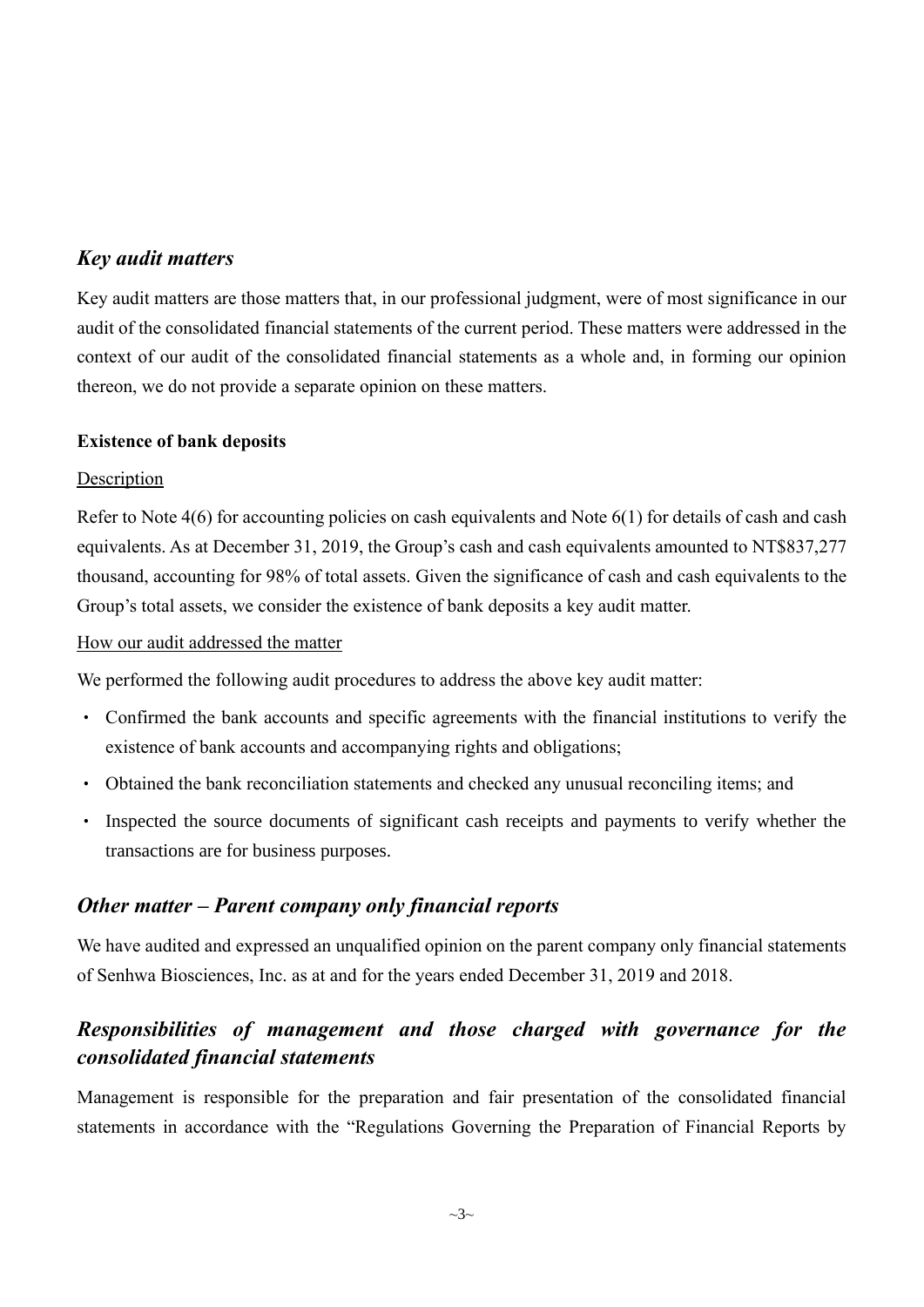Securities Issuers" and the International Financial Reporting Standards, International Accounting Standards, IFRIC Interpretations, and SIC Interpretations as endorsed by the Financial Supervisory Commission, and for such internal control as management determines is necessary to enable the preparation of consolidated financial statements that are free from material misstatement, whether due to fraud or error.

In preparing the consolidated financial statements, management is responsible for assessing the Group's ability to continue as a going concern, disclosing, as applicable, matters related to going concern and using the going concern basis of accounting unless management either intends to liquidate the Group or to cease operations, or has no realistic alternative but to do so.

Those charged with governance, including supervisors, are responsible for overseeing the Group's financial reporting process.

### *Auditor's responsibilities for the audit of the consolidated financial statements*

Our objectives are to obtain reasonable assurance about whether the consolidated financial statements as a whole are free from material misstatement, whether due to fraud or error, and to issue an auditor's report that includes our opinion. Reasonable assurance is a high level of assurance, but is not a guarantee that an audit conducted in accordance with ROC GAAS will always detect a material misstatement when it exists. Misstatements can arise from fraud or error and are considered material if, individually or in the aggregate, they could reasonably be expected to influence the economic decisions of users taken on the basis of these consolidated financial statements.

As part of an audit in accordance with ROC GAAS, we exercise professional judgment and maintain professional skepticism throughout the audit. We also:

1. Identify and assess the risks of material misstatement of the consolidated financial statements, whether due to fraud or error, design and perform audit procedures responsive to those risks, and obtain audit evidence that is sufficient and appropriate to provide a basis for our opinion. The risk of not detecting a material misstatement resulting from fraud is higher than for one resulting from error, as fraud may involve collusion, forgery, intentional omissions, misrepresentations, or the override of internal control.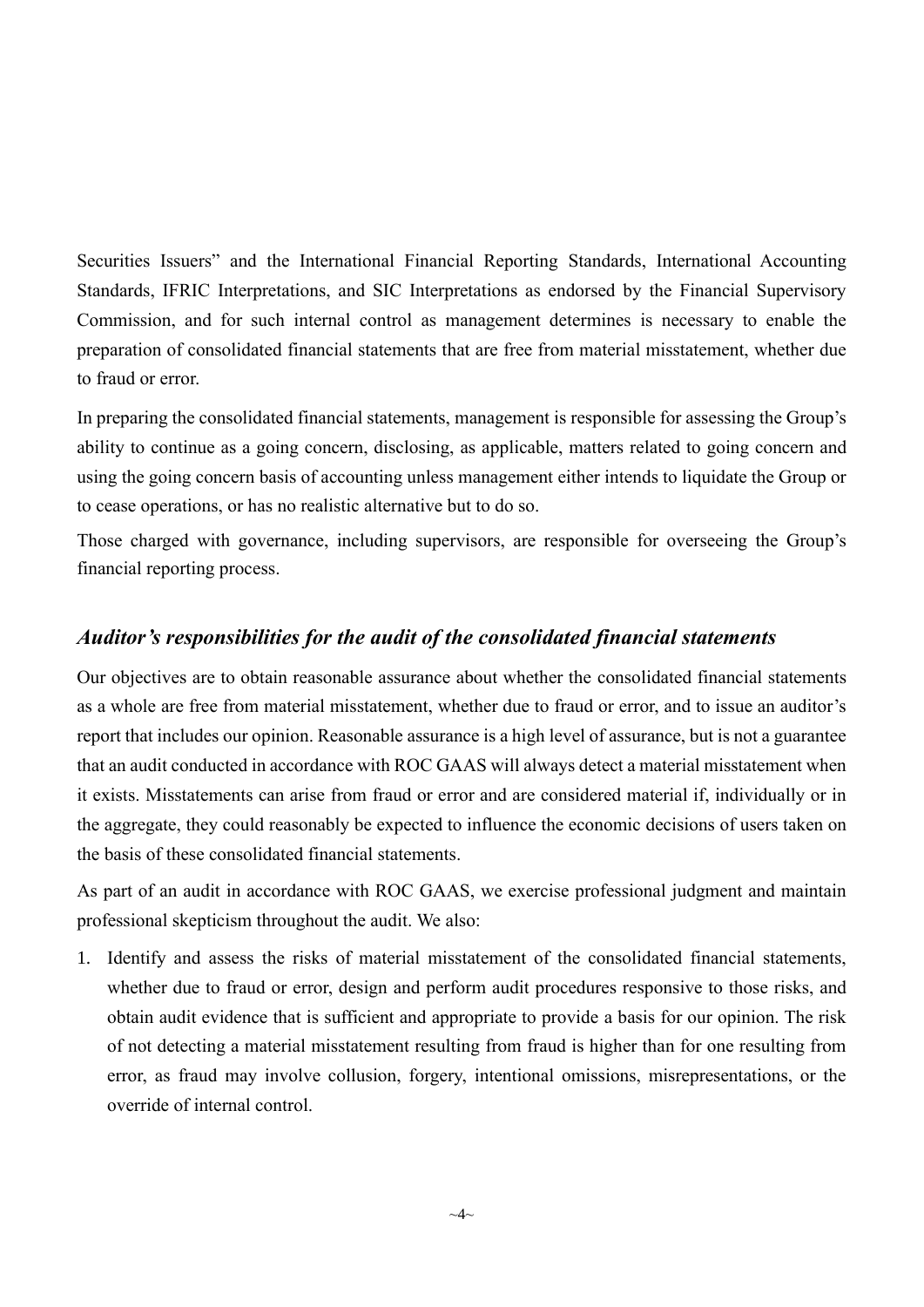- 2. Obtain an understanding of internal control relevant to the audit in order to design audit procedures that are appropriate in the circumstances, but not for the purpose of expressing an opinion on the effectiveness of the Group's internal control.
- 3. Evaluate the appropriateness of accounting policies used and the reasonableness of accounting estimates and related disclosures made by management.
- 4. Conclude on the appropriateness of management's use of the going concern basis of accounting and, based on the audit evidence obtained, whether a material uncertainty exists related to events or conditions that may cast significant doubt on the Group's ability to continue as a going concern. If we conclude that a material uncertainty exists, we are required to draw attention in our auditor's report to the related disclosures in the consolidated financial statements or, if such disclosures are inadequate, to modify our opinion. Our conclusions are based on the audit evidence obtained up to the date of our auditor's report. However, future events or conditions may cause the Group to cease to continue as a going concern.
- 5. Evaluate the overall presentation, structure and content of the consolidated financial statements, including the disclosures, and whether the consolidated financial statements represent the underlying transactions and events in a manner that achieves fair presentation.
- 6. Obtain sufficient appropriate audit evidence regarding the financial information of the entities or business activities within the Group to express an opinion on the consolidated financial statements. We are responsible for the direction, supervision and performance of the group audit. We remain solely responsible for our audit opinion.

We communicate with those charged with governance regarding, among other matters, the planned scope and timing of the audit and significant audit findings, including any significant deficiencies in internal control that we identify during our audit.

We also provide those charged with governance with a statement that we have complied with relevant ethical requirements regarding independence, and to communicate with them all relationships and other matters that may reasonably be thought to bear on our independence, and where applicable, related safeguards.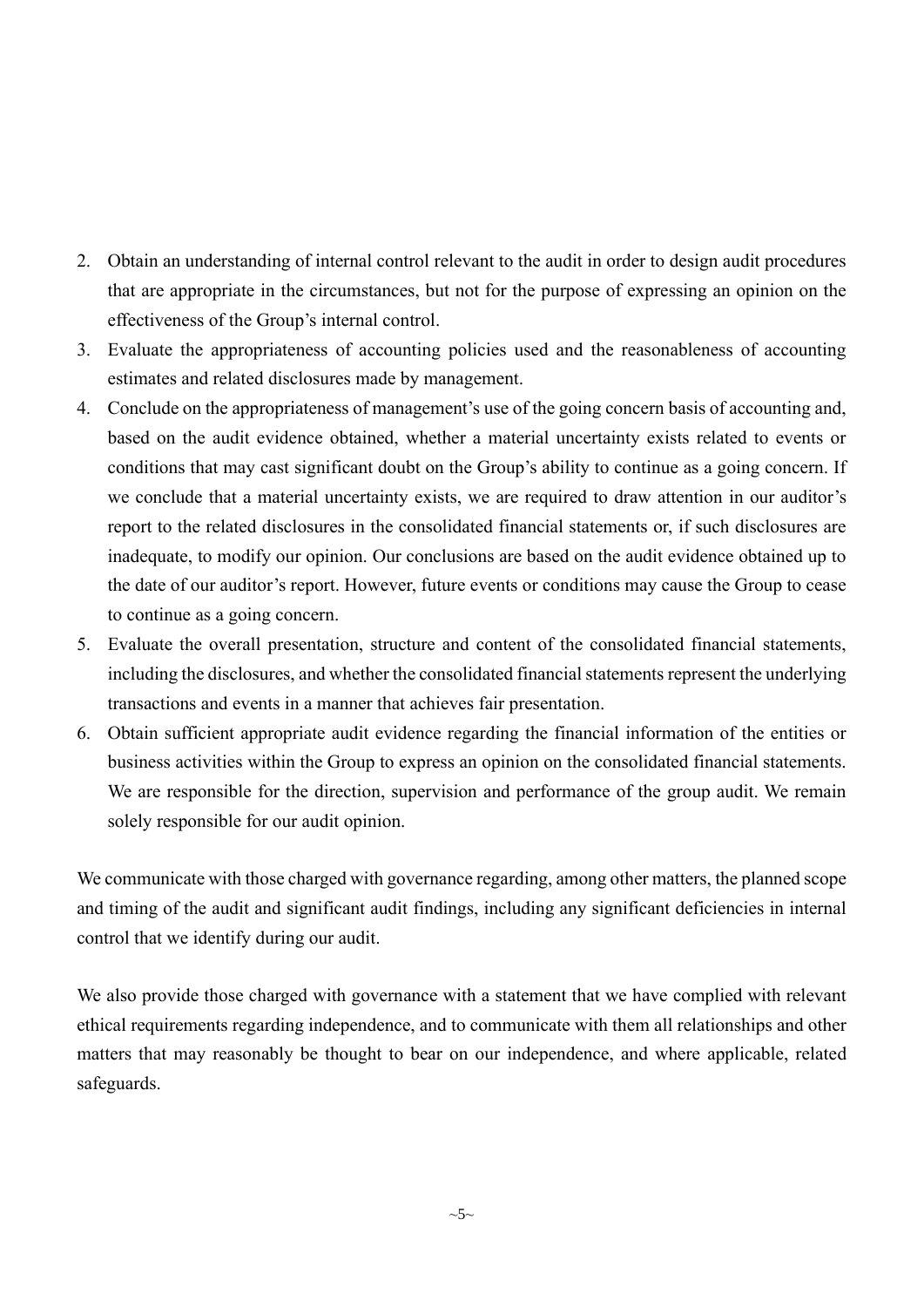From the matters communicated with those charged with governance, we determine those matters that were of most significance in the audit of the consolidated financial statements of the current period and are therefore the key audit matters. We describe these matters in our auditor's report unless law or regulation precludes public disclosure about the matter or when, in extremely rare circumstances, we determine that a matter should not be communicated in our report because the adverse consequences of doing so would reasonably be expected to outweigh the public interest benefits of such communication.

Teng, Sheng-Wei Yu, Shu-Fen For and on behalf of PricewaterhouseCoopers, Taiwan March 19, 2020

<sup>-------------------------------------------------------------------------------------------------------------------------------------------------</sup> The accompanying consolidated financial statements are not intended to present the financial position and results of operations and cash flows in accordance with accounting principles generally accepted in countries and jurisdictions other than the Republic of China. The standards, procedures and practices in the Republic of China governing the audit of such financial statements may differ from those generally accepted in countries and jurisdictions other than the Republic of China. Accordingly, the accompanying consolidated financial statements and report of independent accountants are not intended for use by those who are not informed about the accounting principles or auditing standards generally accepted in the Republic of China, and their applications in practice.

As the financial statements are the responsibility of the management, PricewaterhouseCoopers cannot accept any liability for the use of, or reliance on, the English translation or for any errors or misunderstandings that may derive from the translation.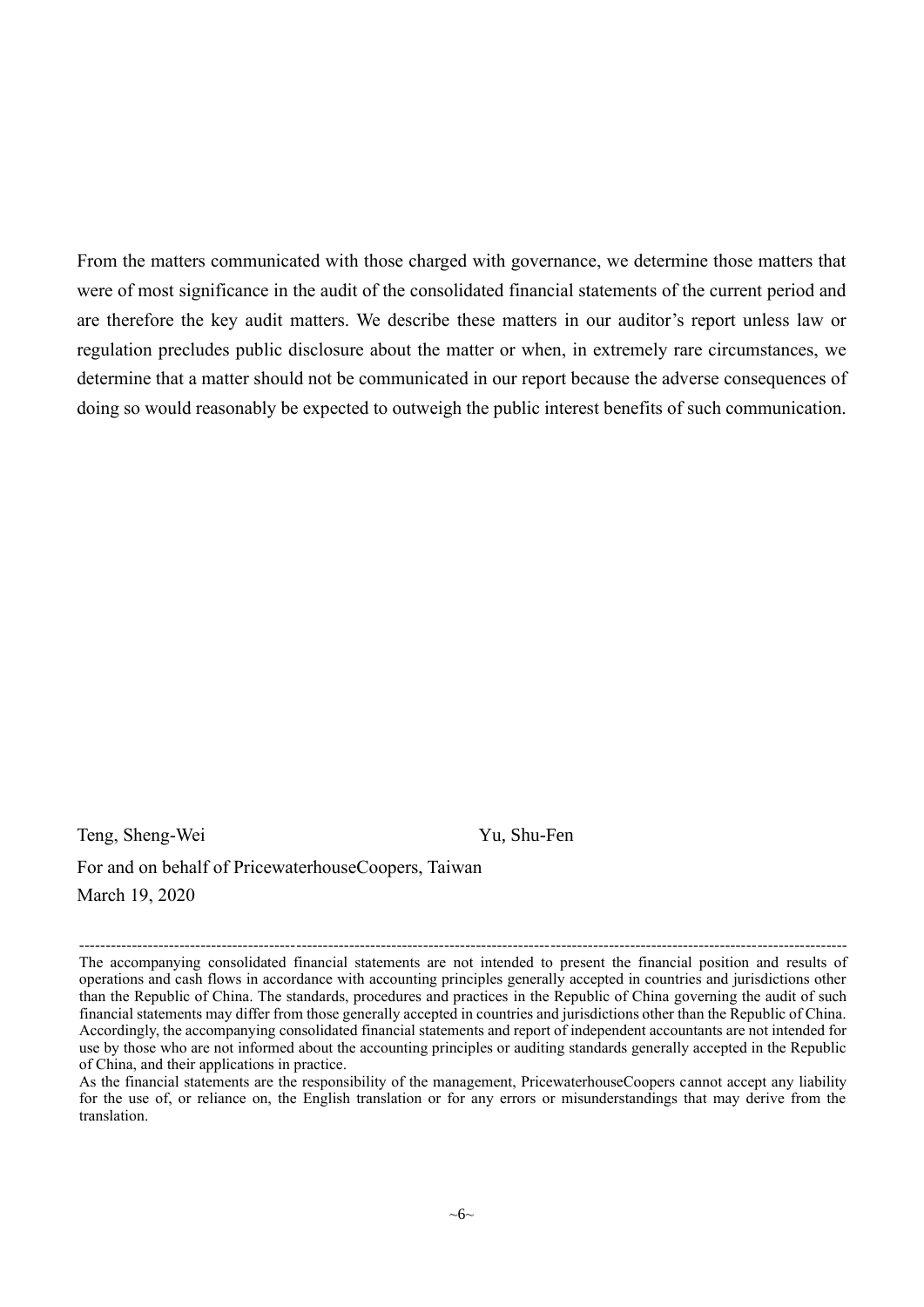#### SENHWA BIOSCIENCES, INC. AND ITS SUBSIDIARY CONSOLIDATED BALANCE SHEETS DECEMBER 31, 2019 AND 2018 (EXPRESSED IN THOUSANDS OF NEW TAIWAN DOLLARS)

|      |                                                                                     |              |                   | December 31, 2019 |         | December 31, 2018          |               |                |  |
|------|-------------------------------------------------------------------------------------|--------------|-------------------|-------------------|---------|----------------------------|---------------|----------------|--|
|      | Assets                                                                              | <b>Notes</b> |                   | Amount            | $\%$    |                            | Amount        | $\%$           |  |
|      | <b>Current assets</b>                                                               |              |                   |                   |         |                            |               |                |  |
| 1100 | Cash and cash equivalents                                                           | 6(1)         | $\boldsymbol{\$}$ | 837,277           | 98      | \$                         | 1,229,493     | 99             |  |
| 1150 | Notes receivable, net                                                               |              |                   |                   |         |                            | 12            |                |  |
| 1170 | Accounts receivable, net                                                            |              |                   | 33                |         |                            | 133           |                |  |
| 1200 | Other receivables                                                                   |              |                   | 491               |         |                            | 918           |                |  |
| 1410 | Prepayments                                                                         | 6(2)         |                   | 11,506            | 1       |                            | 9,501         | 1              |  |
| 11XX | <b>Total current assets</b>                                                         |              |                   | 849,307           | 99      |                            | 1,240,057     | 100            |  |
|      | <b>Non-current assets</b>                                                           |              |                   |                   |         |                            |               |                |  |
| 1517 | Non-current financial assets at<br>fair value through other<br>comprehensive income | 6(15)        |                   | 130               |         |                            | 130           |                |  |
| 1600 | Property, plant and equipment                                                       |              |                   | 1,511             |         |                            | 3,674         |                |  |
| 1755 | Right-of-use assets                                                                 | 6(3)         |                   | 6,887             |         |                            |               |                |  |
| 1780 | Intangible assets                                                                   |              |                   | 14                |         |                            | 118           |                |  |
| 1900 | Other non-current assets                                                            |              |                   | 1,898             |         |                            | 1,908         |                |  |
| 15XX | <b>Total non-current assets</b>                                                     |              |                   | 10,440            | 1       |                            | 5,830         |                |  |
| 1XXX | <b>Total assets</b>                                                                 |              | \$                | 859,747           | 100     | \$                         | 1,245,887     | 100            |  |
|      |                                                                                     |              |                   |                   |         |                            |               |                |  |
|      | Liabilities and Equity                                                              |              |                   |                   |         |                            |               |                |  |
|      | <b>Current liabilities</b>                                                          |              |                   |                   |         |                            |               |                |  |
| 2200 | Other payables                                                                      | 6(4)         | \$                | 23,285            | 3       | \$                         | 35,864        | 3              |  |
| 2230 | Current income tax liabilities                                                      |              |                   |                   |         |                            | 400           |                |  |
| 2280 | Lease liabilities - current                                                         |              |                   | 5,725             | 1       |                            |               |                |  |
| 2300 | Other current liabilities                                                           |              |                   | 311               |         |                            | 288           |                |  |
| 21XX | <b>Total current liabilities</b>                                                    |              |                   | 29,321            | 4       |                            | 36,552        | 3              |  |
| 2580 | Lease liabilities - non-current                                                     |              |                   | 1,813             |         |                            |               |                |  |
| 2XXX | <b>Total liabilities</b>                                                            |              |                   | 31,134            | 4       |                            | 36,552        | $\mathfrak{Z}$ |  |
|      | <b>Equity</b>                                                                       |              |                   |                   |         |                            |               |                |  |
|      | Equity attributable to owners of                                                    |              |                   |                   |         |                            |               |                |  |
|      | parent                                                                              |              |                   |                   |         |                            |               |                |  |
|      | Share capital                                                                       |              |                   |                   |         |                            |               |                |  |
| 3110 | Share capital - common stock                                                        | 1 and $6(7)$ |                   | 744,986           | 87      |                            | 744,756       | 60             |  |
|      | Capital surplus                                                                     |              |                   |                   |         |                            |               |                |  |
| 3200 | Capital surplus                                                                     |              |                   | 475,164           | 55      |                            | 838,132       | 67             |  |
|      | <b>Retained earnings</b>                                                            |              |                   |                   |         |                            |               |                |  |
| 3350 | Accumulated deficit                                                                 | 6(9)         | $\left($          | 391,784) (        | $46)$ ( |                            | $375,850$ ) ( | 30)            |  |
|      | Other equity interest                                                               |              |                   |                   |         |                            |               |                |  |
| 3400 | Other equity interest                                                               |              |                   | 247               |         |                            | 2,297         |                |  |
| 3XXX | <b>Total equity</b>                                                                 |              |                   | 828,613           | 96      |                            | 1,209,335     | 97             |  |
|      | <b>Significant contingent</b>                                                       | 9            |                   |                   |         |                            |               |                |  |
|      | liabilities and unrecognised                                                        |              |                   |                   |         |                            |               |                |  |
|      | contract commitments                                                                |              |                   |                   |         |                            |               |                |  |
| 3X2X | Total liabilities and equity                                                        |              | \$                | 859,747           | 100     | $\boldsymbol{\mathsf{\$}}$ | 1,245,887     | 100            |  |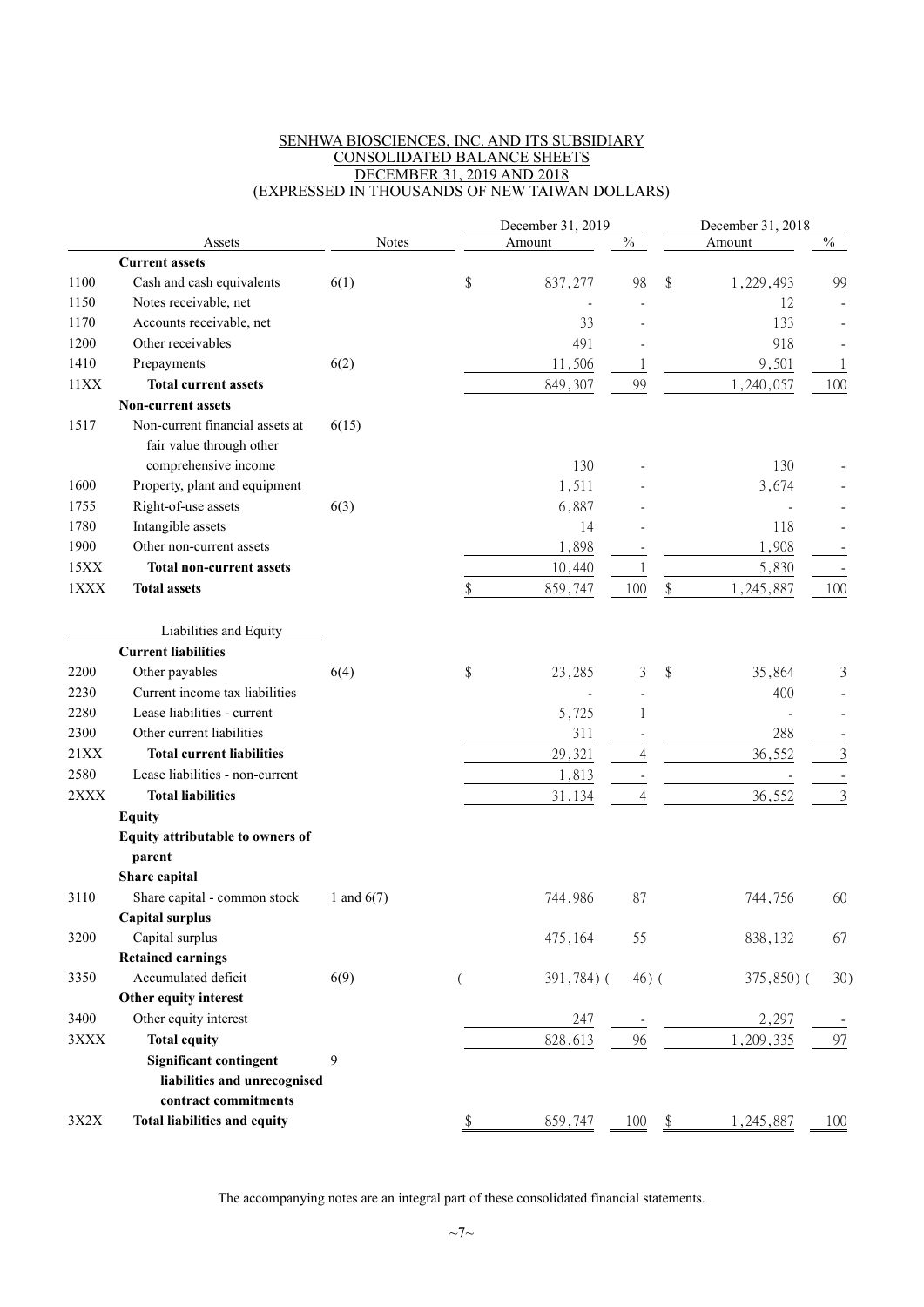#### SENHWA BIOSCIENCES, INC. AND ITS SUBSIDIARY CONSOLIDATED STATEMENTS OF COMPRENSIVE INCOME YEARS ENDED DECEMBER 31, 2019 AND 2018 (EXPRESSED IN THOUSANDS OF NEW TAIWAN DOLLARS, EXCEPT LOSS PER SHARE AMOUNT)

|      |                                      | Years ended December 31, |                |                     |                                                   |                   |                 |  |  |  |
|------|--------------------------------------|--------------------------|----------------|---------------------|---------------------------------------------------|-------------------|-----------------|--|--|--|
|      |                                      |                          |                | 2019                |                                                   | 2018              |                 |  |  |  |
|      | Items                                | <b>Notes</b>             |                | Amount              | $\frac{0}{0}$                                     | Amount            | $\frac{0}{0}$   |  |  |  |
| 4000 | <b>Operating revenue</b>             |                          | \$             | 300                 | \$<br>100                                         | 733               | 100             |  |  |  |
| 5000 | <b>Operating costs</b>               | 6(12)(13)                |                | 262)                | 87)                                               | 658)              | 90)             |  |  |  |
| 5900 | <b>Gross profit</b>                  |                          |                | 38                  | 13                                                | 75                | 10              |  |  |  |
|      | <b>Operating expenses</b>            | $6(12)(13)$ and<br>7(2)  |                |                     |                                                   |                   |                 |  |  |  |
| 6200 | General and administrative           |                          |                |                     |                                                   |                   |                 |  |  |  |
|      | expenses                             |                          | $\overline{ }$ | $56,804$ ) (        | $18934$ ) (                                       | $60, 119$ ) (     | 8202)           |  |  |  |
| 6300 | Research and development             |                          |                |                     |                                                   |                   |                 |  |  |  |
|      | expenses                             |                          |                | 337,034) (112345) ( |                                                   | $327,424$ ) (     | 44669)          |  |  |  |
| 6000 | <b>Total operating expenses</b>      |                          |                | 393,838) (131279) ( |                                                   | 387,543)          | 52871)          |  |  |  |
| 6900 | <b>Operating loss</b>                |                          |                | 393,800) (131266) ( |                                                   | 387,468)(         | 52861)          |  |  |  |
|      | Non-operating income and             |                          |                |                     |                                                   |                   |                 |  |  |  |
|      | expenses                             |                          |                |                     |                                                   |                   |                 |  |  |  |
| 7010 | Other income                         | 6(10)                    |                | 6,850               | 2284                                              | 8,899             | 1214            |  |  |  |
| 7020 | Other gains and losses               | 6(11)                    |                | $2,411)$ (          | 804)                                              | 466               | 63              |  |  |  |
| 7050 | Finance costs                        |                          |                | $341)$ (            | 114)                                              | 17)               | $\overline{2})$ |  |  |  |
| 7000 | <b>Total non-operating</b>           |                          |                |                     |                                                   |                   |                 |  |  |  |
|      | income and expenses                  |                          |                | 4,098               | 1366                                              | 9,348             | 1275            |  |  |  |
| 7900 | Loss before income tax               |                          |                | 389,702) (129900) ( |                                                   | $378,120$ ) (     | 51586)          |  |  |  |
| 7950 | Income tax (expense) benefit $6(14)$ |                          |                | $1,724$ $($         | 575)                                              | 2,270             | 310             |  |  |  |
| 8200 | Loss for the year                    |                          | $\mathfrak{z}$ |                     | 391,426) (130475) (\$                             | $375,850$ ) (     | 51276)          |  |  |  |
|      | Other comprehensive loss             |                          |                |                     |                                                   |                   |                 |  |  |  |
|      | <b>Components of other</b>           |                          |                |                     |                                                   |                   |                 |  |  |  |
|      | comprehensive loss that will         |                          |                |                     |                                                   |                   |                 |  |  |  |
|      | be reclassified to profit or         |                          |                |                     |                                                   |                   |                 |  |  |  |
|      | loss                                 |                          |                |                     |                                                   |                   |                 |  |  |  |
| 8361 | <b>Financial statements</b>          |                          |                |                     |                                                   |                   |                 |  |  |  |
|      | translation differences of           |                          |                |                     |                                                   |                   |                 |  |  |  |
|      | foreign operations                   |                          | $($ \$         | $2,050$ ) (         | 683)<br>\$                                        | 1,644             | 224             |  |  |  |
| 8500 | <b>Total comprehensive loss for</b>  |                          |                |                     |                                                   |                   |                 |  |  |  |
|      | the year                             |                          | $($ \$         |                     | 393,476) (131158) (\$                             | $374,206$ ) (     | 51052)          |  |  |  |
|      | Loss attributable to:                |                          |                |                     |                                                   |                   |                 |  |  |  |
| 8610 | Owners of the parent                 |                          | $($ \$         |                     | 391,426) (130475) (\$                             | $375,850$ ) (     | 51276)          |  |  |  |
|      |                                      |                          |                |                     |                                                   |                   |                 |  |  |  |
|      | <b>Comprehensive loss</b>            |                          |                |                     |                                                   |                   |                 |  |  |  |
|      | attributable to:                     |                          |                |                     |                                                   |                   |                 |  |  |  |
| 8710 | Owners of the parent                 |                          | $\frac{1}{2}$  |                     | $393,476$ ) ( $131158$ ) ( $\text{\textsterling}$ | 374, 206) (51052) |                 |  |  |  |
|      | Loss per share                       |                          |                |                     |                                                   |                   |                 |  |  |  |
|      |                                      |                          |                |                     |                                                   |                   |                 |  |  |  |
| 9750 | Basic loss per share                 | 6(16)                    |                |                     |                                                   |                   |                 |  |  |  |
|      | (in dollars)                         |                          | $($ \$         |                     | $5.26$ ) (\$                                      |                   | 5.05)           |  |  |  |
| 9850 | Diluted loss per share               | 6(16)                    |                |                     |                                                   |                   |                 |  |  |  |
|      | (in dollars)                         |                          | $\frac{1}{2}$  |                     | $(5.26)$ (\$)                                     |                   | 5.05)           |  |  |  |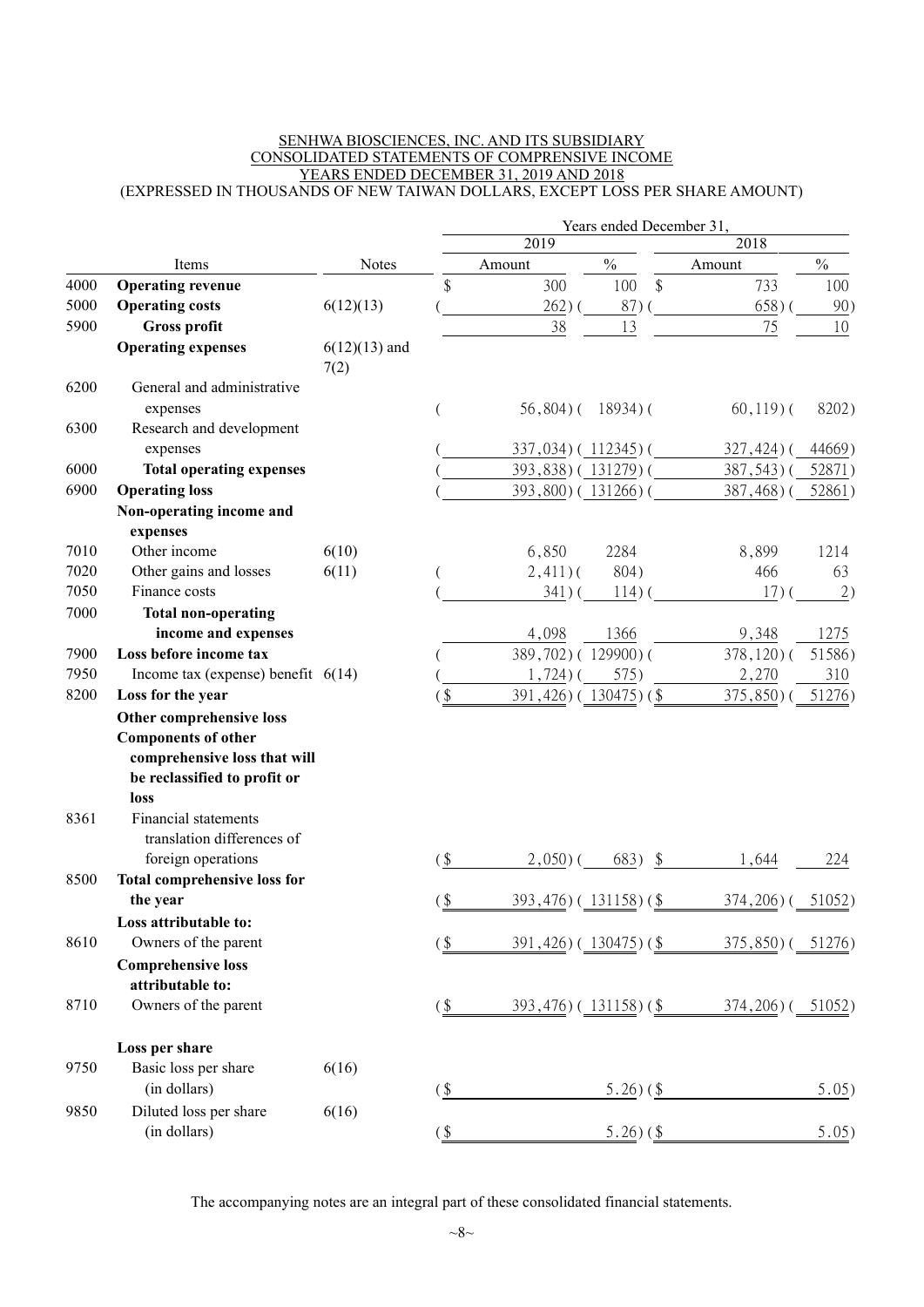#### SENHWA BIOSCIENCES, INC. AND ITS SUBSIDIARY CONSOLIDATED STATEMENTS OF CHANGES IN EQUITY YEARS ENDED DECEMBER 31, 2019 AND 2018 (EXPRESSED IN THOUSANDS OF NEW TAIWAN DOLLARS)

|                                                                              |              |     |              |                               |               | Equity attributable to owners of the parent |               |        |        |                        |                                                                                |            |
|------------------------------------------------------------------------------|--------------|-----|--------------|-------------------------------|---------------|---------------------------------------------|---------------|--------|--------|------------------------|--------------------------------------------------------------------------------|------------|
|                                                                              |              |     |              |                               |               | Capital Surplus                             |               |        |        |                        | Other Equity                                                                   |            |
|                                                                              | <b>Notes</b> |     | Common stock | Additional paid-in<br>capital |               | Stock options                               |               | Others |        | Accumulated<br>deficit | Financial<br>statements<br>translation<br>differences of<br>foreign operations | Total      |
| 2018                                                                         |              |     |              |                               |               |                                             |               |        |        |                        |                                                                                |            |
| Balance at January 1, 2018                                                   |              |     | 743,926      | 1,343,926                     |               | 38,437                                      |               |        | $($ \$ | 558,879)               | $\mathbf{\hat{S}}$<br>653                                                      | ,568,063   |
| Loss for the year                                                            |              |     |              |                               |               |                                             |               |        |        | 375,850)               |                                                                                | 375,850)   |
| Other comprehensive income for the year                                      |              |     |              |                               |               |                                             |               |        |        |                        | 1,644                                                                          | 1,644      |
| Total comprehensive income (loss) for the year                               |              |     |              |                               |               |                                             |               |        |        | 375,850                | 1,644                                                                          | 374,206    |
| Capital surplus used to offset against<br>accumulated deficit                | 6(9)         |     |              | 558,879)                      |               |                                             |               |        |        | 558,879                |                                                                                |            |
| Amortisation of compensation cost of<br>employee stock options               | 6(6)         |     |              |                               |               | 4,462                                       |               |        |        |                        |                                                                                | 4,462      |
| Amortisation of compensation cost of<br>subsidiaries' employee stock options | 6(6)         |     |              |                               |               | 10,007                                      |               |        |        |                        |                                                                                | 10,007     |
| Employee stock options exercised                                             | 6(6)         |     | 830          | 5,724                         |               | 5,545                                       |               |        |        |                        |                                                                                | 1,009      |
| Balance at December 31, 2018                                                 |              |     | 744,756      | 790,771                       |               | 47,361                                      |               |        | 68     | 375,850                | 2,297                                                                          | , 209, 335 |
| 2019                                                                         |              |     |              |                               |               |                                             |               |        |        |                        |                                                                                |            |
| Balance at January 1, 2019                                                   |              | \$. | 744,756      | \$<br>790,771                 | $\mathbf{\$}$ | 47,361                                      | $\mathcal{S}$ |        | $($ \$ | 375,850)               | $\sqrt[6]{\frac{1}{2}}$<br>2,297                                               | 1,209,335  |
| Effects of retrospective application                                         |              |     |              |                               |               |                                             |               |        |        | 358                    |                                                                                | 358        |
| Balance at January 1, after restatemet                                       |              |     | 744,756      | 790,771                       |               | 47,361                                      |               |        |        | 376,208)               | 2,297                                                                          | , 208, 977 |
| Loss for the year                                                            |              |     |              |                               |               |                                             |               |        |        | 391,426)               |                                                                                | 391,426)   |
| Other comprehensive loss for the year                                        |              |     |              |                               |               |                                             |               |        |        |                        | 2,050                                                                          | 2,050      |
| Total comprehensive loss for the year                                        |              |     |              |                               |               |                                             |               |        |        | 391,426)               | 2,050)                                                                         | 393,476    |
| Capital surplus used to offset against<br>accumulated deficit                | 6(9)         |     |              | 375,850)                      |               |                                             |               |        |        | 375,850                |                                                                                |            |
| Amortisation of compensation cost of<br>employee stock options               | 6(6)         |     |              |                               |               | 6,553                                       |               |        |        |                        |                                                                                | 6,553      |
| Amortisation of compensation cost of<br>subsidiaries' employee stock options | 6(6)         |     |              |                               |               | 6,279                                       |               |        |        |                        |                                                                                | 6,279      |
| Employee stock options exercised                                             | 6(6)         |     | 230          | 1,593                         |               | 1,577                                       |               | 34     |        |                        |                                                                                | 280        |
| Balance at December 31, 2019                                                 |              | \$. | 744,986      | 416,514                       |               | 58,616                                      |               | 34     | $($ \$ | 391,784                | 247<br><sup>\$</sup>                                                           | 828,613    |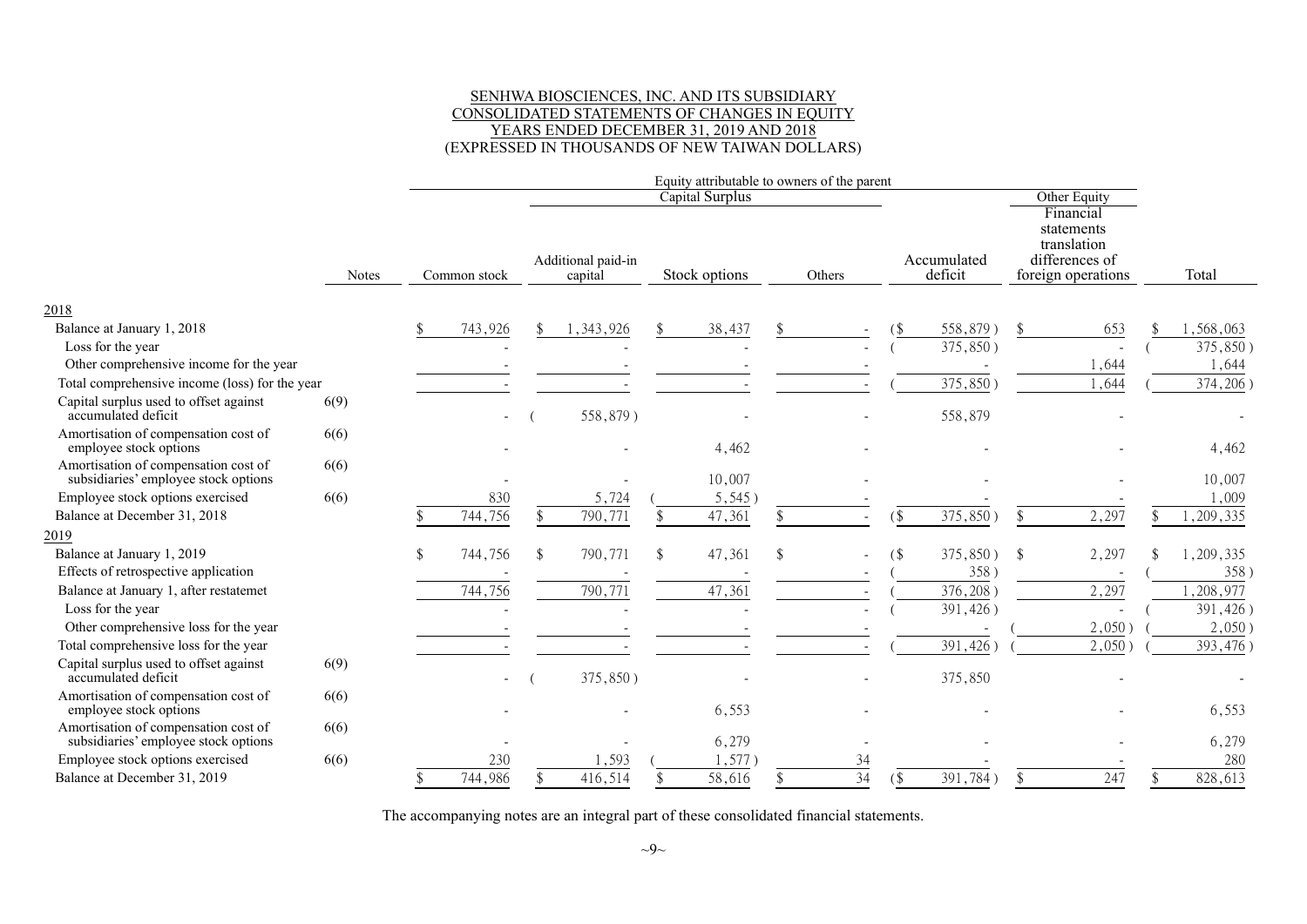#### SENHWA BIOSCIENCES, INC. AND ITS SUBSIDIARY CONSOLIDATED STATEMENTS OF CASH FLOWS YEARS ENDED DECEMBER 31, 2019 AND 2018 (EXPRESSED IN THOUSANDS OF NEW TAIWAN DOLLARS)

|                                                    |       | Years ended December 31, |                         |    |           |
|----------------------------------------------------|-------|--------------------------|-------------------------|----|-----------|
|                                                    | Notes |                          | 2019                    |    | 2018      |
| CASH FLOWS FROM OPERATING ACTIVITIES               |       |                          |                         |    |           |
| Loss before tax                                    |       | (                        | 389,702) (\$            |    | 378,120)  |
| Adjustments                                        |       |                          |                         |    |           |
| Adjustments to reconcile profit (loss)             |       |                          |                         |    |           |
| Compensation cost of employee stock options        | 6(6)  |                          | 12,832                  |    | 14,469    |
| Depreciation                                       | 6(12) |                          | 8,057                   |    | 2,535     |
| Amortisation                                       | 6(12) |                          | 104                     |    | 291       |
| Interest expense for lease liabilities             | 6(3)  |                          | 325                     |    |           |
| Interest income                                    | 6(10) | (                        | 6,192)                  |    | 8,706)    |
| Other income                                       |       |                          |                         |    | 2)        |
| Changes in operating assets and liabilities        |       |                          |                         |    |           |
| Changes in operating assets                        |       |                          |                         |    |           |
| Notes receivable, net                              |       |                          | 12                      |    | 12)       |
| Accounts receivable, net                           |       |                          | 100                     |    | 133)      |
| Other receivables                                  |       |                          | 39)                     |    | 6)        |
| Prepayments                                        |       |                          | $3,729$ )               |    | 4,944     |
| Changes in operating liabilities                   |       |                          |                         |    |           |
| Other payables                                     |       |                          | $12,551$ )              |    | 21,647)   |
| Other current liabilities                          |       |                          | 23                      |    | 8)        |
| Cash outflow generated from operations             |       |                          | 390,760) (              |    | 386,395)  |
| Interest received                                  |       |                          | 6,569                   |    | 9,034     |
| Tax refund received                                |       |                          | 89                      |    | 3,021     |
| Income tax paid                                    |       |                          | 400)                    |    |           |
| Net cash flows used in operating activities        |       |                          | 384,502)                |    | 374,340)  |
| CASH FLOWS FROM INVESTING ACTIVITIES               |       |                          |                         |    |           |
| Acquisition of property, plant and equipment       |       |                          |                         |    | 406)      |
| Decrease in other non-current assets               |       |                          | $\overline{\mathbf{3}}$ |    | 592       |
| Net cash flows from investing activities           |       |                          | $\overline{3}$          |    | 186       |
| CASH FLOWS FROM FINANCING ACTIVITIES               |       |                          |                         |    |           |
| Payments of lease liabilities                      |       |                          | 5,844)                  |    |           |
| Employee stock options exercised                   | 6(6)  |                          | 280                     |    | 1,009     |
| Net cash flows (used in) from financing activities |       |                          | 5,564)                  |    | 1,009     |
| Effect of exchange rate changes                    |       |                          | 2,153)                  |    | 1,638     |
| Net decrease in cash and cash equivalents          |       |                          | 392,216)                |    | 371,507)  |
| Cash and cash equivalents at beginning of year     |       |                          | 1,229,493               |    | 1,601,000 |
| Cash and cash equivalents at end of year           |       | P.                       | 837,277                 | \$ | 1,229,493 |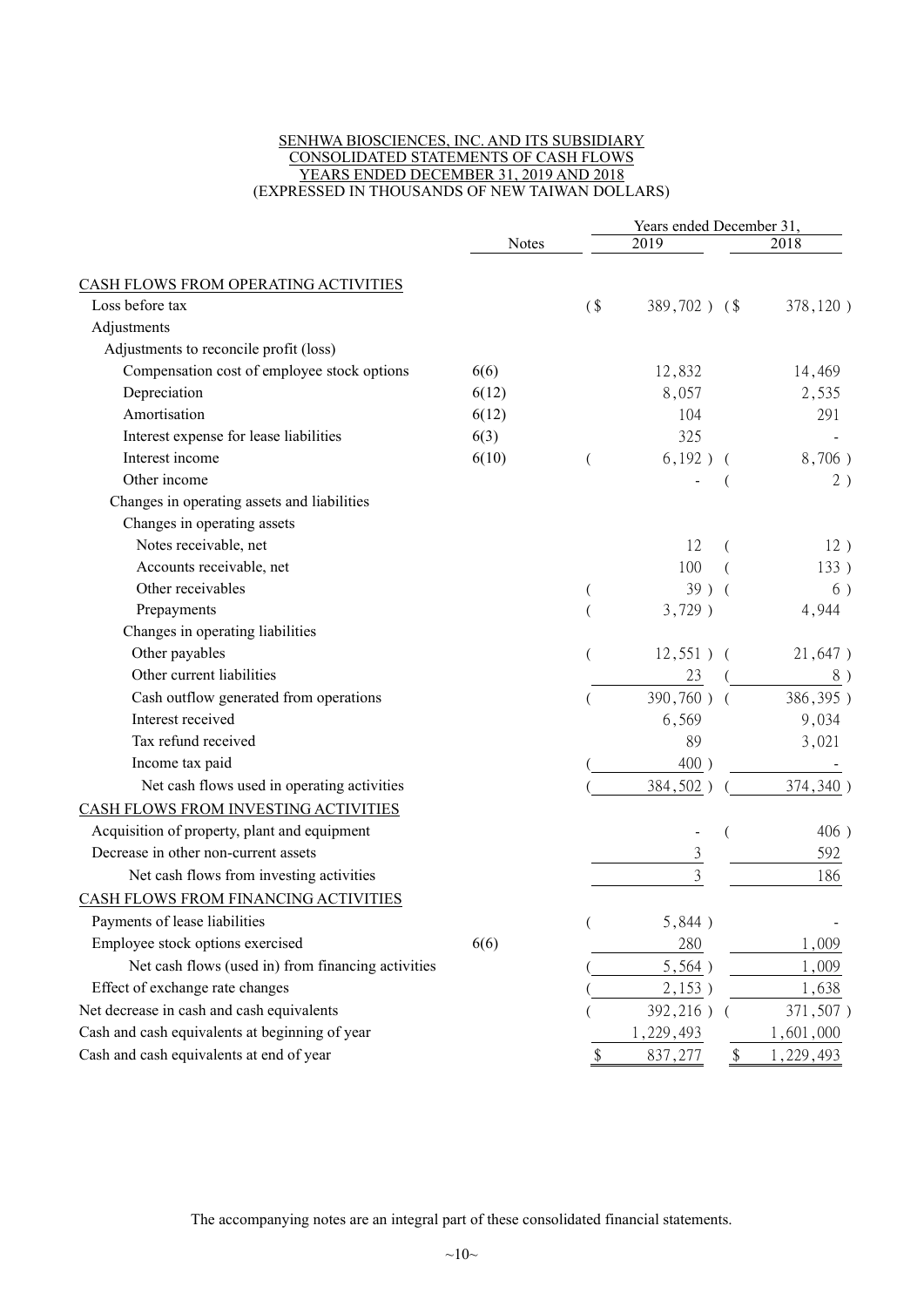## SENHWA BIOSCIENCES, INC. AND SUBSIDIARIES NOTES TO THE CONSOLIDATED FINANCIAL STATEMENTS YEARS ENDED DECEMBER 31, 2019 AND 2018 (EXPRESSED IN THOUSANDS OF NEW TAIWAN DOLLARS, EXCEPT AS OTHERWISE INDICATED)

### 1. HISTORY AND ORGANISATION

- (1) Senhwa Biosciences, Inc. (the "Company") was incorporated and registered with the Ministry of Economic Affairs on November 16, 2012. The Company's shares started trading over-the-counter after approval by the Taipei Exchange on April 24, 2017. The Company is primarily engaged in the development of new drugs and special pharmaceutical ingredients.
- (2) As of December 31, 2019, the Company's authorised capital and paid-in capital amounted to \$1,500,000 and \$744,986, respectively.
- 2. THE DATE OF AUTHORISATION FOR ISSUANCE OF THE CONSOLIDATED FINANCIAL STATEMENTS AND PROCEDURES FOR AUTHORISATION

These consolidated financial statements were authorised for issuance by the Board of Directors on March 19, 2020.

3. APPLICATION OF NEW STANDARDS, AMENDMENTS AND INTERPRETATIONS

(1) Effect of the adoption of new issuances of or amendments to International Financial Reporting Standards ("IFRS") as endorsed by the Financial Supervisory Commission ("FSC") New standards, interpretations and amendments endorsed by the FSC effective from 2019 are as follows:

|                                                                                 | Effective date by               |
|---------------------------------------------------------------------------------|---------------------------------|
|                                                                                 | <b>International Accounting</b> |
| New Standards, Interpretations and Amendments                                   | <b>Standards Board</b>          |
| Amendments to IFRS 9, 'Prepayment features with negative<br>compensation'       | January 1, 2019                 |
| IFRS 16, 'Leases'                                                               | January 1, 2019                 |
| Amendments to IAS 19, 'Plan amendment, curtailment or settlement'               | January 1, 2019                 |
| Amendments to IAS 28, 'Long-term interests in associates and joint<br>ventures' | January 1, 2019                 |
| IFRIC 23, 'Uncertainty over income tax treatments'                              | January 1, 2019                 |
| Annual improvements to IFRSs 2015-2017 cycle                                    | January 1, 2019                 |

Except for the following, the above standards and interpretations have no significant impact to the Group's financial condition and financial performance based on the Group's assessment.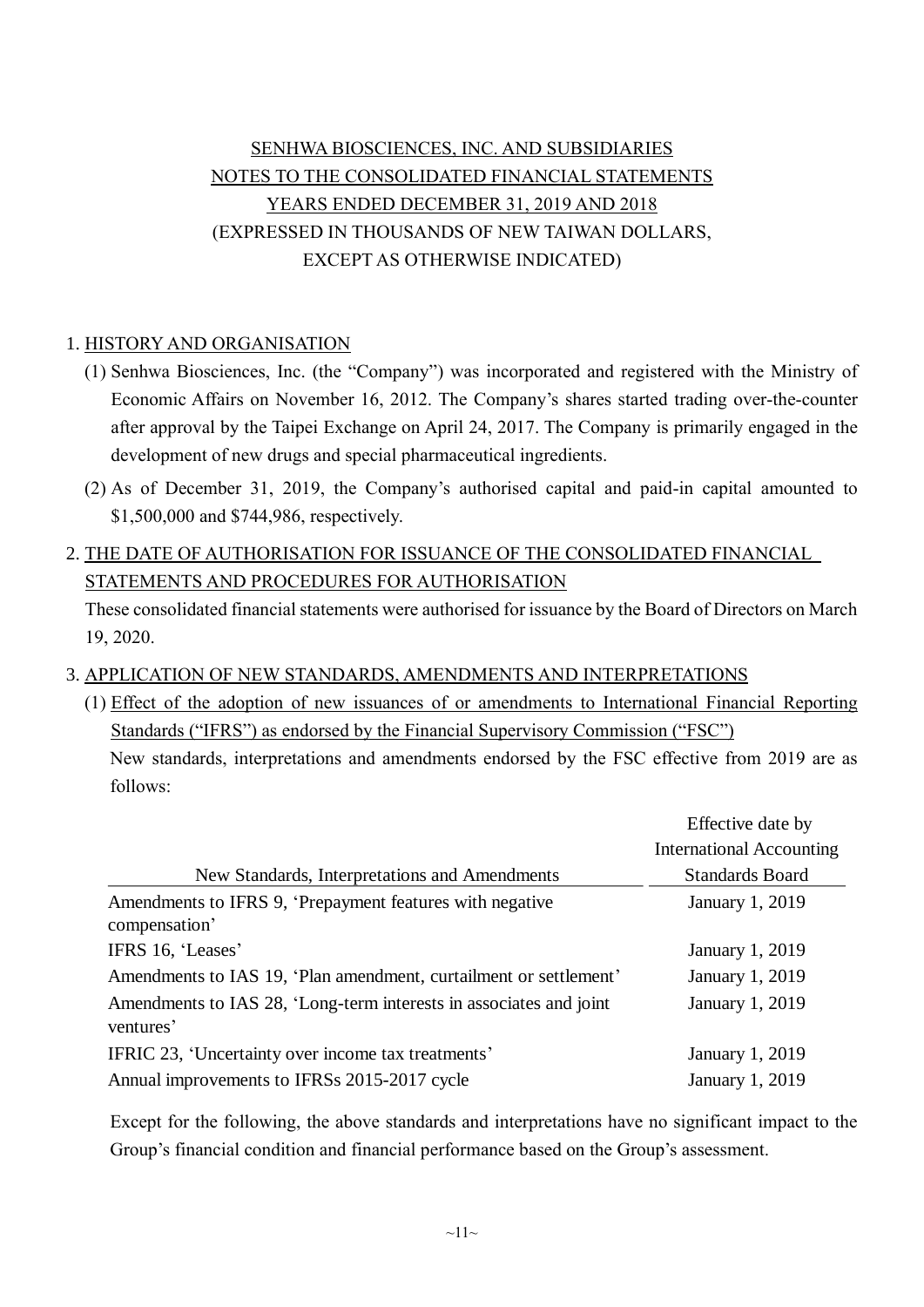IFRS 16, 'Leases'

- A. IFRS 16, 'Leases', replaces IAS 17, 'Leases' and related interpretations and SICs. The standard requires lessees to recognise a 'right-of-use asset' and a lease liability (except for those leases with terms of 12 months or less and leases of low-value assets). The accounting stays the same for lessors, which is to classify their leases as either finance leases or operating leases and account for those two types of leases differently. IFRS 16 only requires enhanced disclosures to be provided by lessors.
- B. The Group has elected to apply IFRS 16 by not restating the comparative information (referred herein as the 'modified retrospective approach') when applying "IFRSs" effective in 2019 as endorsed by the FSC. Accordingly, the Group increased 'right-of-use asset' by \$12,082, increased 'lease liability' by \$12,440 and decreased retained earnings by \$358 with respect to the lease contracts of lessees on January 1, 2019.
- C. The Group has used the following practical expedients permitted by the standard at the date of initial application of IFRS 16:
	- (a) Reassessment as to whether a contract is, or contains, a lease is not required, instead, the application of IFRS 16 depends on whether or not the contracts were previously identified as leases applying IAS 17 and IFRIC 4.
	- (b) The use of a single discount rate to a portfolio of leases with reasonably similar characteristics.
	- (c) The exclusion of initial direct costs for the measurement of 'right-of-use asset'.
	- (d) The use of hindsight in determining the lease term where the contract contains options to extend or terminate the lease.
	- (e) The adjustment of the 'right-of-use asset' by the amount of any provision for onerous leases.
- D. The Group calculated the present value of lease liabilities by using the weighted average incremental borrowing interest rate ranging from 3.1% to 3.5%.
- E. The Group recognised lease liabilities which had previously been classified as 'operating leases' under the principles of IAS 17, 'Leases'. The reconciliation between operating lease commitments under IAS 17 measured at the present value of the remaining lease payments, discounted using the lessee's incremental borrowing rate and lease liabilities recognised as of January 1, 2019 is as follows:

| Operating lease commitments disclosed by applying IAS 17 as at           |   |                    |
|--------------------------------------------------------------------------|---|--------------------|
| December 31, 2018                                                        |   | 13,032             |
| Total lease contracts amount recognised as lease liabilities by applying |   |                    |
| IFRS 16 on January 1, 2019                                               |   | 13,032             |
| Incremental borrowing interest rate at the date of initial application   |   | $3.1\% \sim 3.5\%$ |
| Lease liabilities recognised as at January 1, 2019 by applying IFRS 16   | S | 12,440             |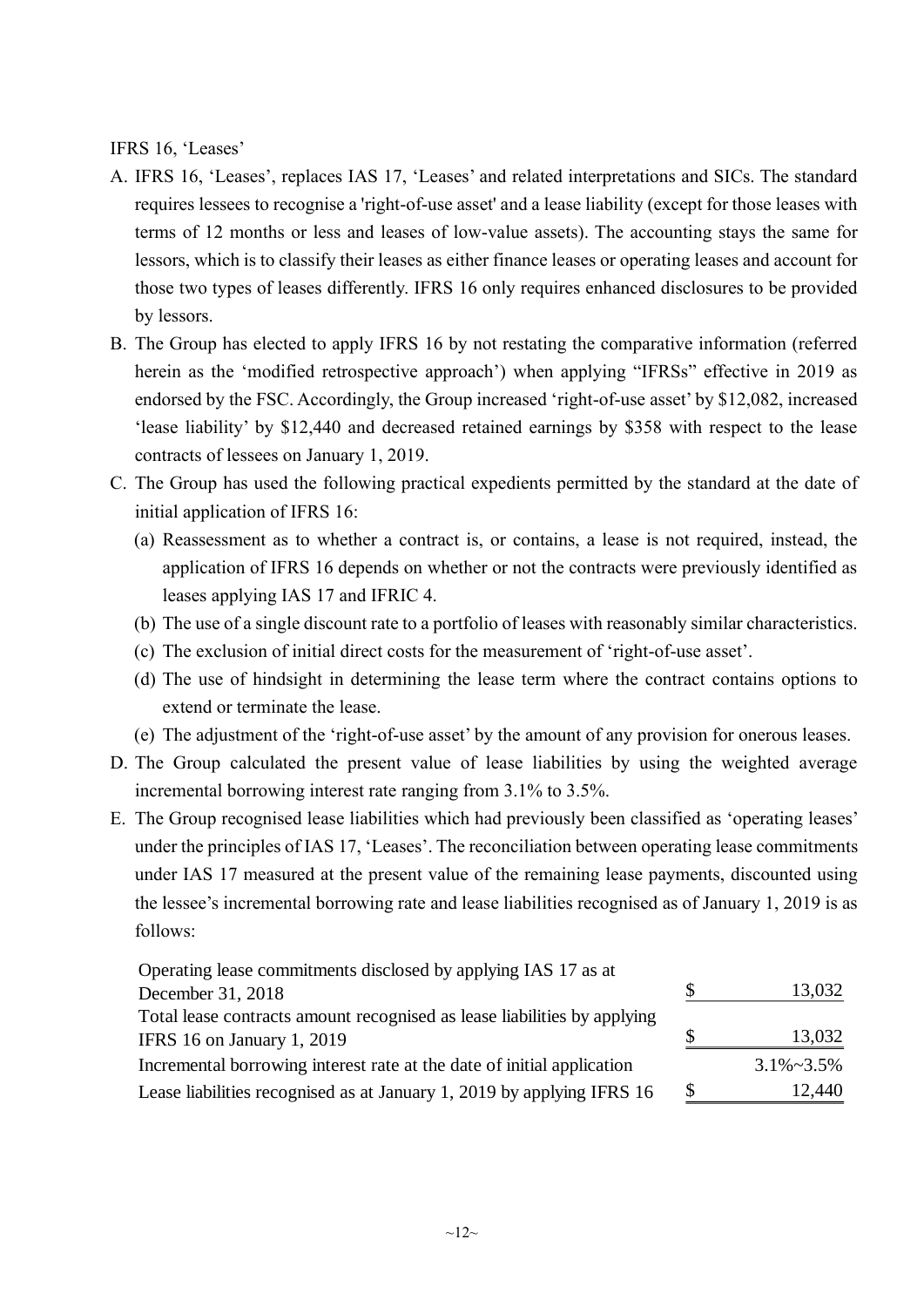(2) Effect of new issuances of or amendments to IFRSs as endorsed by the FSC but not yet adopted by the Group

New standards, interpretations and amendments endorsed by the FSC effective from 2020 are as follows:

|                                                                     | Effective date by               |
|---------------------------------------------------------------------|---------------------------------|
|                                                                     | <b>International Accounting</b> |
| New Standards, Interpretations and Amendments                       | <b>Standards Board</b>          |
| Amendments to IAS 1 and IAS 8, 'Disclosure Initiative-Definition of | January 1, 2020                 |
| Material'                                                           |                                 |
| Amendments to IFRS 3, 'Definition of a business'                    | January 1, 2020                 |
| Amendments to IFRS 9, IAS 39 and IFRS 7, 'Interest rate benchmark   | January 1, 2020                 |
| reform'                                                             |                                 |

The above standards and interpretations have no significant impact to the Group's financial condition and financial performance based on the Group's assessment.

### (3) IFRSs issued by IASB but not yet endorsed by the FSC

New standards, interpretations and amendments issued by IASB but not yet included in the IFRSs as endorsed by the FSC are as follows:

|                                                                   | Effective date by               |
|-------------------------------------------------------------------|---------------------------------|
|                                                                   | <b>International Accounting</b> |
| New Standards, Interpretations and Amendments                     | <b>Standards Board</b>          |
| Amendments to IFRS 10 and IAS 28, 'Sale or contribution of assets | To be determined by             |
| between an investor and its associate or joint venture'           | International                   |
|                                                                   | <b>Accounting Standards</b>     |
|                                                                   | Board                           |
| IFRS 17, 'Insurance contracts'                                    | January 1, 2021                 |
| Amendments to IAS 1, 'Classification of liabilities as current or | January 1, 2022                 |
| noncurrent'                                                       |                                 |

The above standards and interpretations have no significant impact to the Group's financial condition and financial performance based on the Group's assessment.

### 4. SUMMARY OF SIGNIFICANT ACCOUNTING POLICIES

The principal accounting policies applied in the preparation of these consolidated financial statements are set out below. These policies have been consistently applied to all the periods presented, unless otherwise stated.

### (1) Compliance statement

The consolidated financial statements of the Group have been prepared in accordance with the "Regulations Governing the Preparation of Financial Reports by Securities Issuers", International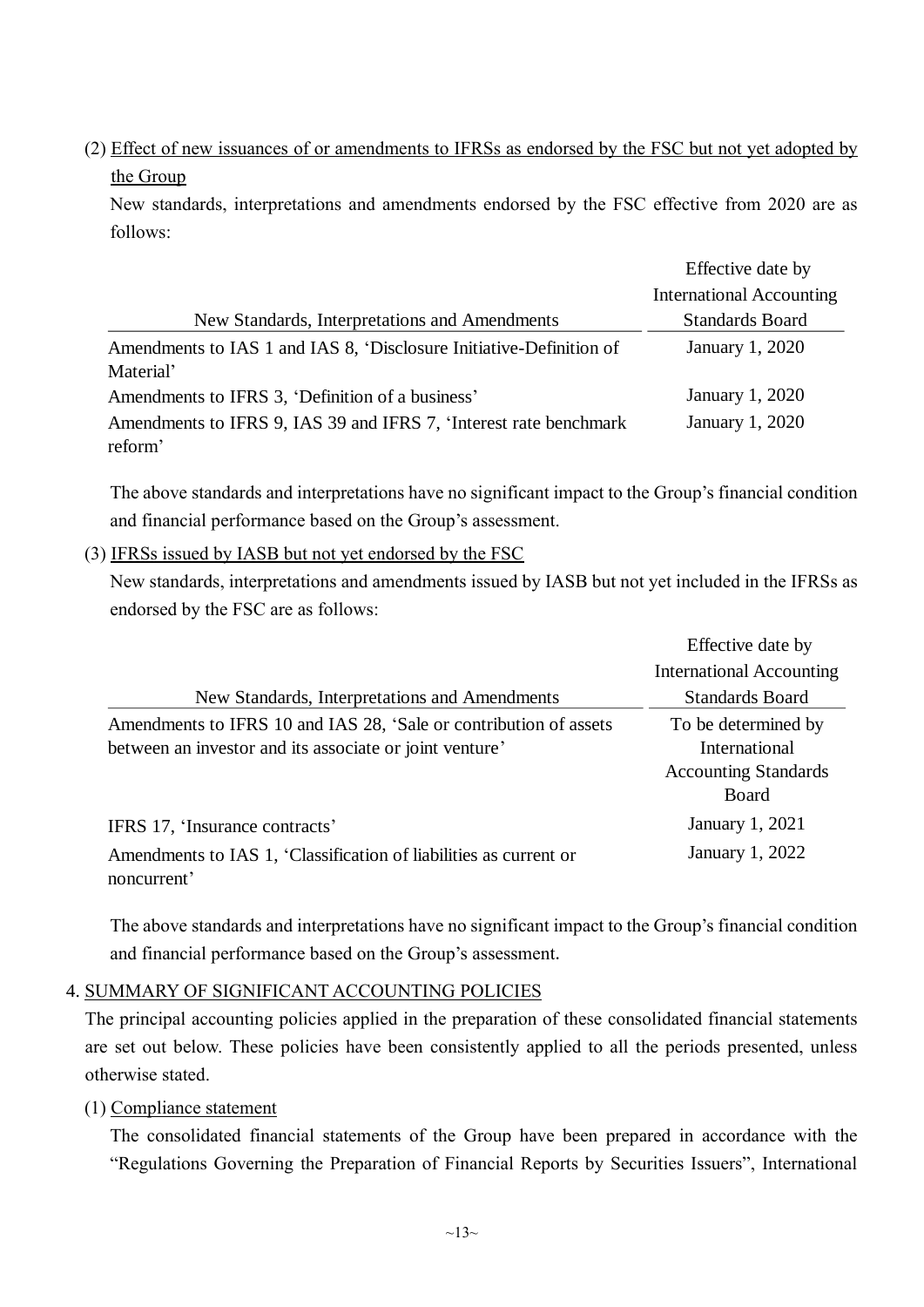Financial Reporting Standards, International Accounting Standards, IFRIC Interpretations, and SIC Interpretations as endorsed by the FSC (collectively referred herein as the "IFRSs").

### (2) Basis of preparation

- A. Except for financial assets at fair value through other comprehensive income, the consolidated financial statements have been prepared under the historical cost convention.
- B. The preparation of financial statements in conformity with IFRSs requires the use of certain critical accounting estimates. It also requires management to exercise its judgement in the process of applying the Group's accounting policies. The areas involving a higher degree of judgement or complexity, or areas where assumptions and estimates are significant to the consolidated financial statements are disclosed in Note 5.

### (3) Basis of consolidation

- A. Basis for preparation of consolidated financial statements
	- (a) All subsidiaries are included in the Group's consolidated financial statements. Subsidiaries are all entities controlled by the Group. The Group controls an entity when the Group is exposed, or has rights, to variable returns from its involvement with the entity and has the ability to affect those returns through its power over the entity. Consolidation of subsidiaries begins from the date the Group obtains control of the subsidiaries and ceases when the Group loses control of the subsidiaries.
	- (b) Inter-company transactions, balances and unrealised gains or losses on transactions between companies within the Group are eliminated. Accounting policies of subsidiaries have been adjusted where necessary to ensure consistency with the policies adopted by the Group.
- B. Subsidiaries included in the consolidated financial statements:

| Name of           | Name of            | Main business     | Ownership $(\%)$  |                   |  |  |  |
|-------------------|--------------------|-------------------|-------------------|-------------------|--|--|--|
| investor          | subsidiary         | activities        | December 31, 2019 | December 31, 2018 |  |  |  |
| Senhwa            | SenHwa             | New drug clinical | 100               | 100               |  |  |  |
| Biosciences, Inc. | <b>Biosciences</b> | and technical     |                   |                   |  |  |  |
|                   | Corporation        | support services  |                   |                   |  |  |  |

- C. Subsidiaries not included in the consolidated financial statements: None.
- D. Adjustments for subsidiaries with different balance sheet dates: None.
- E. Significant restrictions: None.
- F. Subsidiaries that have non-controlling interests that are material to the Group: None.
- (4) Foreign currency translation

Items included in the financial statements of each of the Group's entities are measured using the currency of the primary economic environment in which the entity operates (the "functional currency"). The consolidated financial statements are presented in New Taiwan Dollars, which is the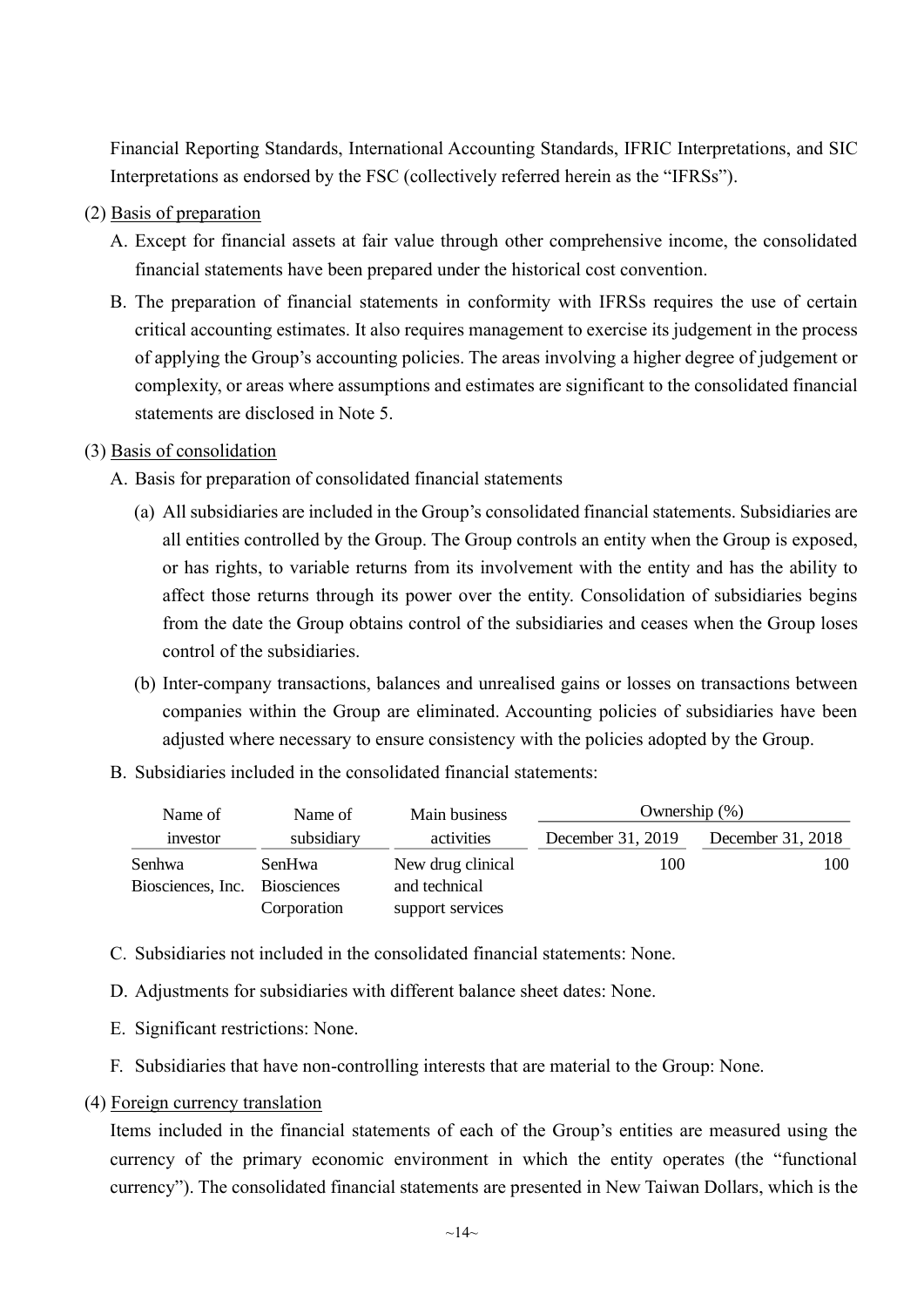Company's functional and the Group's presentation currency.

- A. Foreign currency transactions and balances
	- (a) Foreign currency transactions are translated into the functional currency using the exchange rates prevailing at the dates of the transactions or valuation where items are remeasured. Foreign exchange gains and losses resulting from the settlement of such transactions are recognised in profit or loss in the period in which they arise.
	- (b) Monetary assets and liabilities denominated in foreign currencies at the period end are retranslated at the exchange rates prevailing at the balance sheet date. Exchange differences arising upon re-translation at the balance sheet date are recognised in profit or loss.
	- (c) All foreign exchange gains and losses based on the nature of those transactions are presented in the statement of comprehensive income within 'other gains and losses'.
- B. Translation of foreign operations

The operating results and financial position of all the group entities and associates that have a functional currency different from the presentation currency are translated into the presentation currency as follows:

- (a) Assets and liabilities for each balance sheet presented are translated at the closing exchange rate at the date of that balance sheet;
- (b) Income and expenses for each statement of comprehensive income are translated at average exchange rates of that period; and
- (c) All resulting exchange differences are recognised in other comprehensive income.
- (5) Classification of current and non-current items
	- A. Assets that meet one of the following criteria are classified as current assets; otherwise they are classified as non-current assets:
		- (a) Assets arising from operating activities that are expected to be realised, or are intended to be sold or consumed within the normal operating cycle;
		- (b) Assets held mainly for trading purposes;
		- (c) Assets that are expected to be realised within twelve months from the balance sheet date;
		- (d) Cash and cash equivalents, excluding restricted cash and cash equivalents and those that are to be exchanged or used to settle liabilities more than twelve months after the balance sheet date.
	- B. Liabilities that meet one of the following criteria are classified as current liabilities; otherwise they are classified as non-current liabilities:
		- (a) Liabilities that are expected to be settled within the normal operating cycle;
		- (b) Liabilities arising mainly from trading activities;
		- (c) Liabilities that are to be settled within twelve months from the balance sheet date;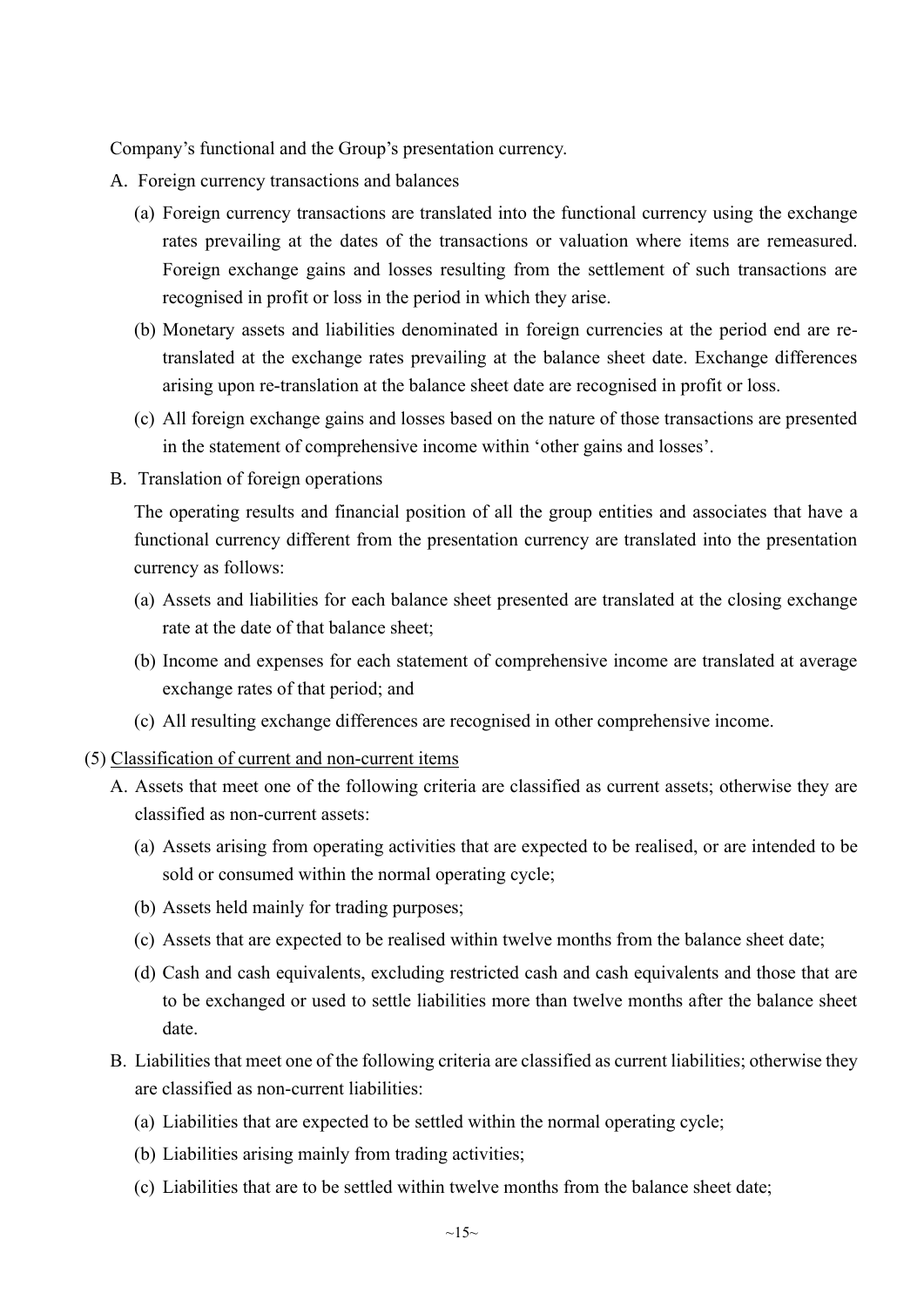- (d) Liabilities for which the repayment date cannot be extended unconditionally to more than twelve months after the balance sheet date. Terms of a liability that could, at the option of the counterparty, result in its settlement by the issue of equity instruments do not affect its classification.
- (6) Cash equivalents

Cash equivalents refer to short-term, highly liquid investments that are readily convertible to known amounts of cash and which are subject to an insignificant risk of changes in value. Time deposits that meet the definition above and are held for the purpose of meeting short-term cash commitments in operations are classified as cash equivalents.

- (7) Financial assets at fair value through other comprehensive income
	- A. Financial assets at fair value through other comprehensive income comprise equity securities which are not held for trading, and for which the Group has made an irrevocable election at initial recognition to recognise changes in fair value in other comprehensive income.
	- B. On a regular way purchase or sale basis, financial assets at fair value through other comprehensive income are recognised and derecognised using settlement date accounting.
	- C. At initial recognition, the Group measures the financial assets at fair value plus transaction costs. The Group subsequently measures the financial assets at fair value. The changes in fair value of equity investments that were recognised in other comprehensive income are reclassified to retained earnings and are not reclassified to profit or loss following the derecognition of the investment.
- (8) Accounts and notes receivable
	- A. Accounts and notes receivable entitle the Group a legal right to receive consideration in exchange for transferred goods or rendered services.
	- B. The short-term accounts and notes receivable without bearing interest are subsequently measured at initial invoice amount as the effect of discounting is immaterial.
- (9) Impairment of financial assets

For debt instruments measured at fair value through other comprehensive income, at each reporting date, the Group recognises the impairment provision for 12 months expected credit losses if there has not been a significant increase in credit risk since initial recognition or recognises the impairment provision for the lifetime expected credit losses (ECLs) if such credit risk has increased since initial recognition after taking into consideration all reasonable and verifiable information that includes forecasts. On the other hand, for accounts receivable or contract assets that do not contain a significant financing component, the Group recognises the impairment provision for lifetime ECLs.

(10) Derecognition of financial assets

The Group derecognises a financial asset when the contractual rights to receive the cash flows from the financial asset expire.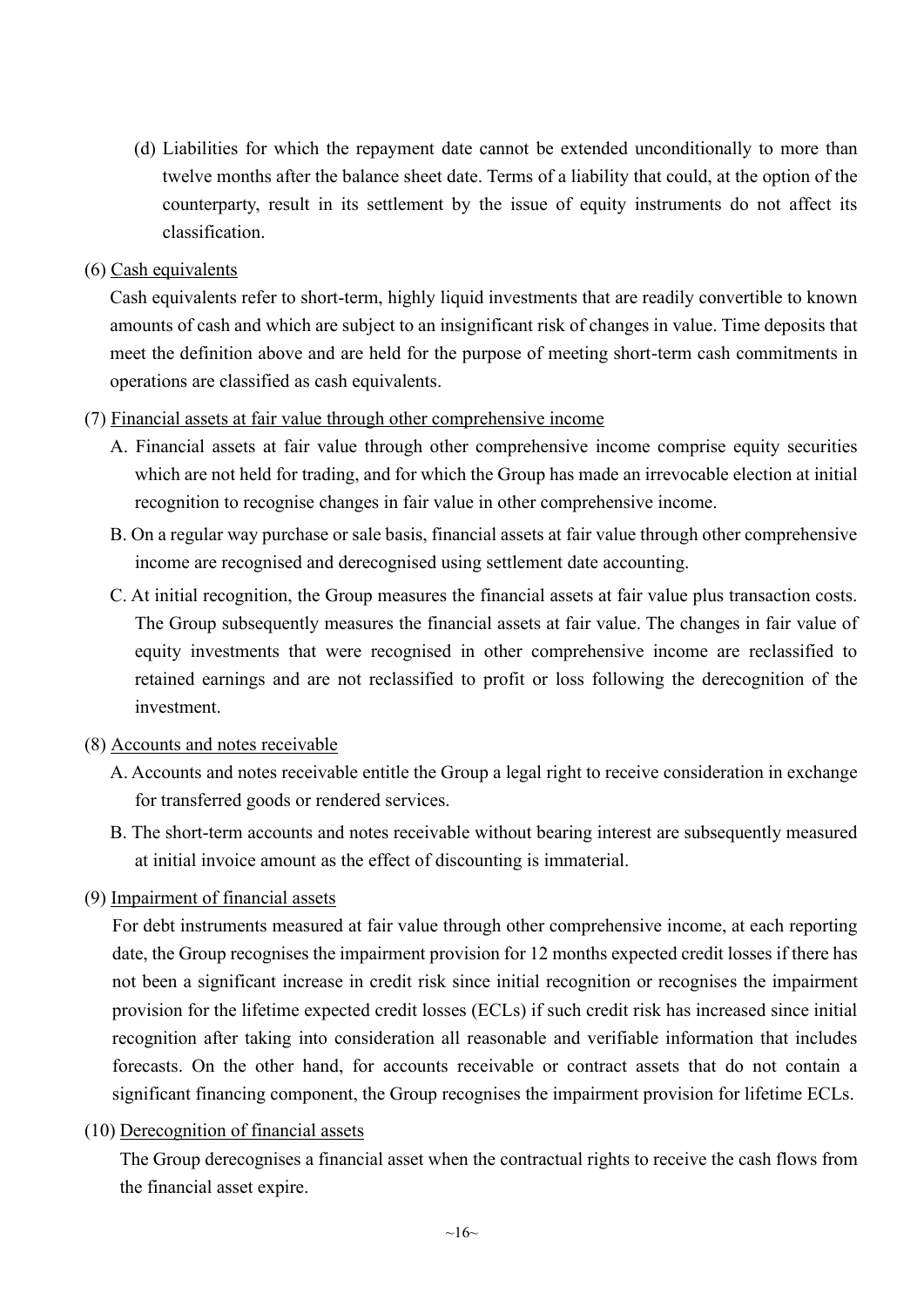#### (11) Property, plant and equipment

- A. Equipment are initially recorded at cost.
- B. Subsequent costs are included in the asset's carrying amount or recognised as a separate asset, as appropriate, only when it is probable that future economic benefits associated with the item will flow to the Group and the cost of the item can be measured reliably. The carrying amount of the replaced part is derecognised. All other repairs and maintenance are charged to profit or loss during the financial period in which they are incurred.
- C. Equipment applies cost model and is depreciated using the straight-line method to allocate their cost over their estimated useful lives. Each part of an item of equipment with a cost that is significant in relation to the total cost of the item must be depreciated separately.
- D. The assets' residual values, useful lives and depreciation methods are reviewed, and adjusted if appropriate, at each financial year-end. If expectations for the assets' residual values and useful lives differ from previous estimates or the patterns of consumption of the assets' future economic benefits embodied in the assets have changed significantly, any change is accounted for as a change in estimate under IAS 8, 'Accounting Policies, Changes in Accounting Estimates and Errors', from the date of the change. The useful lives are 3 and 2 years for office equipment and leasehold improvements, respectively.

### (12) Leasing arrangements (lessee)-right-of-use assets/lease liabilities Effective 2019

- A. Leases are recognised as a right-of-use asset and a corresponding lease liability at the date at which the leased asset is available for use by the Group. For short-term leases or leases of lowvalue assets, lease payments are recognised as an expense on a straight-line basis over the lease term.
- B. Lease liabilities include the net present value of the remaining lease payments at the commencement date, discounted using the incremental borrowing interest rate. Lease payments are comprised of the following:
	- (a) Fixed payments, less any lease incentives receivable;
	- (b) Variable lease payments that depend on an index or a rate;
	- (c) Amounts expected to be payable by the lessee under residual value guarantees;
	- (d) The exercise price of a purchase option, if the lessee is reasonably certain to exercise that option; and
	- (e) Payments of penalties for terminating the lease, if the lease term reflects the lessee exercising that option.

The Group subsequently measures the lease liability at amortised cost using the interest method and recognises interest expense over the lease term. The lease liability is remeasured and the amount of remeasurement is recognised as an adjustment to the right-of-use asset when there are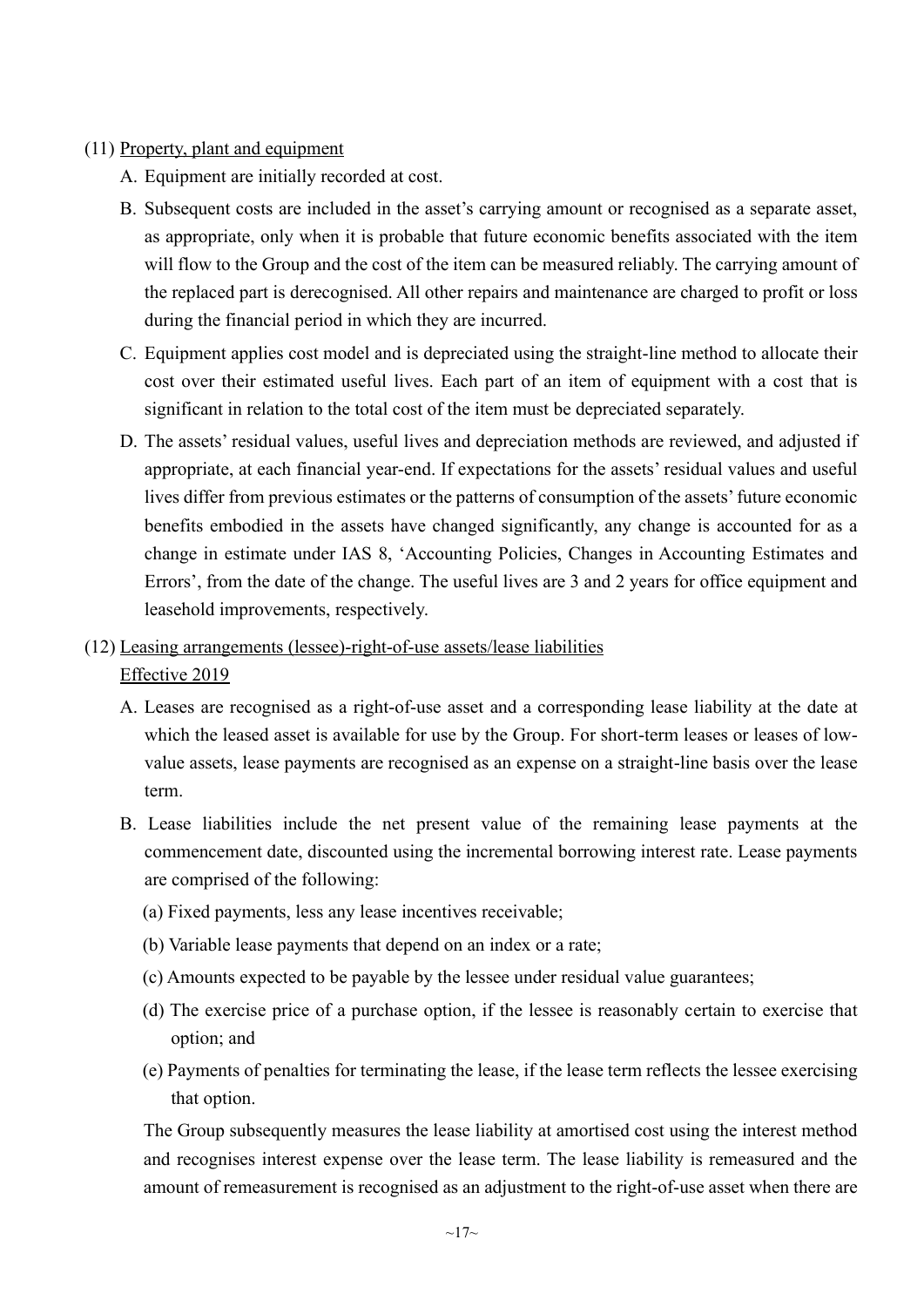changes in the lease term or lease payments and such changes do not arise from contract modifications.

- C. At the commencement date, the right-of-use asset is stated at cost comprising the following:
	- (a) The amount of the initial measurement of lease liability;
	- (b) Any lease payments made at or before the commencement date;
	- (c) Any initial direct costs incurred by the lessee; and
	- (d) An estimate of costs to be incurred by the lessee in dismantling and removing the underlying asset, restoring the site on which it is located or restoring the underlying asset to the condition required by the terms and conditions of the lease.

The right-of-use asset is measured subsequently using the cost model and is depreciated from the commencement date to the earlier of the end of the asset's useful life or the end of the lease term. When the lease liability is remeasured, the amount of remeasurement is recognised as an adjustment to the right-of-use asset.

(13) Operating leases (lessee)

#### Prior to 2019

Payments made under an operating lease (net of any incentives received from the lessor) are recognised in profit or loss on a straight-line basis over the lease term.

(14) Intangible assets

Computer software is stated at cost and amortised on a straight-line basis over its estimated useful life of 3 years.

### (15) Impairment of non-financial assets

The Group assesses at each balance sheet date the recoverable amounts of those assets where there is an indication that they are impaired. An impairment loss is recognised for the amount by which the asset's carrying amount exceeds its recoverable amount. The recoverable amount is the higher of an asset's fair value less costs to sell or value in use. When the circumstances or reasons for recognizing impairment loss for an asset in prior years no longer exist or diminish, the impairment loss is reversed. The increased carrying amount due to reversal should not be more than what the depreciated or amortised historical cost would have been if the impairment had not been recognised.

#### (16) Notes and accounts payable

- A. Accounts payable are liabilities for goods or services and notes payable are those resulting from operating and non-operating activities.
- B. The short-term notes and accounts payable without bearing interest are subsequently measured at initial invoice amount as the effect of discounting is immaterial.

### (17) Derecognition of financial liabilities

A financial liability is derecognised when the obligation under the liability specified in the contract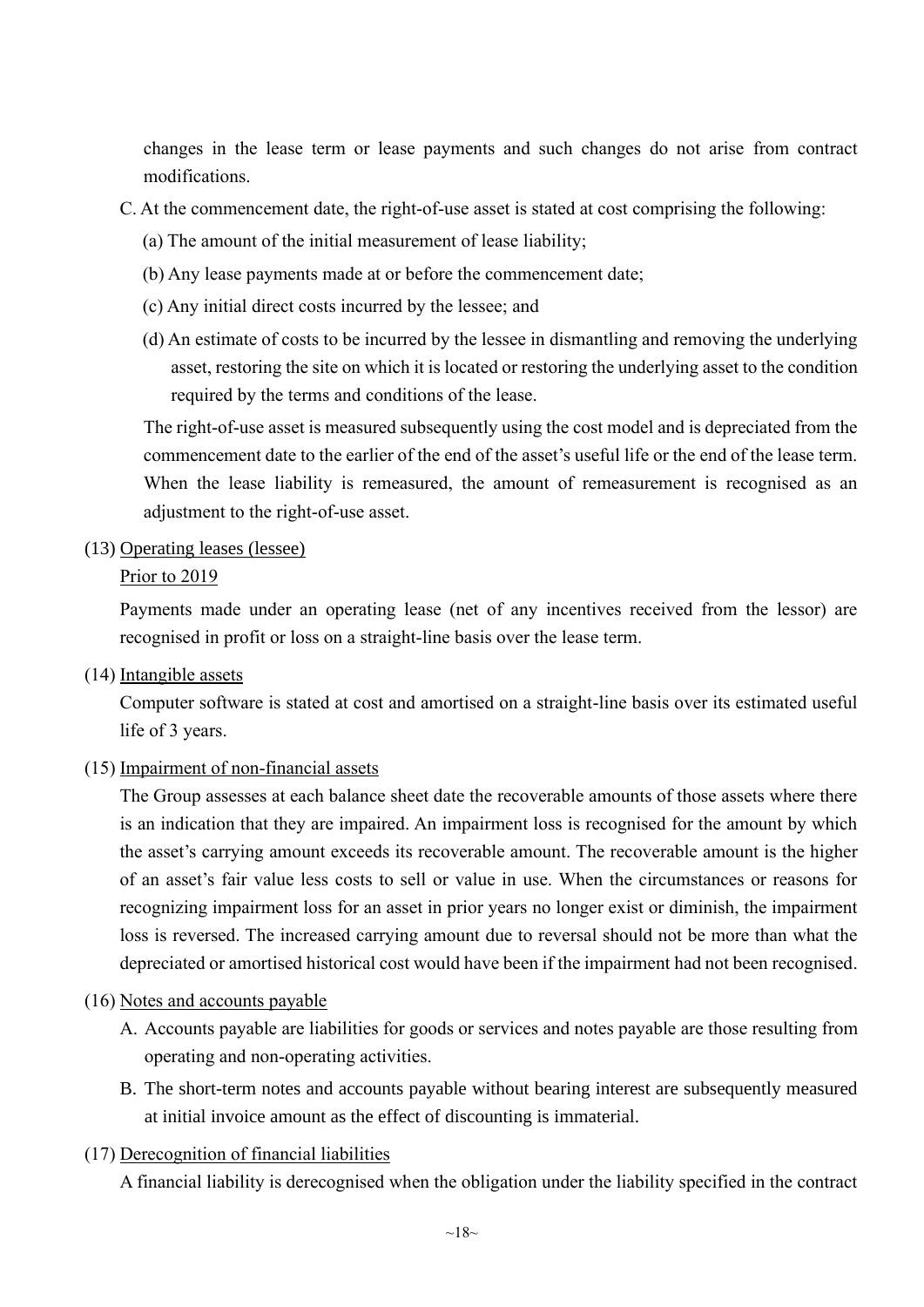is discharged or cancelled or expires.

#### (18) Employee benefits

A. Short-term employee benefits

Short-term employee benefits are measured at the undiscounted amount of the benefits expected to be paid in respect of service rendered by employees in a period and should be recognised as expense in that period when the employees render service.

B. Pensions

For defined contribution plans, the contributions are recognised as pension expense when they are due on an accrual basis. Prepaid contributions are recognised as an asset to the extent of a cash refund or a reduction in the future payments.

C. Employees' compensation and directors' and supervisors' remuneration

Employees' compensation and directors' and supervisors' remuneration are recognised as expense and liability, provided that such recognition is required under legal or constructive obligation and those amounts can be reliably estimated. Any difference between the resolved amounts and the subsequently actual distributed amounts is accounted for as changes in estimates.

(19) Employee share-based payment

For the equity-settled share-based payment arrangements, the employee services received are measured at the fair value of the equity instruments granted at the grant date, and are recognised as compensation cost over the vesting period, with a corresponding adjustment to equity. The fair value of the equity instruments granted shall reflect the impact of market vesting conditions and nonmarket vesting conditions. Compensation cost is subject to adjustment based on the service conditions that are expected to be satisfied and the estimates of the number of equity instruments that are expected to vest under the non-market vesting conditions at each balance sheet date. Ultimately, the amount of compensation cost recognised is based on the number of equity instruments that eventually vest. In addition, the Group chose the date on which the number of shares for employee pre-emption was confirmed to be the grant date for the reporting period and the following reporting periods.

#### (20) Income tax

- A. The tax expense for the period comprises current and deferred tax. Tax is recognised in profit or loss, except to the extent that it relates to items recognised in other comprehensive income or items recognised directly in equity, in which cases the tax is recognised in other comprehensive income or equity.
- B. The current income tax expense is calculated on the basis of the tax laws enacted or substantively enacted at the balance sheet date. Management periodically evaluates positions taken in tax returns with respect to situations in accordance with applicable tax regulations. It establishes provisions where appropriate based on the amounts expected to be paid to the tax authorities. An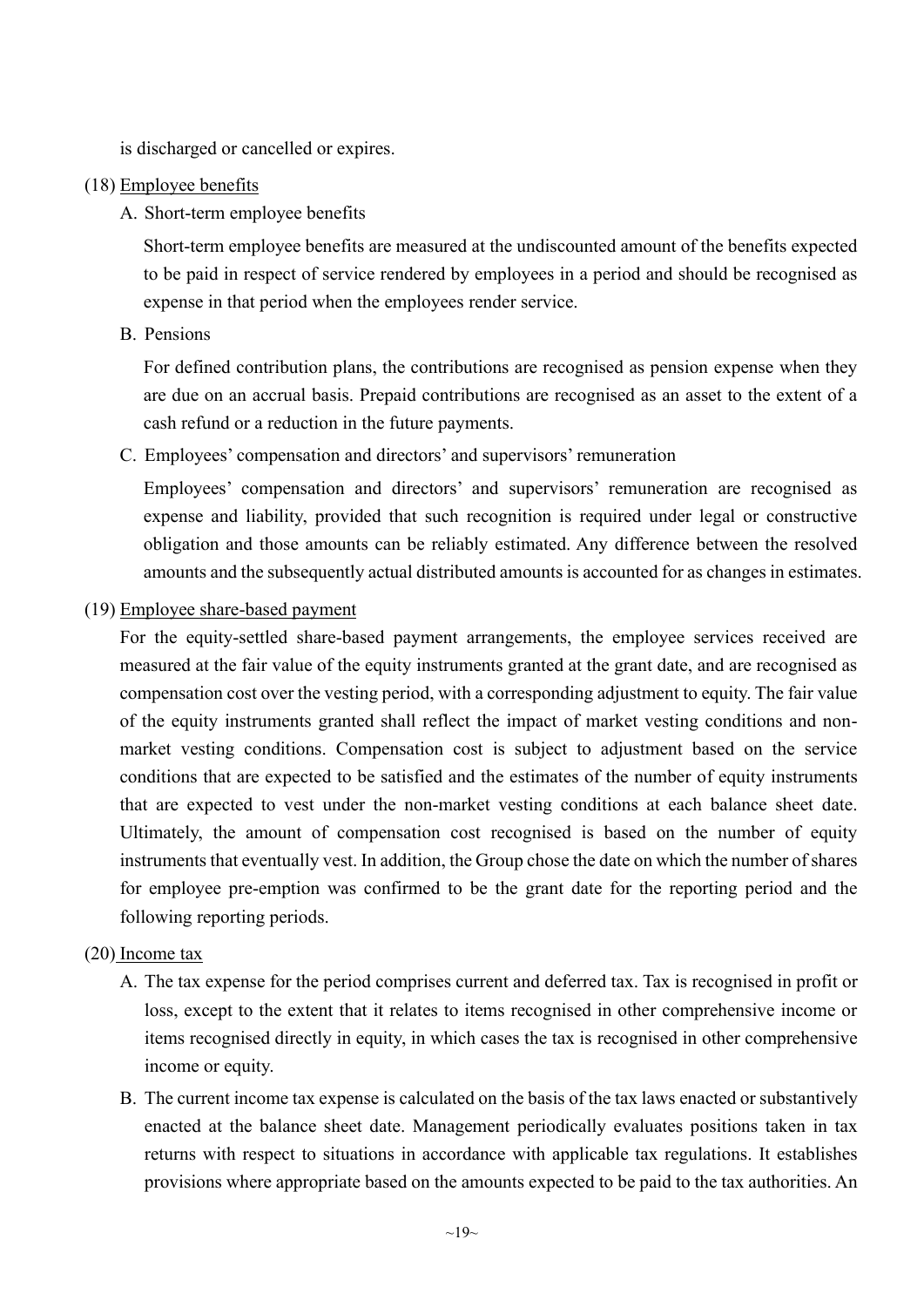additional tax is levied on the unappropriated retained earnings and is recorded as income tax expense in the year the stockholders resolve to retain the earnings.

- C. Deferred tax is recognised, using the balance sheet liability method, on temporary differences arising between the tax bases of assets and liabilities and their carrying amounts in the balance sheet. However, the deferred tax is not accounted for if it arises from initial recognition of an asset or liability in a transaction other than a business combination that at the time of the transaction affects neither accounting nor taxable profit or loss. Deferred tax is determined using tax rates (and laws) that have been enacted or substantially enacted by the balance sheet date and are expected to apply when the related deferred tax asset is realised or the deferred tax liability is settled.
- D. Deferred tax assets are recognised only to the extent that it is probable that future taxable profit will be available against which the temporary differences can be utilised. At each balance sheet date, unrecognised and recognised deferred tax assets are reassessed.
- E. Current income tax assets and liabilities are offset and the net amount reported in the balance sheet when there is a legally enforceable right to offset the recognised amounts and there is an intention to settle on a net basis or realise the asset and settle the liability simultaneously. Deferred tax assets and liabilities are offset on the balance sheet when the entity has the legally enforceable right to offset current tax assets against current tax liabilities and they are levied by the same taxation authority on either the same entity or different entities that intend to settle on a net basis or realise the asset and settle the liability simultaneously.
- F. A deferred tax asset shall be recognised for the carryforward of unused tax credits resulting from research and development expenditures to the extent that it is possible that future taxable profit will be available against which the unused tax credits can be utilised.
- G. If a change in tax rate is enacted or substantively enacted in an interim period, the Company recognises the effect of the change immediately in the interim period in which the change occurs. The effect of the change on items recognised outside profit or loss is recognised in other comprehensive income or equity while the effect of the change on items recognised in profit or loss is recognised in profit or loss.

### (21) Share capital

Common stocks are classified as equity. Incremental costs directly attributable to the issue of new shares or stock options are shown in equity as a deduction, net of tax, from the proceeds.

#### (22) Revenue recognition

A. Consulting service revenue

The Group provides product development consulting services. Revenue from providing services is recognised in the accounting period in which the services are rendered. For fixed-price contracts, revenue is recognised based on the actual service provided to the end of the reporting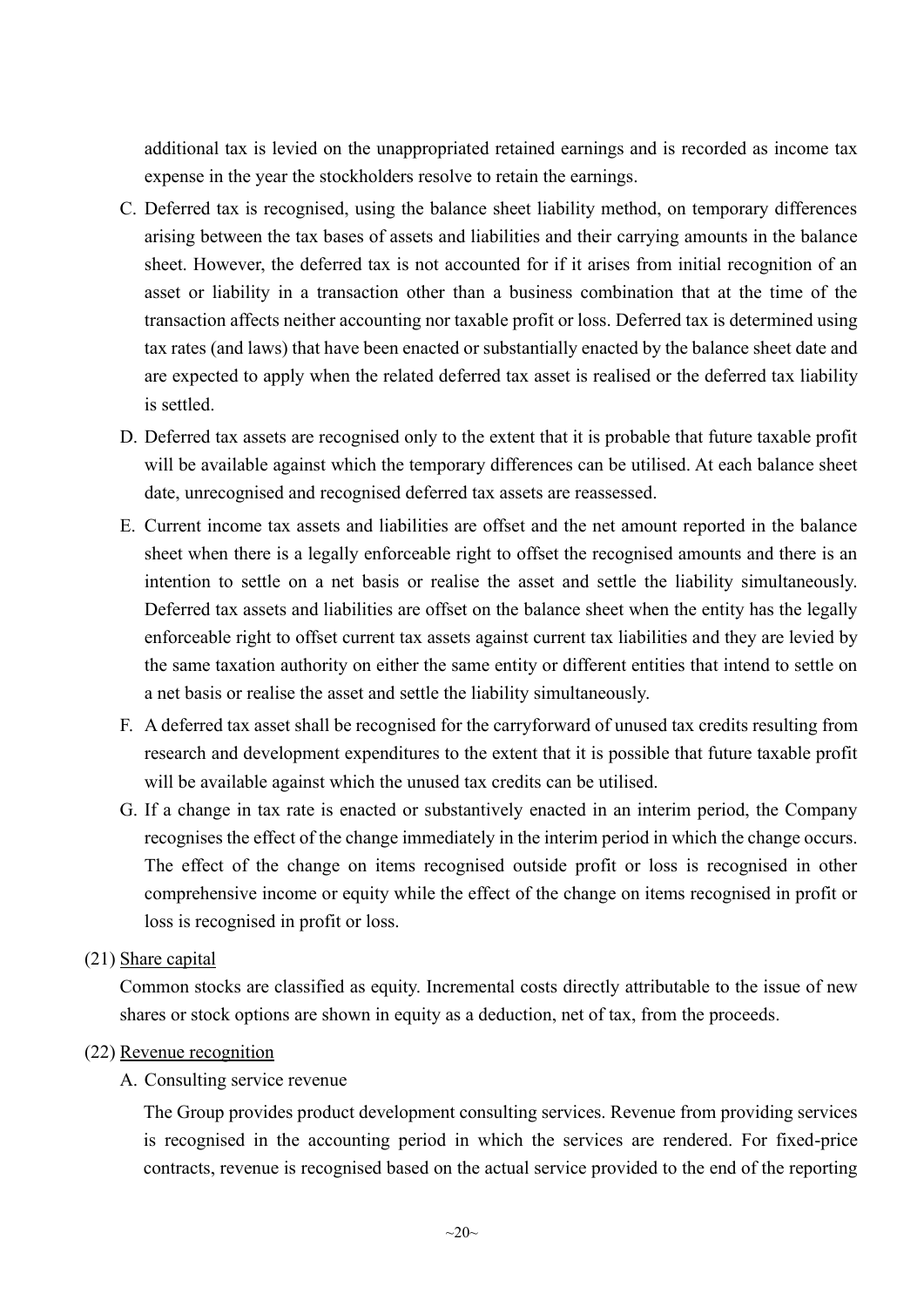period as a proportion of the total services to be provided. This is determined based on the stage of completion of a service contract to the total services to be performed. Customer pays at the time specified in the payment schedule. If the services rendered exceed the payment, a contract asset is recognised. If the payments exceed the services rendered, a contract liability is recognised.

- B. Revenue from licensing intellectual property
	- (a) The Group entered into a contract with a customer to grant a license of patents of new drugs to the customer. Given the license is distinct from other promised goods or services in the contract, the Group recognises the revenue from licensing when the license is transferred to a customer either at a point in time or over time based on the nature of the license granted. The nature of the Group's promise in granting a license is a promise to provide a right to access the Group's intellectual property if the Group undertakes activities that significantly affect the patents to which the customer has rights, the customer is affected by the Group's activities and those activities do not result in the transfer of a good or a service to the customer as they occur. The royalties are recognised as revenue on a straight-line basis throughout the licensing period. In case the abovementioned conditions are not met, the nature of the Group's promise in granting a license is a promise to provide a right to use the Group's intellectual property and therefore the revenue is recognised when transferring the license to a customer at a point in time.
	- (b) Some contracts require a sales-based royalty in exchange for a license of patents of new drugs. The Group recognises revenue when the performance obligation has been satisfied and the subsequent sale occurs.
- (23) Operating segments

Operating segments are reported in a manner consistent with the internal reporting provided to the chief operating decision maker, who is responsible for allocating resources and assessing performance of the operating segments.

## 5. CRITICAL ACCOUNTING JUDGEMENTS, ESTIMATES AND KEY SOURCES OF ASSUMPTION UNCERTAINTY

The preparation of these consolidated financial statements requires management to make critical judgements in applying the Group's accounting policies and make assumptions, and estimates concerning future events. However, none of the assumptions is considered critical. Assumptions and estimates may differ from the actual results and are continually evaluated and adjusted based on historical experience and other factors. Such assumptions and estimates have a significant risk of causing a material adjustment to the carrying amounts of assets and liabilities within the next financial year; and the related information is addressed below:

### Realisability of deferred tax assets

Deferred tax assets are recognised only to the extent that it is probable that future taxable profit will be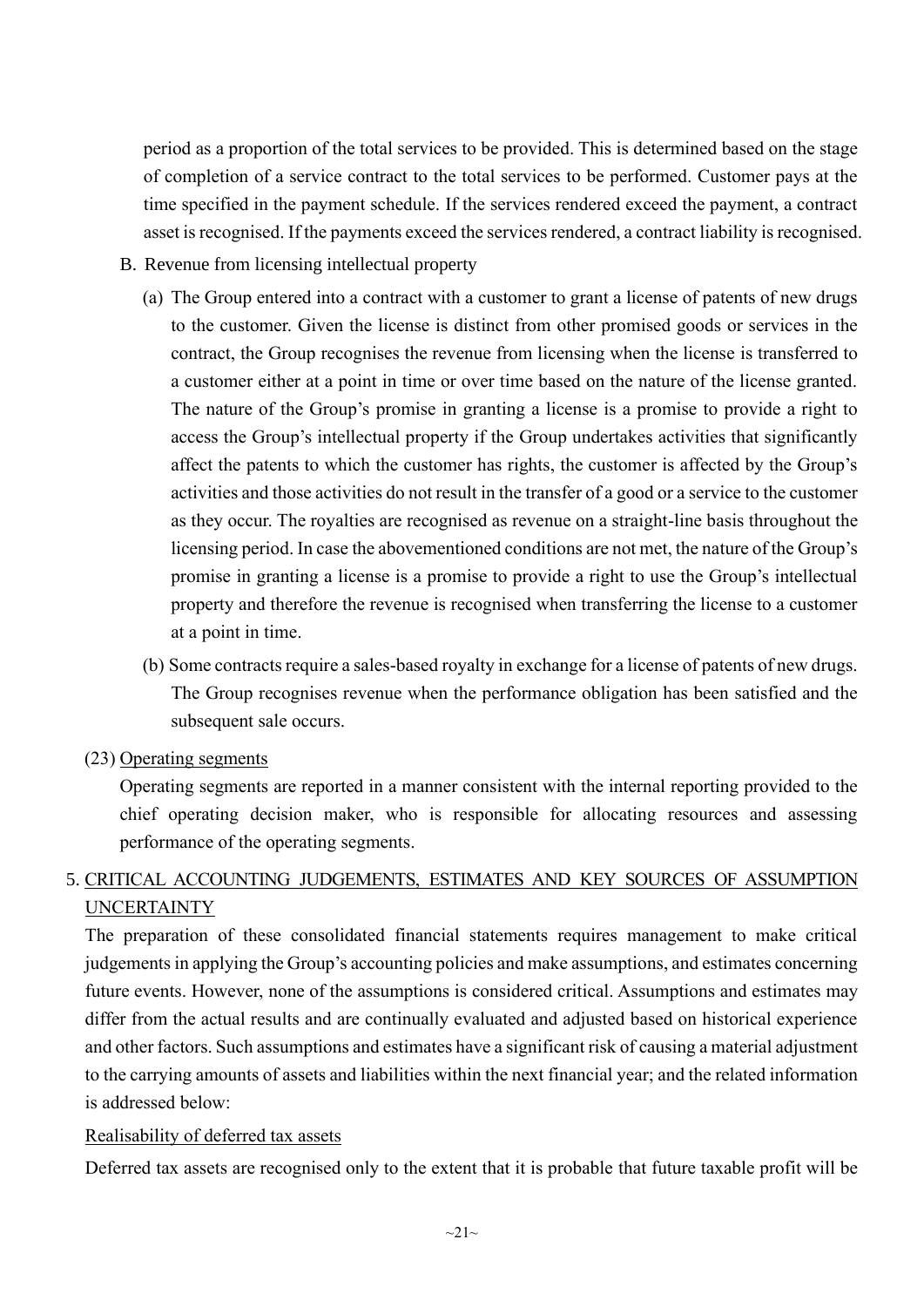available against which the deductible temporary differences can be utilised. Assessment of the realisability of deferred tax assets involves critical accounting judgements and estimates of the management, including the assumptions of expected future sales revenue growth rate and profit rate, available tax credits, tax planning, etc. Any variations in global economic environment, industrial environment, and laws and regulations might cause material adjustments to deferred tax assets.

#### 6. DETAILS OF SIGNIFICANT ACCOUNTS

(1) Cash and cash equivalents

|                             | December 31, 2019 | December 31, 2018 |  |           |
|-----------------------------|-------------------|-------------------|--|-----------|
| Petty cash and cash on hand |                   | 119               |  | 128       |
| Checking account deposits   |                   | 270               |  | 270       |
| Demand deposits             |                   | 59,371            |  | 54,035    |
| Time deposits               |                   | 777,517           |  | 1,175,060 |
|                             |                   | 837,277           |  | 1,229,493 |

A. The Group transacts with a variety of financial institutions all with high credit quality to disperse credit risk, so it expects that the probability of counterparty default is remote.

B. The Group has no cash and cash equivalents pledged to others.

#### (2) Prepayments

|                                                          | December 31, 2019 | December 31, 2018 |       |  |
|----------------------------------------------------------|-------------------|-------------------|-------|--|
| Excess business tax paid                                 | \$<br>5,274       | <sup>\$</sup>     | 4,217 |  |
| Prepaid income tax                                       | 3,179             |                   | 2,421 |  |
| Prepayment for clinical trial and commission<br>research | 1,627             |                   | 1,003 |  |
| Prepaid insurance premiums                               | 1,198             |                   | 1,339 |  |
| Others                                                   | 228               |                   | 521   |  |
|                                                          | 11,506            |                   | 9,501 |  |

### (3) Leasing arrangements-lessee

### Effective 2019

A. The Group leases various assets including buildings and business vehicles. Rental contracts are typically made for periods of 2 to 3 years. Lease terms are negotiated on an individual basis and contain a wide range of different terms and conditions. The lease agreements do not impose covenants, but leased assets may not be used as security for borrowing purposes.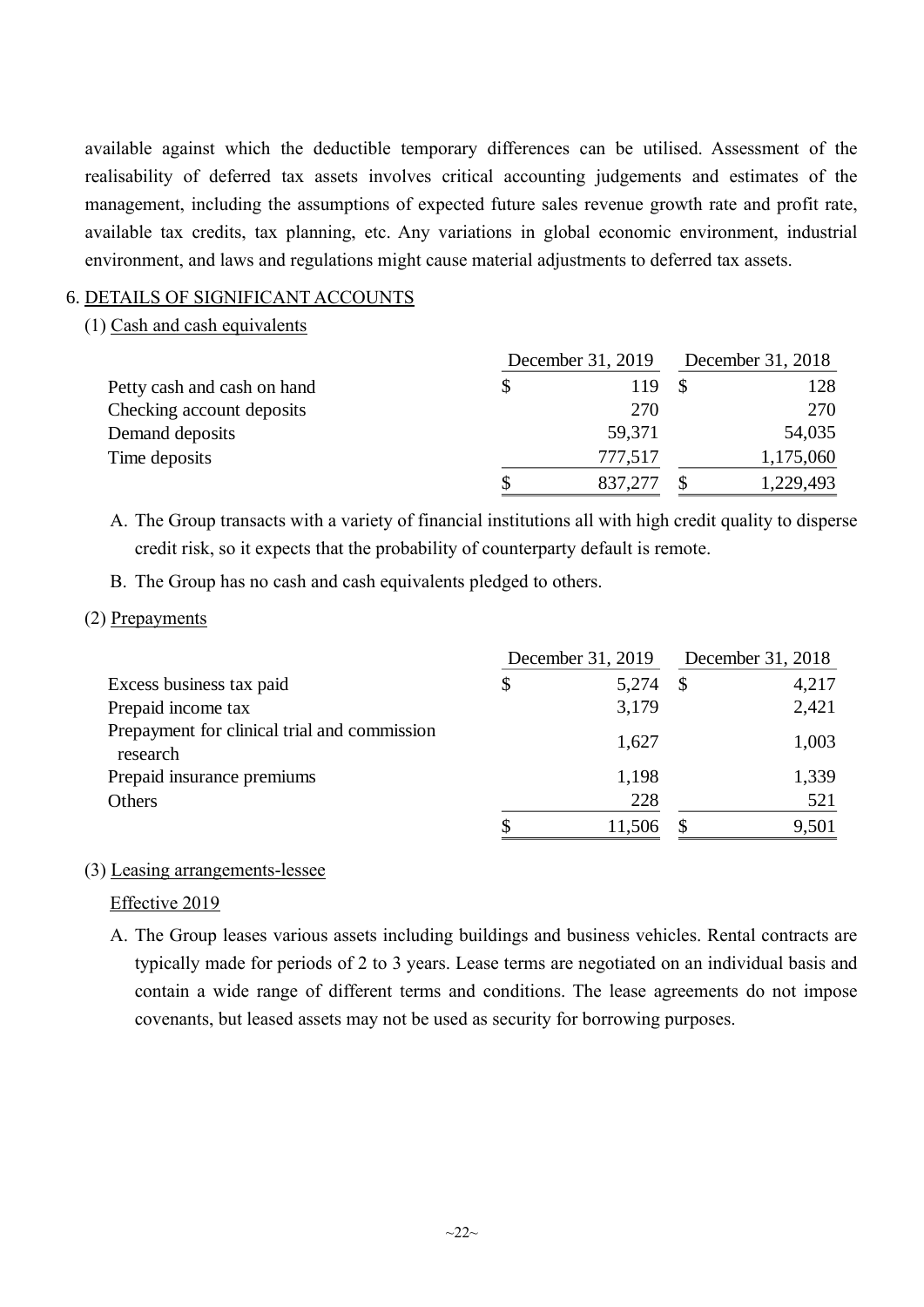B. The carrying amount of right-of-use assets and the depreciation charge are as follows:

|                                              |                   |       | Year ended          |
|----------------------------------------------|-------------------|-------|---------------------|
|                                              | December 31, 2019 |       | December 31, 2019   |
|                                              | Carrying amount   |       | Depreciation charge |
| <b>Buildings</b>                             |                   | 6,208 | 5,524               |
| Transportation equipment (Business vehicles) |                   | 679   | 372                 |
|                                              | S                 | 6,887 | 5,896               |

C. For the year ended December 31, 2019, the additions to right-of-use assets was \$741.

D. The information on profit and loss accounts relating to lease contracts is as follows:

|                                       | Year ended |                   |
|---------------------------------------|------------|-------------------|
|                                       |            | December 31, 2019 |
| Items affecting profit or loss        |            |                   |
| Interest expense on lease liabilities | <b>S</b>   | 325               |
| Expense on leases of low-value assets |            | 43                |
|                                       | S          | 368               |

E. For the year ended December 31, 2019, the Group's total cash outflow for leases was \$5,887.

#### (4) Other payables

|                              | December 31, 2019 | December 31, 2018 |  |        |
|------------------------------|-------------------|-------------------|--|--------|
| Commission research expenses | S                 | 11,132            |  | 25,750 |
| Salaries and bonuses         |                   | 7,579             |  | 6,271  |
| Service expenses             |                   | 2,726             |  | 823    |
| Others                       |                   | 1,848             |  | 3,020  |
|                              |                   | 23,285            |  | 35,864 |

### (5) Pensions

- A. The Company has established a defined contribution pension plan (the "New Plan") under the Labor Pension Act (the "Act"), covering all regular employees with R.O.C. nationality. Under the New Plan, the Company contributes monthly an amount no less than 6% of the employees' monthly salaries and wages to the employees' individual pension accounts at the Bureau of Labor Insurance. The benefits accrued are paid monthly or in lump sum upon termination of employment. The subsidiary, SenHwa Biosciences Corporation, offers its employees 401(K) pension savings plan which adopts defined contribution plan. The plan enables both the employer and employees during their employment to contribute monthly based on a certain percentage of their salaries in their pension accounts.
- B. The pension costs the under the defined contribution pension plans of the Group for the years ended December 31, 2019 and 2018 were \$2,714 and \$2,244, respectively.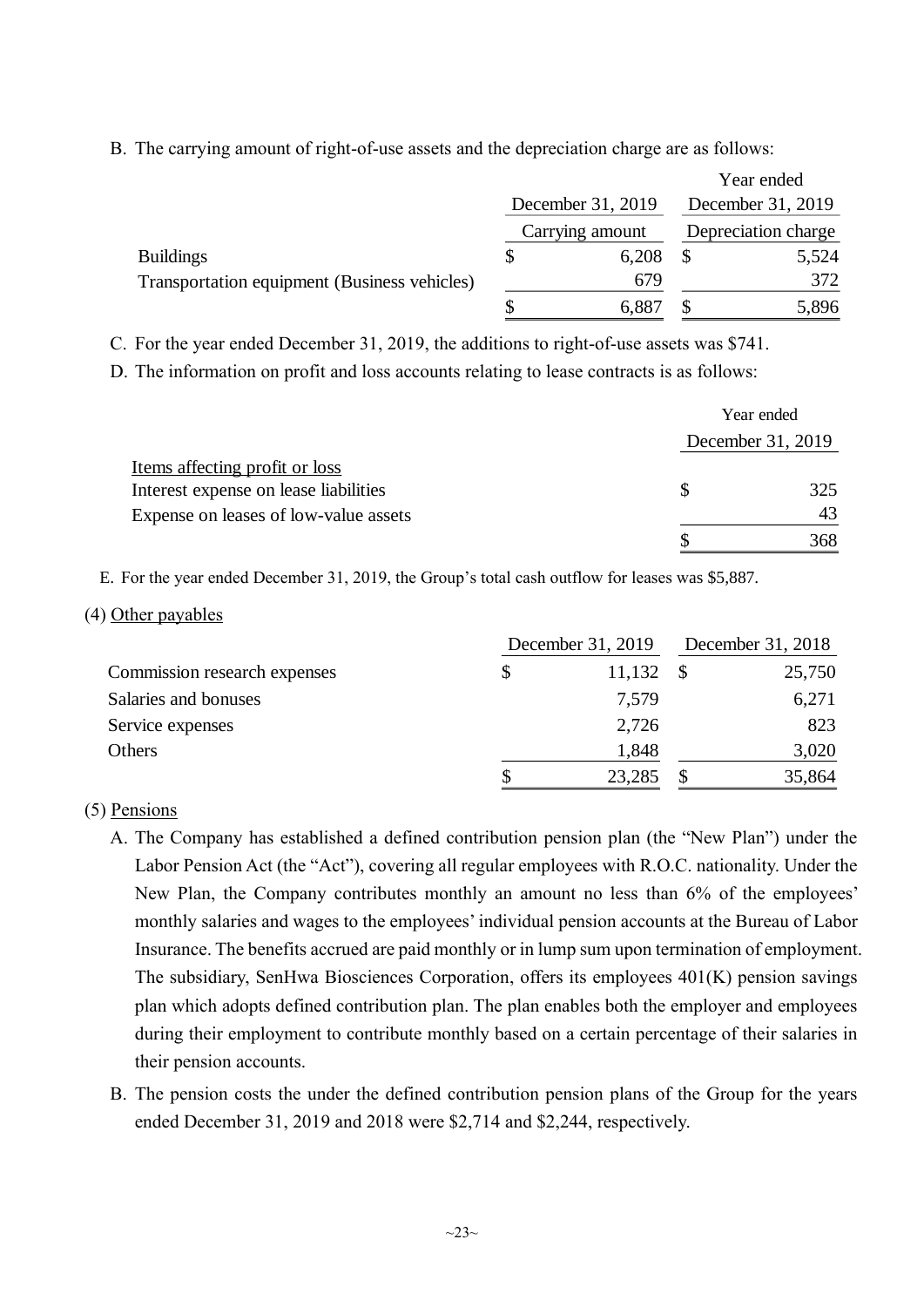#### (6) Share-based payment

A. For the years ended December 31, 2019 and 2018, the Company's share-based payment arrangements were as follows:

| Type of                        |            | Quantity granted<br>(shares in |                 |                           |
|--------------------------------|------------|--------------------------------|-----------------|---------------------------|
| arrangement                    | Grant date | thousands)                     | Contract period | Vesting conditions        |
| Employee stock<br>options $-B$ | 2014.11.21 | 2,000                          | 6 years         | $2 \sim 5$ years' service |
| Employee stock<br>options $-C$ | 2016.7.27  | 350                            | 4 years         | $2~3$ years' service      |
| Employee stock<br>options $-D$ | 2018.5.30  | 700                            | 7 years         | $2\n-4$ years' service    |
| Employee stock<br>options $-E$ | 2018.12.4  | 150                            | 7 years         | $2\nu 4$ years' service   |
| Employee stock<br>$options -F$ | 2019.5.9   | 150                            | 7 years         | $2\nu 4$ years' service   |

B. Details of the share-based payment arrangements are as follows:

|                                       | 2019                                |     | 2018                                               |                                     |    |                                                    |
|---------------------------------------|-------------------------------------|-----|----------------------------------------------------|-------------------------------------|----|----------------------------------------------------|
|                                       | No. of<br>options<br>(in thousands) |     | Weighted-average<br>exercise price<br>(in dollars) | No. of<br>options<br>(in thousands) |    | Weighted-average<br>exercise price<br>(in dollars) |
| Options outstanding                   |                                     |     |                                                    |                                     |    |                                                    |
| at January 1                          | 1,594                               | -\$ | 80.40                                              | 880                                 | -S | 68.78                                              |
| Options granted                       | 150                                 |     | 68.50                                              | 850                                 |    | 84.52                                              |
| Options exercised                     | 23)                                 |     | $12.26$ (                                          | 83)                                 |    | 12.16                                              |
| Options forfeited                     | 50)                                 |     | 76.54                                              | 53)                                 |    | 60.46                                              |
| Options outstanding<br>at December 31 | 1,671                               |     | 80.39                                              | 1,594                               |    | 80.40                                              |
| Options exercisable<br>at December 31 | 756                                 |     | 78.06                                              | 535                                 |    | 58.72                                              |

C. The weighted-average stock price of stock options at exercise dates for the years ended December 31, 2019 and 2018 was \$64.05 (in dollars) and \$70.60 (in dollars), respectively.

D.The expiry date and exercise price of stock options outstanding at balance sheet date are as follows:

|                        |             | December 31, 2019               |     | December 31, 2018              |                                 |     |                                |
|------------------------|-------------|---------------------------------|-----|--------------------------------|---------------------------------|-----|--------------------------------|
| Issue date<br>approved | Expiry date | No. of shares<br>(in thousands) |     | Exercise price<br>(in dollars) | No. of shares<br>(in thousands) |     | Exercise price<br>(in dollars) |
| 2014.11.21             | 2020.11.20  | 406                             |     | 12.16                          | 429                             | S   | 12.16                          |
| 2016.7.27              | 2020.7.26   | 350                             | \$. | 154.50                         | 350                             | S   | 154.50                         |
| 2018.5.30              | 2025.5.29   | 665                             | S   | 85.30                          | 665                             | S   | 85.30                          |
| 2018.12.4              | 2025.12.3   | 115                             |     | 80.90                          | 150                             | \$. | 80.90                          |
| 2019.5.9               | 2026.5.8    | 135                             |     | 68.50                          |                                 |     |                                |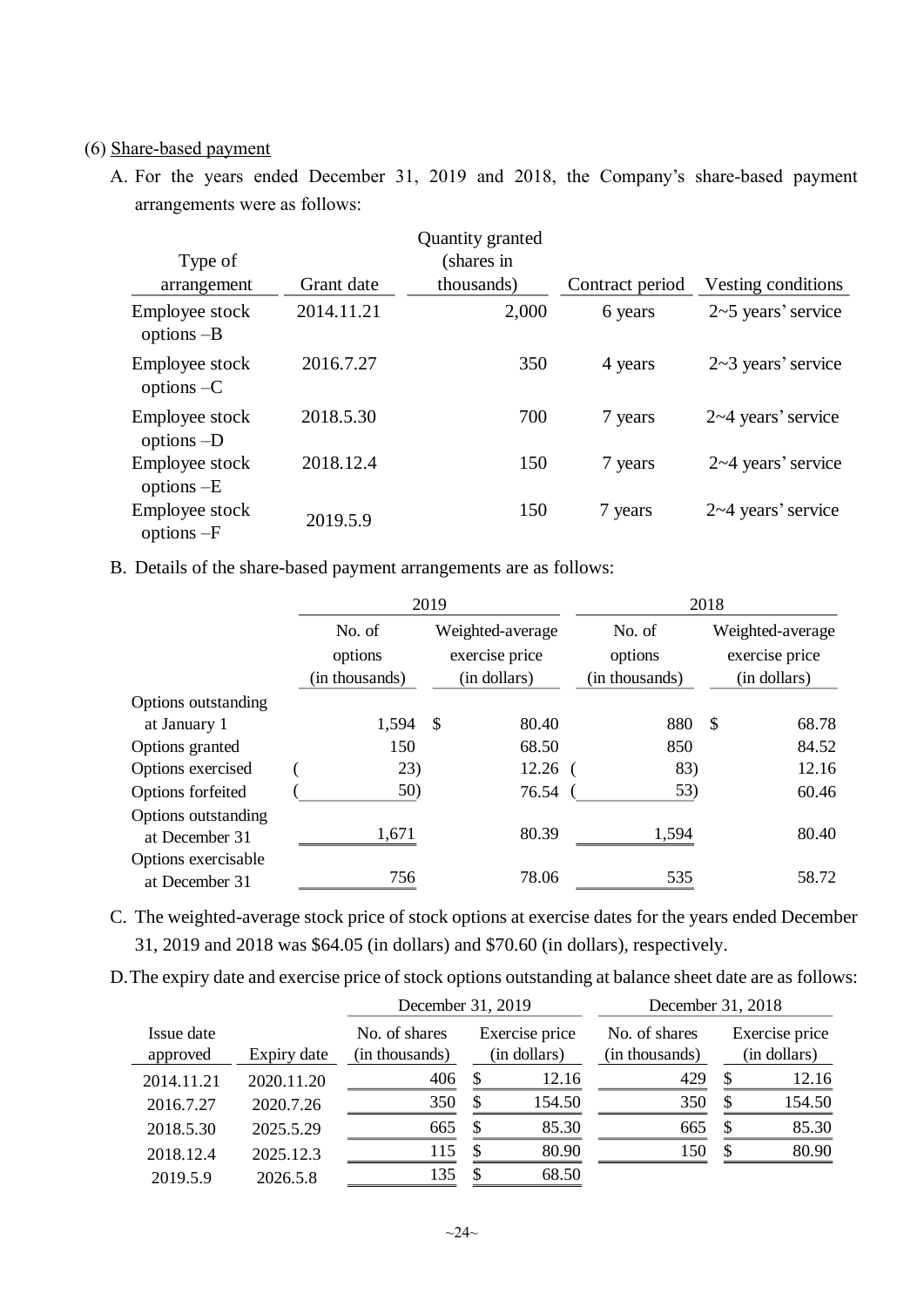| Type of<br>arrangement            | Grant date | Stock price<br>(in dollars) | Exercise<br>price<br>(in dollars) | Expected<br>price<br>volatility | Expected<br>option life | Expected<br>dividends | Risk-free<br>interest rate          | Fair value<br>per unit<br>(in dollars) |
|-----------------------------------|------------|-----------------------------|-----------------------------------|---------------------------------|-------------------------|-----------------------|-------------------------------------|----------------------------------------|
| Employee<br>stock<br>options $-B$ | 2014.11.21 | 77.8<br>\$<br>(Note)        | \$<br>12.16                       | 49.5%                           | 5.5 years               | 0%                    | $1.08\% \sim 1.31\%$ \$ 66.44~67.09 |                                        |
| Employee<br>stock<br>options $-C$ | 2016.7.27  | 154.22                      | 154.5                             | 50.56%                          | $3-3.5$ years           | 0%                    | $0.45\% \sim 0.47\%$                | $52.80 - 56.81$                        |
| Employee<br>stock options<br>$-D$ | 2018.5.30  | 85.30                       | 85.30                             | $42.41\%$ ~<br>42.44%           | $4.5-$<br>5.5 years     | 0%                    | $0.71\% \sim 0.76\%$ 30.53~33.61    |                                        |
| Employee<br>stock options<br>$-E$ | 2018.12.4  | 80.90                       | 80.90                             | $42.04\%$ ~<br>42.06%           | $4.5-$<br>5.5 years     | 0%                    | $0.76\% \sim 0.81\%$                | $28.78 - 31.70$                        |
| Employee<br>stock options<br>$-F$ | 2019.5.9   | 68.50                       | 68.50                             | 41.03%                          | $4.5-$<br>5.5 years     | 0%                    | $0.59\% \sim 0.63\%$                | $23.66 \times 26.07$                   |

## E. The fair value of stock options granted is measured using the Black-Scholes option-pricing model. Relevant information is as follows:

Note: The Company was an emerging company when issuing the stock options so price-book ratio was used to compute the stock price.

F. Expenses incurred on share-based payment transactions are shown below:

|                | Years ended Decemer 31, |        |  |        |
|----------------|-------------------------|--------|--|--------|
|                |                         | 2019   |  | 2018   |
| Equity-settled |                         | 12,832 |  | 14,469 |

### (7) Share capital

- A. As of December 31, 2019, the Company's authorised capital was \$1,500,000, consisting of 150 million shares of ordinary stock (including 7.5 million shares reserved for employee stock options), and the paid-in capital was \$744,986 with a par value of \$10 (in dollars) per share. All proceeds from shares issued have been collected. Years ended Decemer 31,<br>
2019 2011<br>
2019 2013<br>
2018 2019 2018<br>
2019 2019 2018<br>
2019 2018
- B. Movements in the number of the Company's ordinary shares outstanding are as follows:

| 2019   |  |           |
|--------|--|-----------|
|        |  | 74,393    |
|        |  |           |
| 74.499 |  | 74,476    |
|        |  | 74.476 \$ |

### (8) Capital surplus

Pursuant to the R.O.C. Company Act, capital surplus arising from paid-in capital in excess of par value on issuance of common stocks and donations can be used to cover accumulated deficit or to issue new stocks or cash to shareholders in proportion to their share ownership, provided that the Company has no accumulated deficit. Further, the R.O.C. Securities and Exchange Act requires that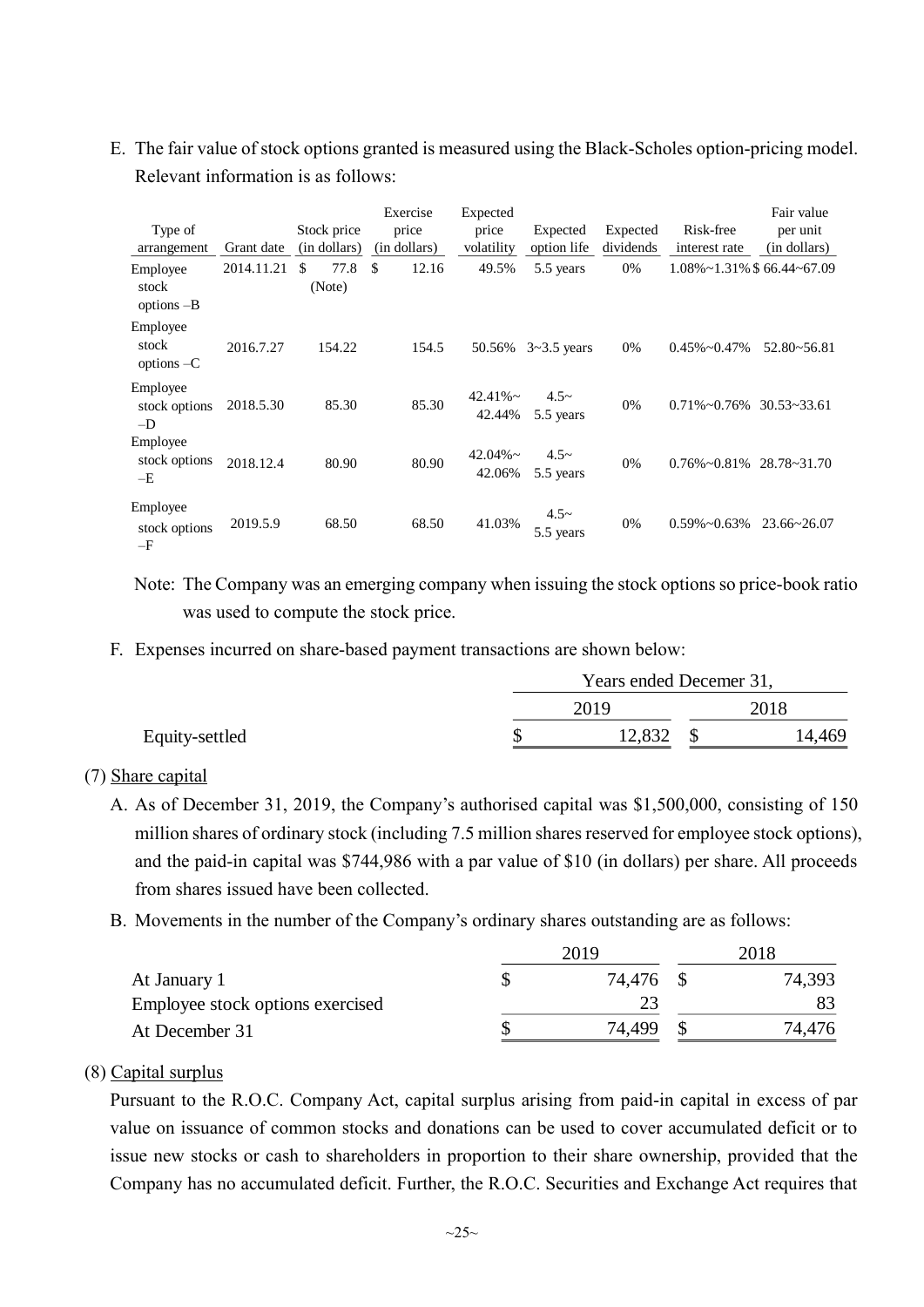the amount of capital surplus to be capitalised mentioned above should not exceed 10% of the paidin capital each year. However, capital surplus should not be used to cover accumulated deficit unless the legal reserve is insufficient.

### (9) Retained earnings

- A. Under the Company's Articles of Incorporation, the current year's earnings, if any, shall first be used to pay all taxes and offset prior years' operating losses and then 10% of the remaining amount shall be set aside as legal reserve. Stock dividends should be appropriated at a rate of 10% per annum. The remainder, if any, to be retained or to be appropriated shall be resolved by the stockholders at the stockholders' meeting.
- B. Except for covering accumulated deficit or issuing new stocks or cash to shareholders in proportion to their share ownership, the legal reserve shall not be used for any other purpose. The use of legal reserve for the issuance of stocks or cash to shareholders in proportion to their share ownership is permitted, provided that the distribution of the reserve is limited to the portion in excess of 25% of the paid-in capital.
- C. The shareholders during their meeting on June 24, 2019 and May 17, 2018 resolved to offset the accumulated deficit with capital surplus of \$375,850 and \$558,879, respectively.

#### (10) Other income

|                                      | Years ended December 31, |                          |     |       |
|--------------------------------------|--------------------------|--------------------------|-----|-------|
|                                      |                          | 2019                     |     | 2018  |
| Interest income:                     |                          |                          |     |       |
| Interest income from bank deposits   | \$                       | 6,192                    | -\$ | 8,706 |
| Other interest income                |                          | 17                       |     | 188   |
| Total interest income                |                          | 6,209                    |     | 8,894 |
| Other income                         |                          | 641                      |     | 5     |
|                                      |                          | 6,850                    |     | 8,899 |
| $(11)$ Other gains and losses        |                          |                          |     |       |
|                                      |                          | Years ended December 31, |     |       |
|                                      |                          | 2019                     |     | 2018  |
| Net currency exchange (losses) gains | (\$                      | $2,411$ \$               |     | 477   |
| Other disbursements                  |                          |                          |     | 11)   |
|                                      |                          | 2,411)                   | S   | 466   |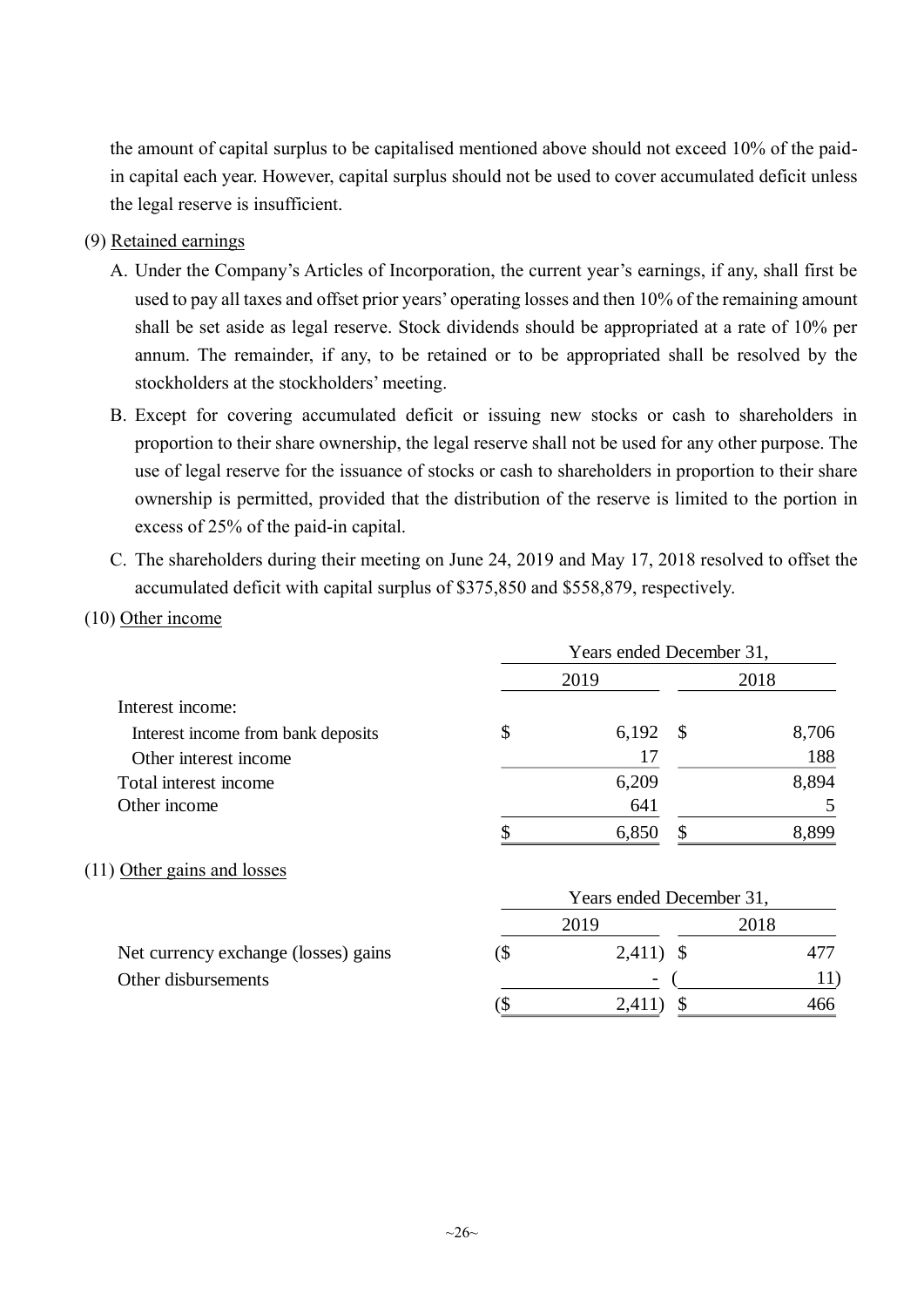#### (12) Expenses by nature

|                              | Years ended December 31, |         |               |         |  |
|------------------------------|--------------------------|---------|---------------|---------|--|
|                              |                          | 2019    |               | 2018    |  |
| Commission research expenses | \$                       | 223,605 | <sup>\$</sup> | 206,318 |  |
| Employee benefit expense     |                          | 108,462 |               | 101,480 |  |
| Service expenses             |                          | 21,788  |               | 35,738  |  |
| Patent application fees      |                          | 13,467  |               | 13,071  |  |
| Depreciation                 |                          | 8,057   |               | 2,535   |  |
| Amortisation                 |                          | 104     |               | 291     |  |
| Other expenses               |                          | 18,617  |               | 28,768  |  |
| Operating costs and expenses | ¢                        | 394,100 | \$            | 388,201 |  |

#### (13) Employee benefit expense

|                                       | Years ended December 31, |         |               |         |
|---------------------------------------|--------------------------|---------|---------------|---------|
|                                       |                          | 2019    |               | 2018    |
| Wages and salaries                    | \$                       | 85,677  | <sup>\$</sup> | 78,271  |
| Share-based payment compensation cost |                          | 12,832  |               | 14,469  |
| Labour and health insurance fees      |                          | 2,806   |               | 2,146   |
| Pension costs                         |                          | 2,714   |               | 2,244   |
| Directors' remuneration               |                          | 200     |               | 320     |
| Other personnel expenses              |                          | 4,233   |               | 4,030   |
|                                       | \$                       | 108,462 |               | 101,480 |

- A. In accordance with the Articles of Incorporation of the Company, a ratio of distributable profit of the current year, after covering accumulated losses, shall be distributed as employees' compensation and directors' and supervisors' remuneration. The ratio shall be 10% for employees' compensation and shall not be higher than 2% for directors' and supervisors' remuneration.
- B. The Company incurred loss before tax for the years ended December 31, 2019 and 2018. Therefore, employees' compensation and directors' and supervisors' remuneration were not accrued in accordance with the Company's Articles of Incorporation.
- C. Information about employees' compensation and directors' and supervisors' remuneration of the Company as resolved at the meeting of Board of Directors will be posted in the 'Market Observation Post System' at the website of the Taiwan Stock Exchange.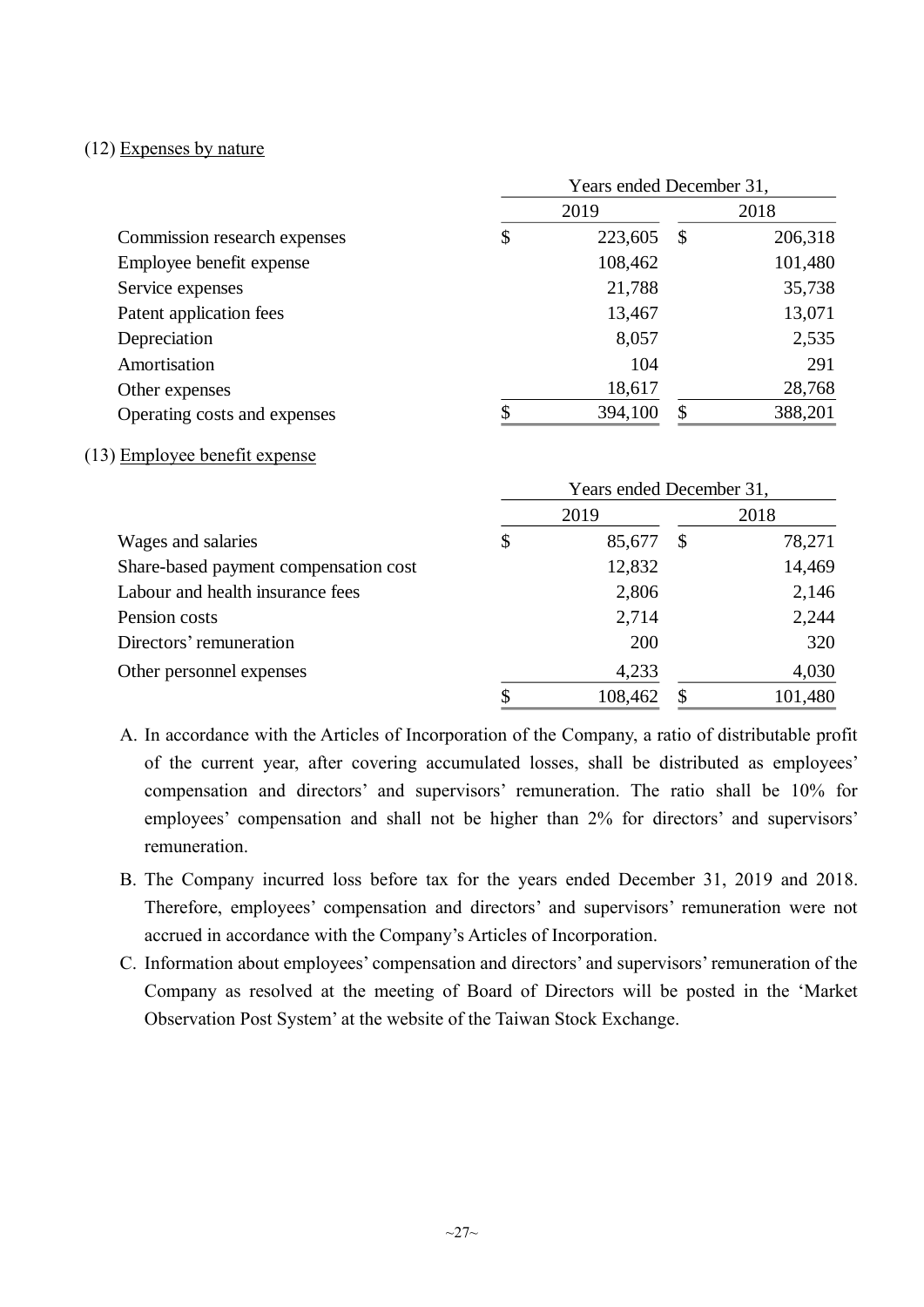#### (14) Income tax

A. Income tax expense (benefit)

|                                       | Years ended December 31, |            |        |  |  |
|---------------------------------------|--------------------------|------------|--------|--|--|
|                                       |                          | 2019       | 2018   |  |  |
| Current tax:                          |                          |            |        |  |  |
| Current tax on profits for the year   | \$                       | $1,724$ \$ | 489    |  |  |
| Prior year income tax overestimation  |                          | $\sim$     | 2,702) |  |  |
| Effects of foreign exchange           |                          |            | 57)    |  |  |
| Total current tax                     |                          | 1,724      | 2,270) |  |  |
| Deferred tax:                         |                          |            |        |  |  |
| Origination and reversal of temporary |                          |            |        |  |  |
| differences                           |                          |            |        |  |  |
| Income tax expense (benefit)          |                          | 1,724      |        |  |  |

B. Reconciliation between income tax expense and accounting profit

|                                               | Years ended December 31, |                |  |        |  |  |
|-----------------------------------------------|--------------------------|----------------|--|--------|--|--|
|                                               | 2019                     |                |  | 2018   |  |  |
| Tax calculated based on profit before tax and |                          |                |  |        |  |  |
| statutory tax rate (note)                     |                          | $1,724$ \$     |  | 489    |  |  |
| Prior year income tax overestimation          |                          | $\sim$ $ \sim$ |  | 2,702) |  |  |
| Effects of foreign exchange                   |                          |                |  |        |  |  |
| Income tax expense (benefit)                  |                          | .724           |  |        |  |  |

Note: The basis for computing the applicable tax rate are the rates applicable in the respective countries where the Group entities operate.

C. Details of the amount the Company is entitled as investment tax credit and unrecognised deferred tax assets are as follows:

|                          | December 31, 2019                               |                    |    |                          |             |  |  |
|--------------------------|-------------------------------------------------|--------------------|----|--------------------------|-------------|--|--|
|                          | Unrecognised<br>deferred                        |                    |    |                          |             |  |  |
| Qualifying items         | Unused tax credits<br>Expiry year<br>tax assets |                    |    |                          |             |  |  |
| Research and development | \$                                              | 543,693            | \$ | 543,693                  | (Note)      |  |  |
|                          | December 31, 2018                               |                    |    |                          |             |  |  |
|                          |                                                 |                    |    | Unrecognised<br>deferred |             |  |  |
| Qualifying items         |                                                 | Unused tax credits |    | tax assets               | Expiry year |  |  |
| Research and development | \$                                              | 415,421            | \$ | 415,421                  | (Note)      |  |  |

Note: The Company and its shareholders are entitled to the incentives conferred under the Biotech and New Pharmaceutical Development Act following the Company's incorporation as a biotech pharmaceutical company pursuant to the Letter No. Jing-Shou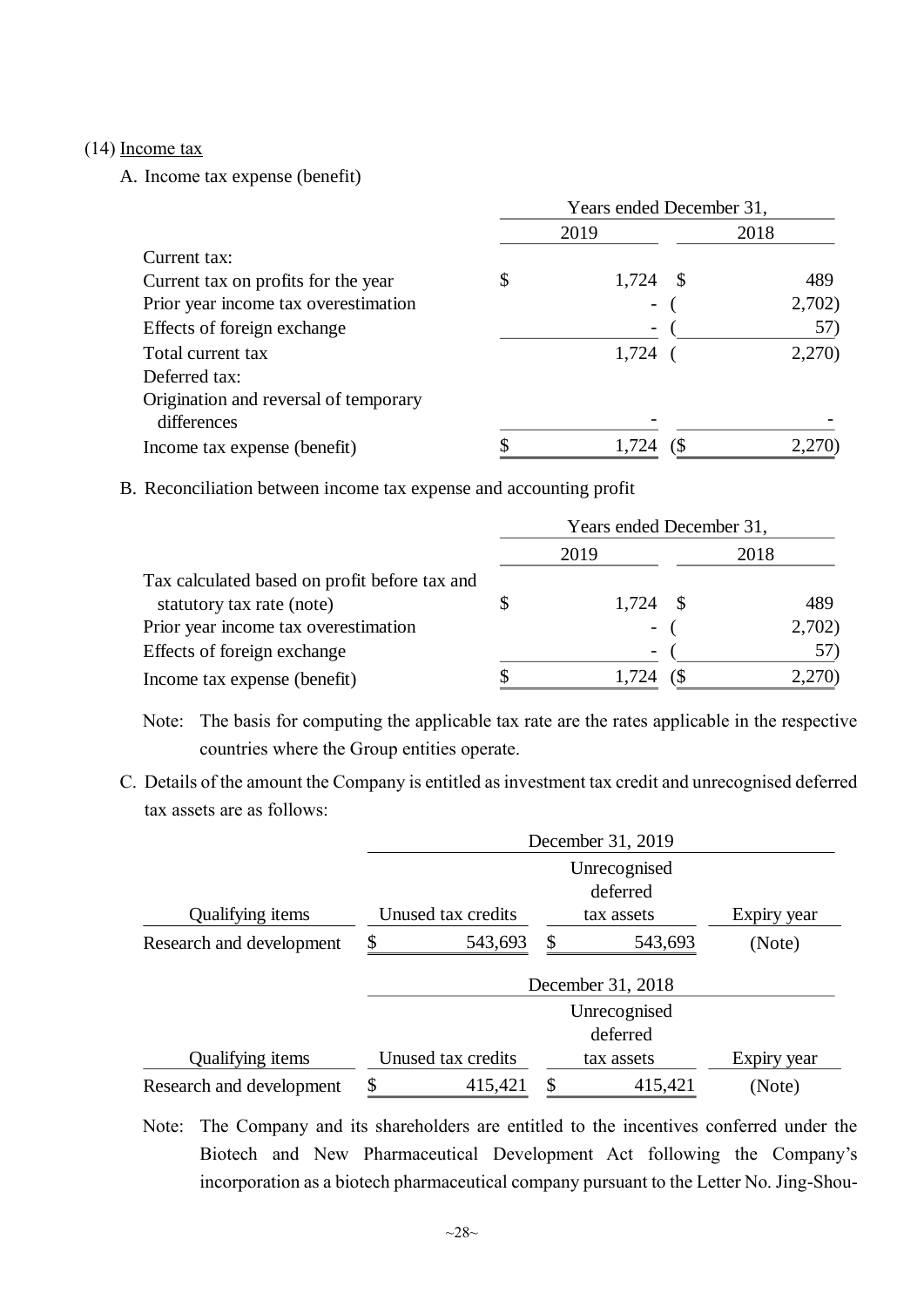Gong-Zi-10320407310 issued by the Ministry of Economic Affairs (MOEA) on April 3, 2014. The incentive measures are valid for five years beginning on the next date of the issuance of MOEA's Letter. The investment tax credit can be first used when there is taxable business income. Any unused tax credit is available for the following four years.

D. Expiration dates of unused tax losses and amounts of unrecognised deferred tax assets are as follows:

| December 31, 2019 |               |              |                   |               |              |             |
|-------------------|---------------|--------------|-------------------|---------------|--------------|-------------|
|                   |               | Unrecognised |                   |               |              |             |
|                   | Amount filed/ |              |                   |               | deferred     |             |
| Year incurred     | assessed      |              | Unused amount     |               | tax assets   | Expiry year |
| 2012              | Assessed      | \$           | 669               | $\mathcal{S}$ | 669          | 2022        |
| 2013              | Assessed      |              | 113,000           |               | 113,000      | 2023        |
| 2014              | Assessed      |              | 156,145           |               | 156,145      | 2024        |
| 2015              | Assessed      |              | 195,046           |               | 195,046      | 2025        |
| 2016              | Assessed      |              | 235,170           |               | 235,170      | 2026        |
| 2017              | Assessed      |              | 356,007           |               | 356,007      | 2027        |
| 2018              | Filed         |              | 378,080           |               | 378,080      | 2028        |
| 2019              | Filed         |              | 389,786           |               | 389,786      | 2029        |
|                   |               | \$           | 1,823,903         | \$            | 1,823,903    |             |
|                   |               |              | December 31, 2018 |               |              |             |
|                   |               |              |                   |               | Unrecognised |             |
|                   | Amount filed/ |              |                   |               | deferred     |             |
| Year incurred     | assessed      |              | Unused amount     |               | tax assets   | Expiry year |
| 2012              | Assessed      | \$           | 669               | $\mathcal{S}$ | 669          | 2022        |
| 2013              | Assessed      |              | 113,000           |               | 113,000      | 2023        |
| 2014              | Assessed      |              | 156,145           |               | 156,145      | 2024        |
| 2015              | Assessed      |              | 195,046           |               | 195,046      | 2025        |
| 2016              | Assessed      |              | 235,170           |               | 235,170      | 2026        |
| 2017              | Filed         |              | 356,007           |               | 356,007      | 2027        |
| 2018              | Filed         |              | 378,080           |               | 378,080      | 2028        |
|                   |               | \$           | 1,434,117         | \$            | 1,434,117    |             |

- E. The Company's income tax returns through 2017 have been assessed and approved by the Tax Authority.
- F. For the U.S. subsidiary, expiration dates of unused tax losses and amounts of unrecognised deferred tax assets are as follows:

|               |               | December 31, 2018 |              |             |
|---------------|---------------|-------------------|--------------|-------------|
|               |               |                   | Unrecognised |             |
|               | Amount filed/ |                   | deferred tax |             |
| Year incurred | assessed      | Unused amount     | assets       | Expiry year |
| 2016          | Assessed      | 2,078             | \$<br>2,078  | 2036        |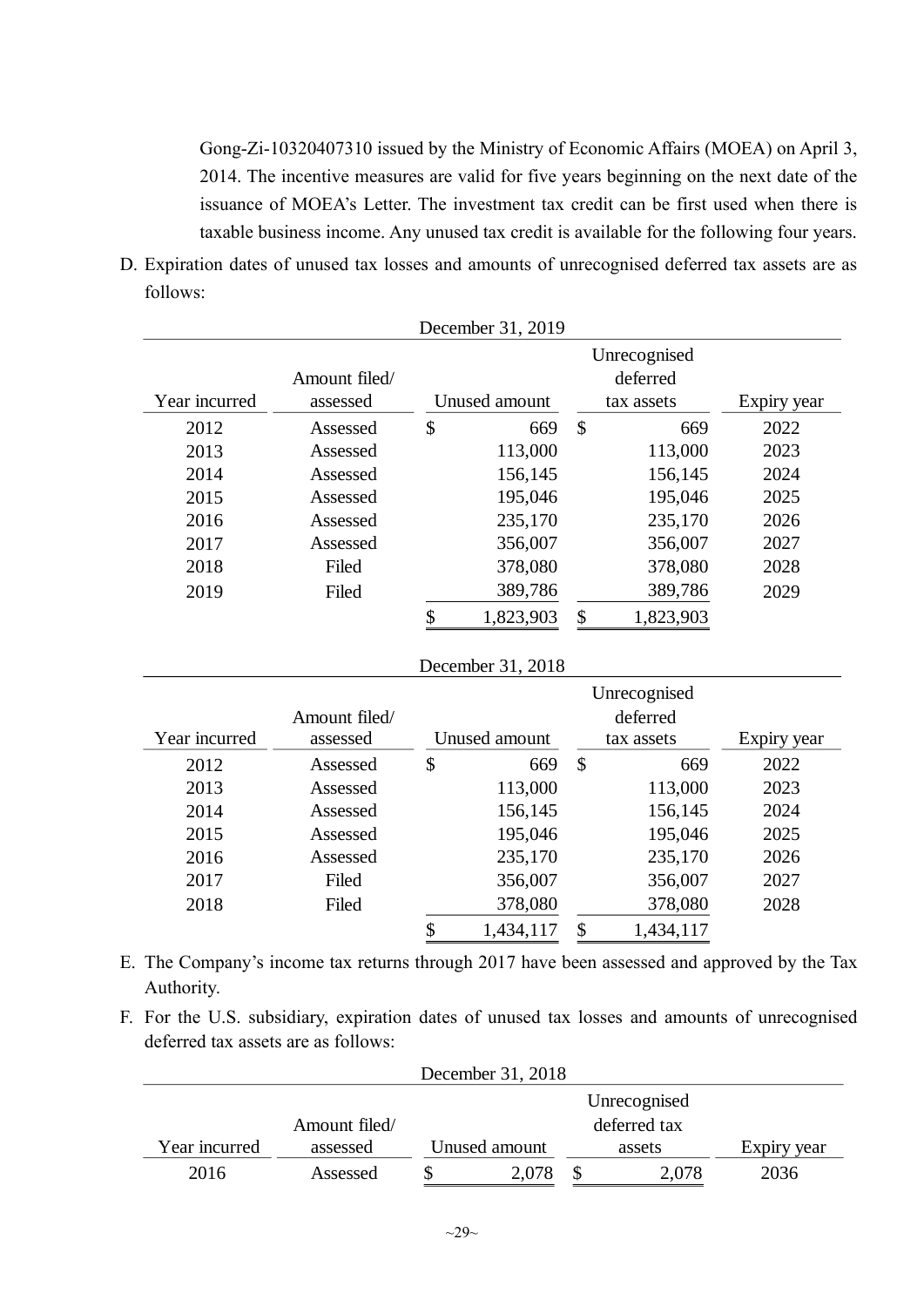December 31, 2019: None.

G. Under the amendments to the Income Tax Act which was promulgated by the President of the Republic of China on February 7, 2018, the Company's applicable income tax rate was raised from 17% to 20% effective from January 1, 2018. The Group has assessed the impact of the change in income tax rate.

(15) Significant contracts

- A. The Company acquired intangible assets including multiple patents, technologies, clinical trial drugs and clinical trial information from Company A under the agreement in April 2013. The Company's payment for acquiring the assets relative to the agreement was shown as 'research and development expenses'. In the following years, the Company is obliged to pay royalties computed based on a certain percentage of revenue arising from either licensing to the third party or sales pertaining to the assets provided that the research and development comes to fruition.
- B. The Company was commissioned on improving API Production using the industrial strains for generic medicine by Company B under an agreement in April 2013. The Company was permitted to recommission the third party provided that Company B owns the research results. The total contract price was \$45,000. The Company recognised the commission research revenue for each period based on the period of time the service was rendered. Further, the Company is entitled to the receipt of royalties computed based on a certain percentage of net sales amount provided that the products are manufactured and sold under cGMP standard. However, Company B entered into a termination agreement with the Company due to the shift in its operating strategy. The latest agreement allowed the Company to access the research results as well as to authorise the third party to the extent of development. Once the products are manufactured or sold, the revenue must be shared with Company B without exceeding the R&D expenses amounting to \$28,125 paid by the Company. All service revenue was recognised by the Company during the year ended December 31, 2014.
- C. The Company licensed Chaperone Therapeutics, Inc. (hereafter referred to as "Chaperone"), a global preclinical drug patent under an agreement in September 2015. Chaperone is responsible for the development, application for drug approval, manufacturing and sales in terms of the authorised pharmaceuticals. In return, the Company receives an upfront payment from Chaperone and milestone royalties when Chaperone reaches specified milestones. The upfront payment was 15% equity of Chaperone while the milestone royalties totalled US\$102,700 thousand. The agreement provides that the upfront payment is due one year after the earlier of verification of compound validation or when the agreement is entered into. The Company recognised licensing revenue of \$128 and recorded 15% equity of common shares as 'Financial assets at cost-non current'. From the year ended December 31, 2018, the Company recognised equity as 'Non-current financial assets at fair value through other comprehensive income' as initially applied IFRS 9.

According to the evaluation of the Company, Chaperone's research and development progress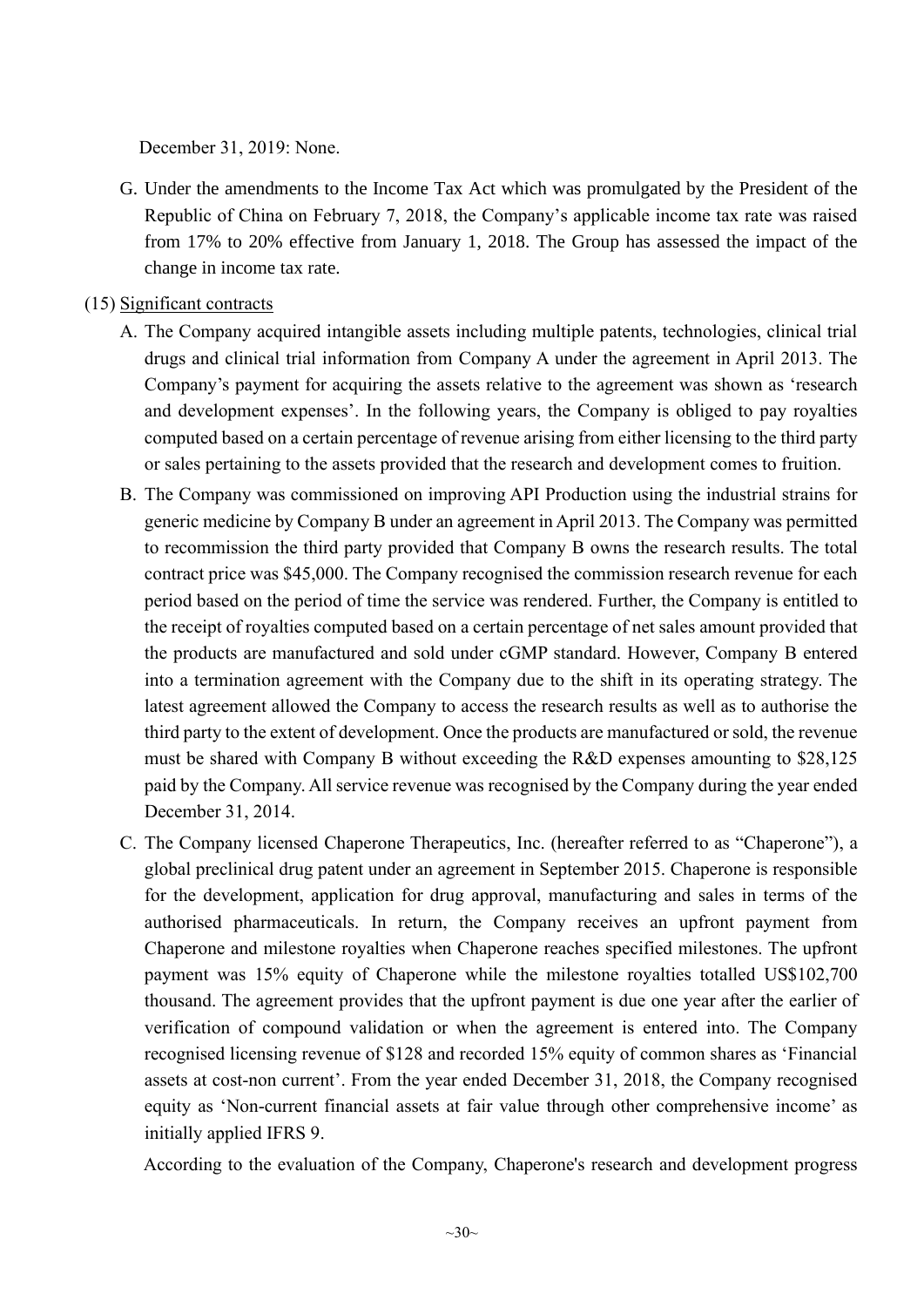has been lagging behind for 3 years since the date of authorisation. So far, the drug candidate (Candidate) has not been developed and entered the GLP toxicology experiment, which has delayed the application of the "Investigational New Drug". The delay in Chaperone's research and development process, in addition to the substantial loss of the validity period of the Company's patent (intangible assets), have not fulfilled the due diligence clause of the "commercially reasonable development progress". To maintain the development potential of the Company's intangible assets and shareholders' equity, the board of directors resolved to terminate the contract on March 25, 2019. From the date of termination, the parties shall have no rights and obligations except for the non-disclosure of confidential information for a period of 10 years after the termination of this Agreement.

#### (16) Loss per share

|                                                                             |     |                  | Year ended December 31, 2019                                                          |                                   |
|-----------------------------------------------------------------------------|-----|------------------|---------------------------------------------------------------------------------------|-----------------------------------|
|                                                                             |     | Amount after tax | Weighted average<br>number of ordinary<br>shares outstanding<br>(shares in thousands) | Loss<br>per share<br>(in dollars) |
| Basic loss per share (note)<br>Loss attributable to owners<br>of the parent | (\$ | 391,426)         | 74,476                                                                                | $($ \$<br>5.26                    |
|                                                                             |     |                  | Year ended December 31, 2018                                                          |                                   |
|                                                                             |     | Amount after tax | Weighted average<br>number of ordinary<br>shares outstanding<br>(shares in thousands) | Loss<br>per share<br>(in dollars) |
| Basic loss per share (note)                                                 |     |                  |                                                                                       |                                   |
| Loss attributable to owners                                                 |     |                  |                                                                                       |                                   |
| of the parent                                                               | (\$ | 375,850)         | 74,422                                                                                | 5.05)<br>(\$                      |

Note: The stock options are converted into the Company's stocks. Hence, the options have no dilutive effect.

#### 7. RELATED PARTY TRANSACTIONS

(1) Significant related party transactions

The Group did not have significant transactions with related parties for the years ended December 31, 2019 and 2018.

(2) Key management compensation

|                                                                         | Years ended December 31, |                 |  |                 |  |
|-------------------------------------------------------------------------|--------------------------|-----------------|--|-----------------|--|
|                                                                         |                          | 2019            |  | 2018            |  |
| Salaries and other short-term employee benefits<br>Share-based payments |                          | 12,710<br>2,007 |  | 12,674<br>3,138 |  |
|                                                                         |                          | 14.717          |  | 15,812          |  |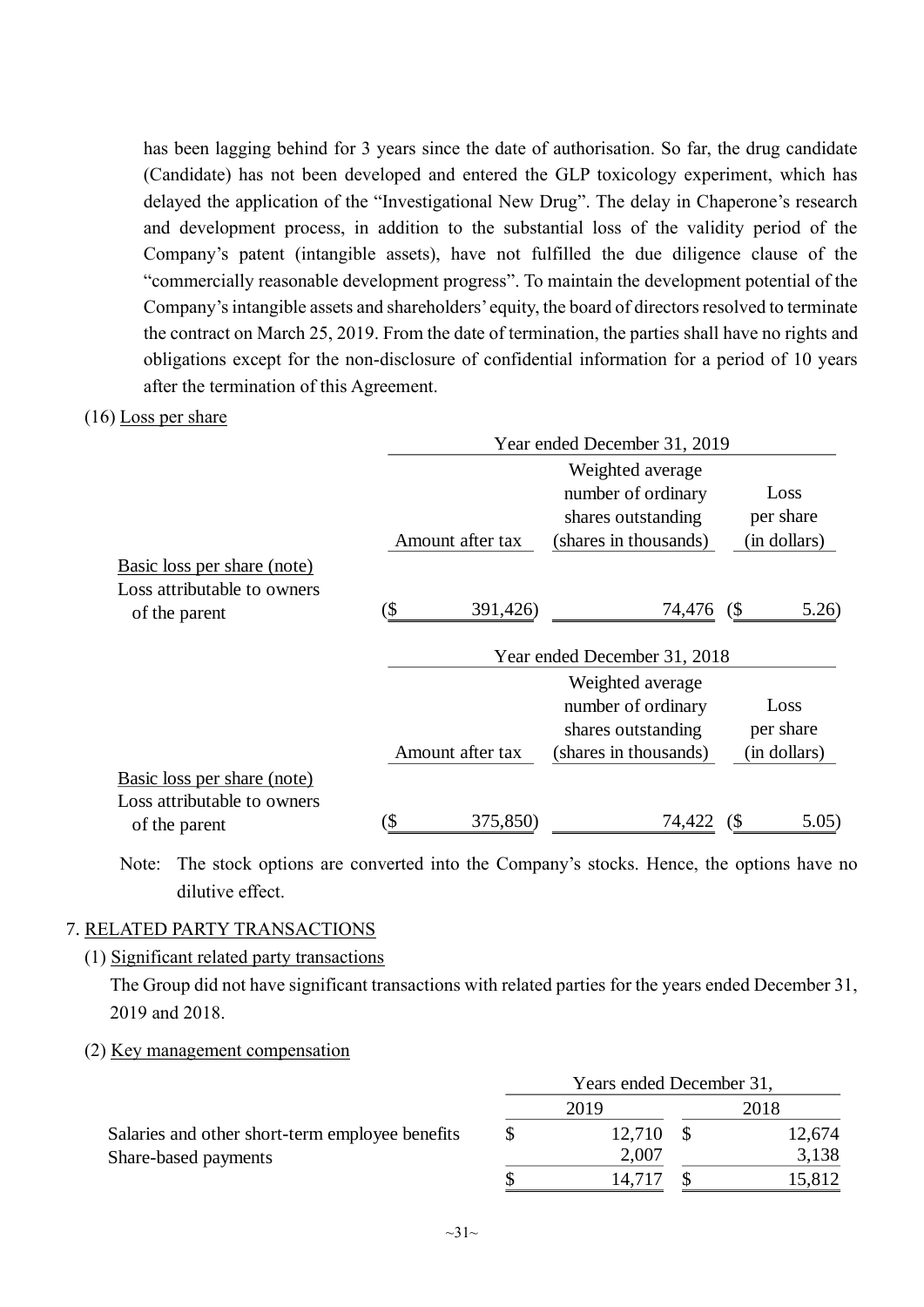## 8. PLEDGED ASSETS

None.

## 9. SIGNIFICANT CONTINGENT LIABILITIES AND UNRECOGNISED CONTRACT **COMMITMENTS**

Except for that mentioned in Note 6(15)A and B, other commitments are as follows:

Operating lease agreement

### Prior to 2018

The Group recognised rental expense of \$5,778 for the lease of offices and vehicles for the year ended December 31, 2018. Future minimum lease payments are as follows:

|                                                    | December 31, 2018 |
|----------------------------------------------------|-------------------|
| Not later than one year                            | 6,244             |
| Later than one year but not later than three years | 6,788             |
|                                                    | 13,032            |

10. SIGNIFICANT DISASTER LOSS None.

## 11. SIGNIFICANT EVENTS AFTER THE BALANCE SHEET DATE None.

### 12. OTHERS

(1) Capital management

The Group's objectives when managing capital are to safeguard the Group's ability to continue as a going concern in order to provide returns for shareholders and to maintain an optimal capital structure to reduce the cost of capital.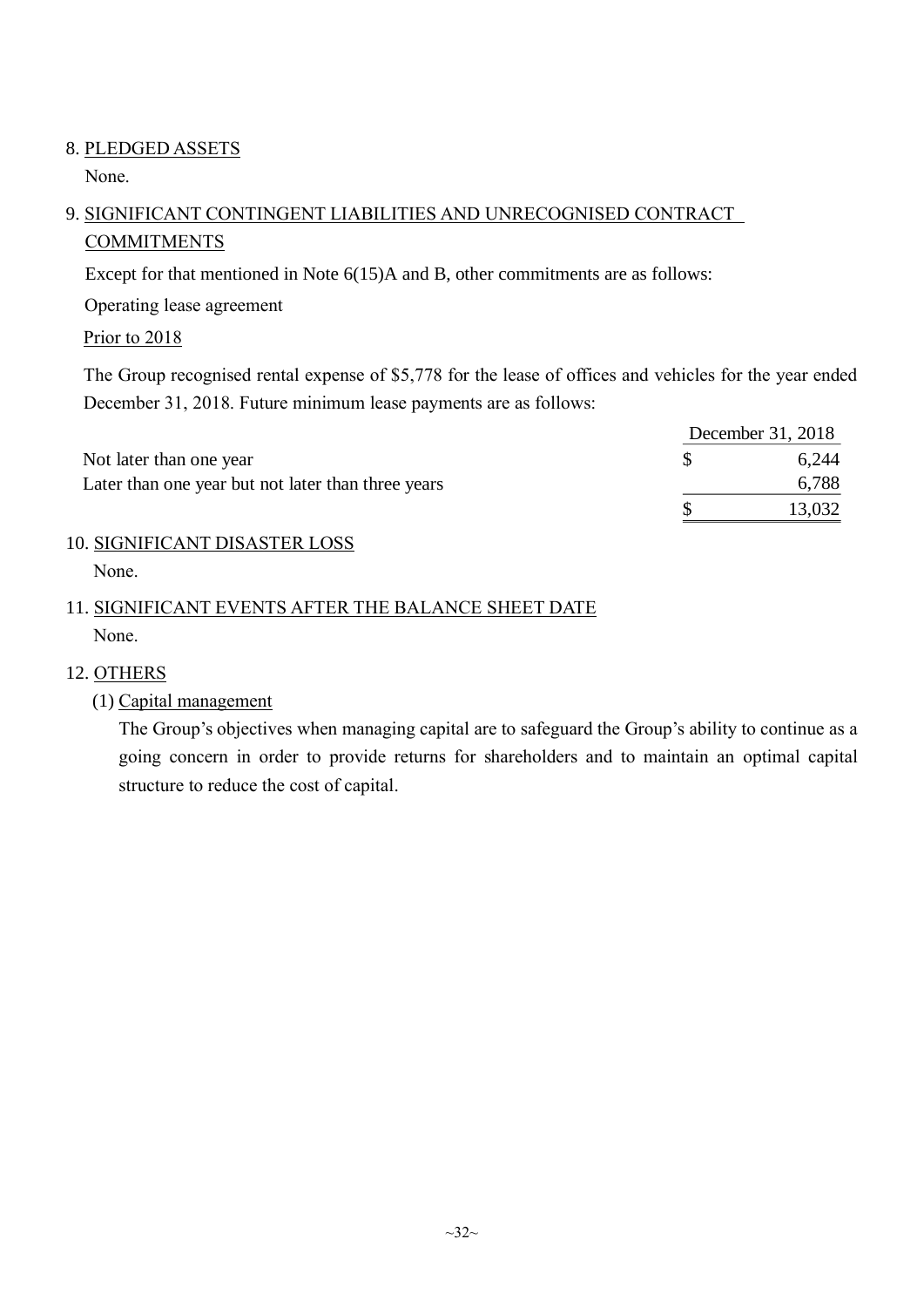(2) Financial instruments

A. Financial instruments by category

|                                              | December 31, 2019 |         | December 31, 2018 |           |
|----------------------------------------------|-------------------|---------|-------------------|-----------|
| Financial assets                             |                   |         |                   |           |
| Financial assets at fair value through other |                   |         |                   |           |
| comprehensive income                         |                   |         |                   |           |
| Designation of equity instrument             |                   | 130     | \$                | 130       |
| Financial assets at amortised cost / Loans   |                   |         |                   |           |
| and receivables                              |                   |         |                   |           |
| Cash and cash equivalents                    | \$                | 837,277 | $\mathcal{S}$     | 1,229,493 |
| Notes receivable                             |                   |         |                   | 12        |
| Accounts receivable                          |                   | 33      |                   | 133       |
| Other receivables                            |                   | 491     |                   | 918       |
| Guarantee deposits paid (shown as other      |                   |         |                   |           |
| non-current assets)                          |                   | 1,898   |                   | 1,908     |
|                                              |                   | 839,699 | \$                | 1,232,464 |
| <b>Financial liabilities</b>                 |                   |         |                   |           |
| Financial liabilities at amortised cost      |                   |         |                   |           |
| Other payables                               |                   | 23,285  | \$                | 35,864    |
| Lease liability                              |                   | 7,538   |                   |           |
|                                              |                   |         |                   |           |

- B. Financial risk management policies
	- (a) The Group's activities expose it to a variety of financial risks: market risk (including foreign exchange risk, interest rate risk and price risk), credit risk and liquidity risk.
	- (b) Risk management is carried out by a central treasury department (Group treasury) under policies approved by the Board of Directors. Group treasury identifies, evaluates and hedges financial risks in close cooperation with the Group's operating units. The Board provides written principles for overall risk management, as well as written policies covering specific areas and matters, such as foreign exchange risk, interest rate risk, credit risk, use of derivative financial instruments and non-derivative financial instruments, and investment of excess liquidity.
- C. Significant financial risks and degrees of financial risks
	- (a) Market risk
		- i. The Group's businesses involve some non-functional currency operations (the Group's functional currency: NTD). The information on assets and liabilities denominated in foreign currencies whose values would be materially affected by the exchange rate fluctuations is as follows: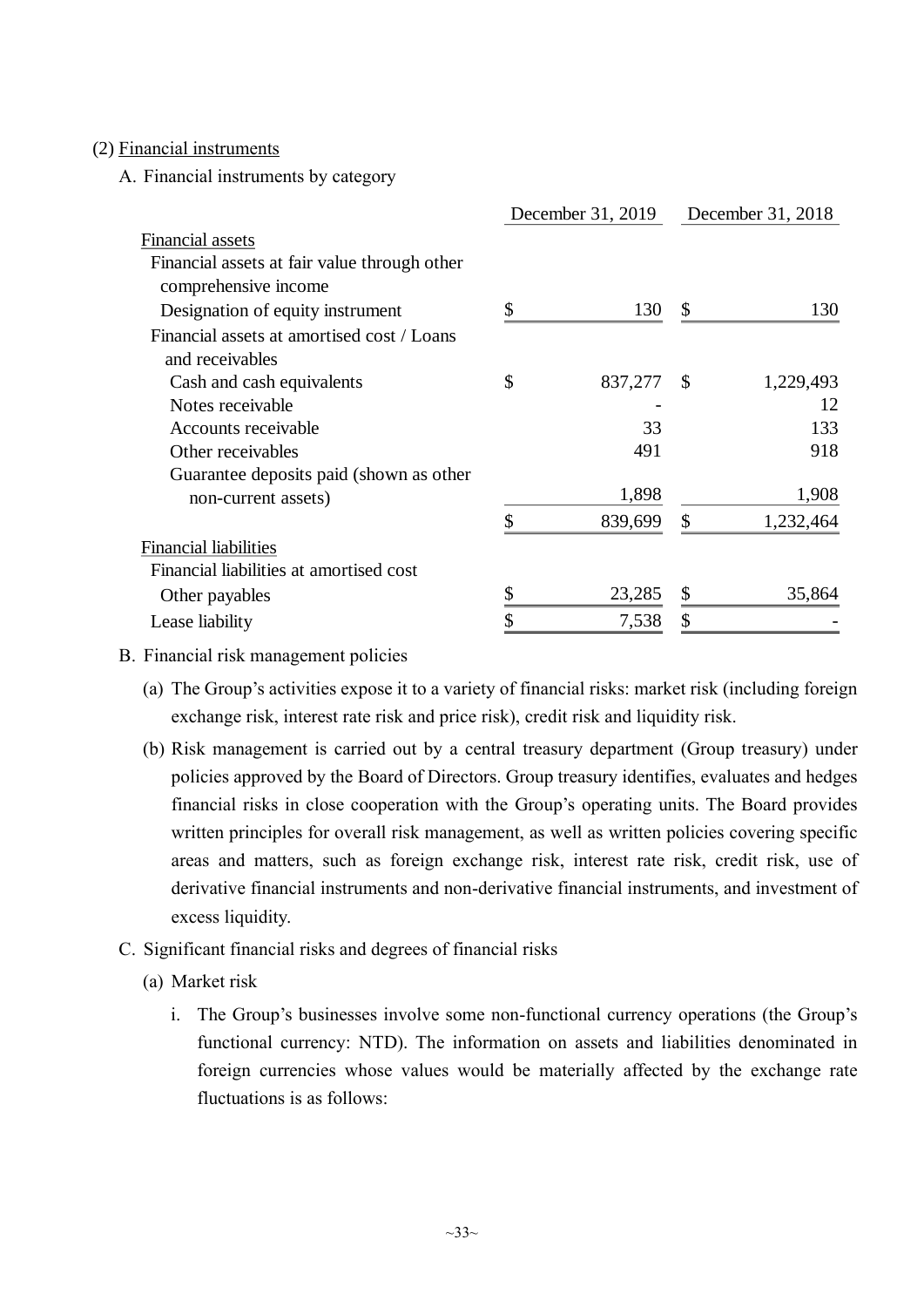|                                                                       |                   | December 31, 2019                            |                  |                     |                     |  |  |
|-----------------------------------------------------------------------|-------------------|----------------------------------------------|------------------|---------------------|---------------------|--|--|
|                                                                       |                   | Foreign currency<br>amount<br>(In thousands) |                  | Book value<br>(NTD) |                     |  |  |
| (Foreign currency:<br>functional currency)<br><b>Financial assets</b> |                   |                                              |                  |                     |                     |  |  |
| Non-monetary items                                                    |                   |                                              |                  |                     |                     |  |  |
| <b>USD:NTD</b><br>Non-monetary items                                  | \$                | 3,382                                        | 29.98            | \$                  | 101,383             |  |  |
| <b>USD:NTD</b>                                                        |                   | 2,691                                        | 29.98            |                     | 80,690              |  |  |
| <b>Financial liabilities</b><br>Monetary items<br><b>USD:NTD</b>      |                   | 1,373                                        | 29.98            |                     | 41,155              |  |  |
|                                                                       | December 31, 2018 |                                              |                  |                     |                     |  |  |
|                                                                       |                   | Foreign currency                             |                  |                     |                     |  |  |
|                                                                       |                   | amount                                       | Exchange<br>rate |                     | Book value<br>(NTD) |  |  |
| (Foreign currency:<br>functional currency)<br><b>Financial assets</b> |                   | (In thousands)                               |                  |                     |                     |  |  |
| Non-monetary items                                                    |                   |                                              |                  |                     |                     |  |  |
| <b>USD:NTD</b>                                                        | \$                | 2,450                                        | 30.72            | $\mathcal{S}$       | 75,279              |  |  |
| <b>Financial liabilities</b>                                          |                   |                                              |                  |                     |                     |  |  |
| <b>Monetary</b> items                                                 |                   |                                              |                  |                     |                     |  |  |
| <b>USD:NTD</b>                                                        |                   | 1,868                                        | 30.72            |                     | 57,394              |  |  |

ii. The unrealised exchange loss arising from significant foreign exchange variation on the monetary items held by the Group for the years ended December 31, 2019 and 2018 amounted to \$1,738 and \$19, respectively.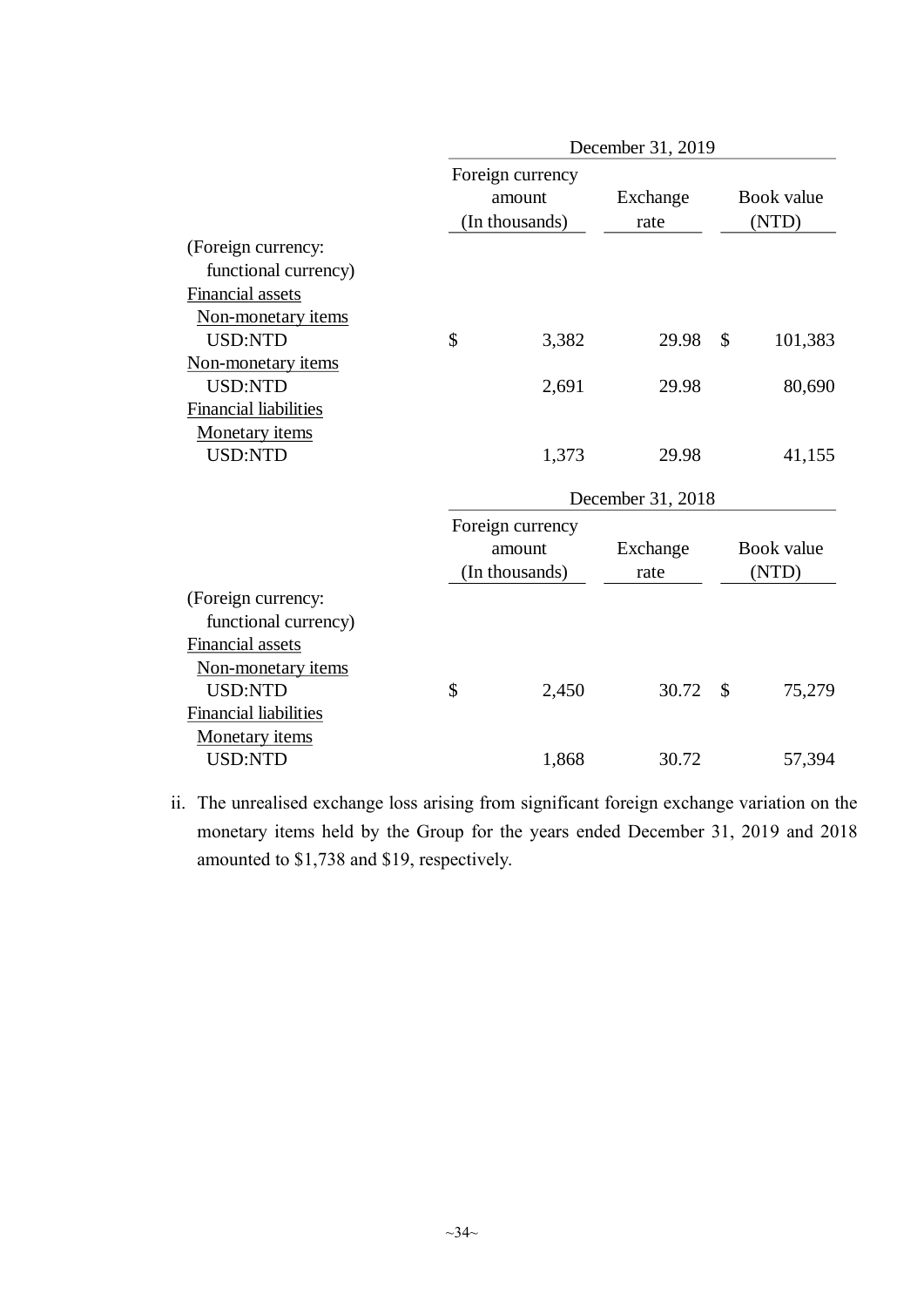|                                                                  |                        | Year ended December 31, 2019 |    |                                            |  |  |  |
|------------------------------------------------------------------|------------------------|------------------------------|----|--------------------------------------------|--|--|--|
|                                                                  |                        | Sensitivity analysis         |    |                                            |  |  |  |
|                                                                  | Degree of<br>variation | Effect on<br>profit or loss  |    | Effect on other<br>comprehensive<br>income |  |  |  |
| (Foreign currency:<br>functional currency)                       |                        |                              |    |                                            |  |  |  |
| Financial assets                                                 |                        |                              |    |                                            |  |  |  |
| <b>Monetary</b> items<br><b>USD:NTD</b>                          | 1%                     | \$<br>1,014                  | \$ |                                            |  |  |  |
| Non-monetary items<br><b>USD:NTD</b>                             | 1%                     |                              |    | 807                                        |  |  |  |
| <b>Financial liabilities</b><br>Monetary items<br><b>USD:NTD</b> | 1%                     | 412                          |    |                                            |  |  |  |
|                                                                  |                        | Year ended December 31, 2018 |    |                                            |  |  |  |
|                                                                  |                        | Sensitivity analysis         |    |                                            |  |  |  |
|                                                                  | Degree of<br>variation | Effect on<br>profit or loss  |    | Effect on other<br>comprehensive<br>income |  |  |  |
| (Foreign currency:<br>functional currency)                       |                        |                              |    |                                            |  |  |  |
| Financial assets                                                 |                        |                              |    |                                            |  |  |  |
| Non-monetary items<br><b>USD:NTD</b>                             | 1%                     | \$                           | \$ | 753                                        |  |  |  |
| <b>Financial liabilities</b>                                     |                        |                              |    |                                            |  |  |  |
| Monetary items                                                   |                        |                              |    |                                            |  |  |  |
| <b>USD:NTD</b>                                                   | 1%                     | 574                          |    |                                            |  |  |  |

iii. Analysis of foreign currency market risk arising from significant foreign exchange variation:

#### (b) Credit risk

- i. Credit risk refers to the risk of financial loss to the Group arising from default by the clients on the contract obligations. The main factor is that counterparties could not repay in full the accounts receivable based on the agreed terms.
- ii. The Group manages their credit risk taking into consideration the entire group's concern. For banks and financial institutions, only independently rated parties with good credit quality are accepted. According to the Group's credit policy, each local entity in the Group is responsible for managing and analysing the credit risk for their clients before standard payment term and conditions are offered. Internal risk control assesses the credit quality of the customers, taking into account their financial position, past experience and other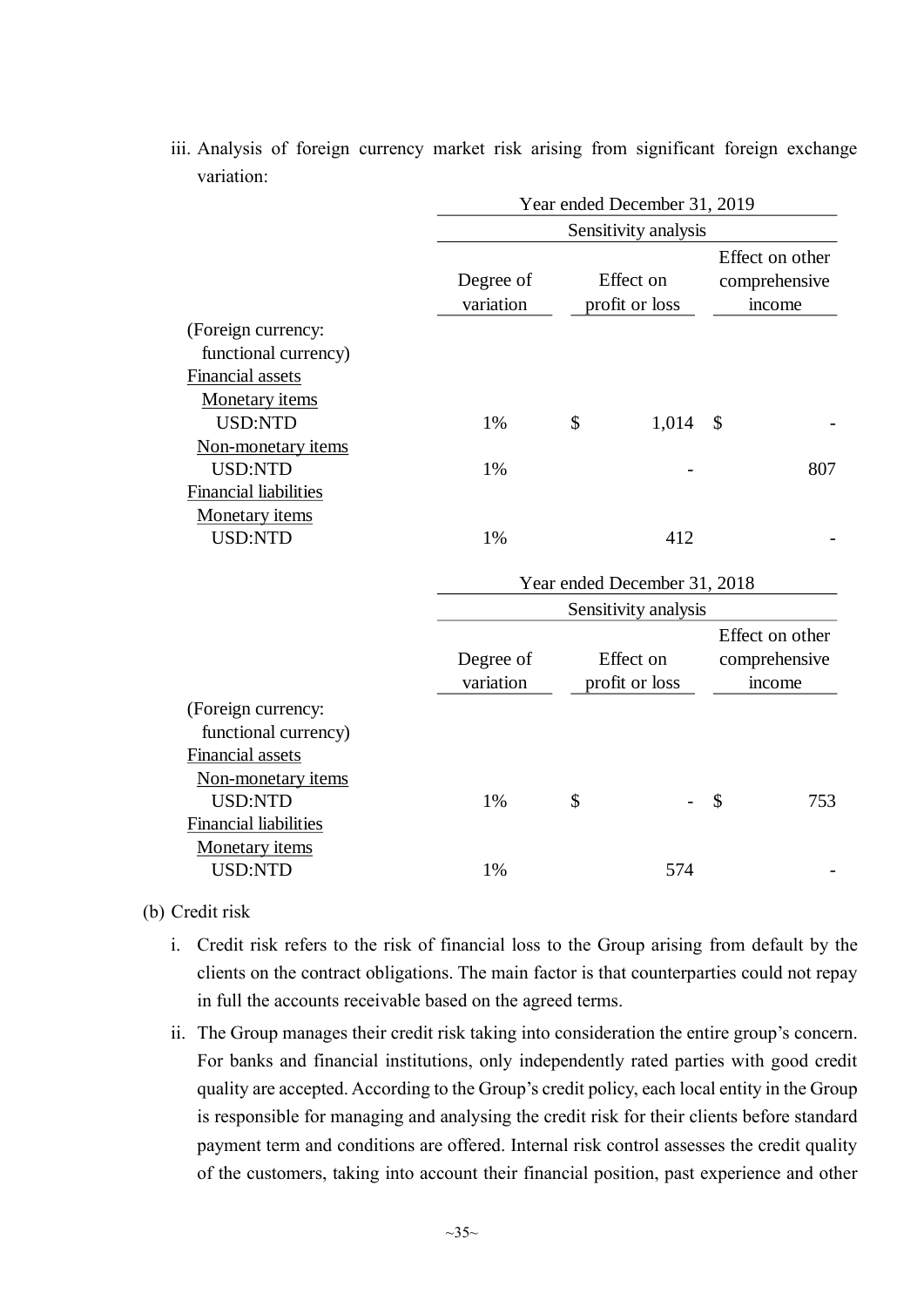factors. Individual risk limits are set based on internal or external ratings in accordance with limits set by the Board of Directors. The utilisation of credit limits is regularly monitored.

- (c) Liquidity risk
	- i. Cash flow forecasting is performed in the operating entities of the Group and aggregated by Group treasury. Group treasury monitors rolling forecasts of the Group's liquidity requirements to ensure it has sufficient cash to meet operational needs.
	- ii. The Group does not expect to have significant liquidity risk since the other payables and other current liabilities are due in twelve months.
- (3) Fair value information
	- A. The different levels that the inputs to valuation techniques are used to measure fair value of financial and non-financial instruments have been defined as follows:
		- Level 1: Quoted prices (unadjusted) in active markets for identical assets or liabilities that the entity can access at the measurement date. A market is regarded as active where a market in which transactions for the asset or liability take place with sufficient frequency and volume to provide pricing information on an ongoing basis.
		- Level 2: Inputs other than quoted prices included within Level 1 that are observable for the asset or liability, either directly or indirectly.
		- Level 3: Unobservable inputs for the asset or liability. All equity instruments invested by the Group are classified as level 3.
	- B. The related information of financial and non-financial instruments measured at fair value by level on the basis of the nature, characteristics and risks of the assets and liabilities are as follows:
		- (a) The related information on the nature of the assets and liabilities is as follows:

| December 31, 2019                      | Level 1 | Level 2 | Level 3   | Total    |
|----------------------------------------|---------|---------|-----------|----------|
| <b>Assets</b>                          |         |         |           |          |
| Recurring fair value measurements      |         |         |           |          |
| Financial assets at fair value through |         |         |           |          |
| other comprehensive income             |         |         |           |          |
| Equity securities                      | S       | \$      | \$<br>130 | S<br>130 |
| December 31, 2018                      | Level 1 | Level 2 | Level 3   | Total    |
| <b>Assets</b>                          |         |         |           |          |
| Recurring fair value measurements      |         |         |           |          |
| Financial assets at fair value through |         |         |           |          |
| other comprehensive income             |         |         |           |          |
| <b>Equity securities</b>               | ¢       |         | 130       | 130      |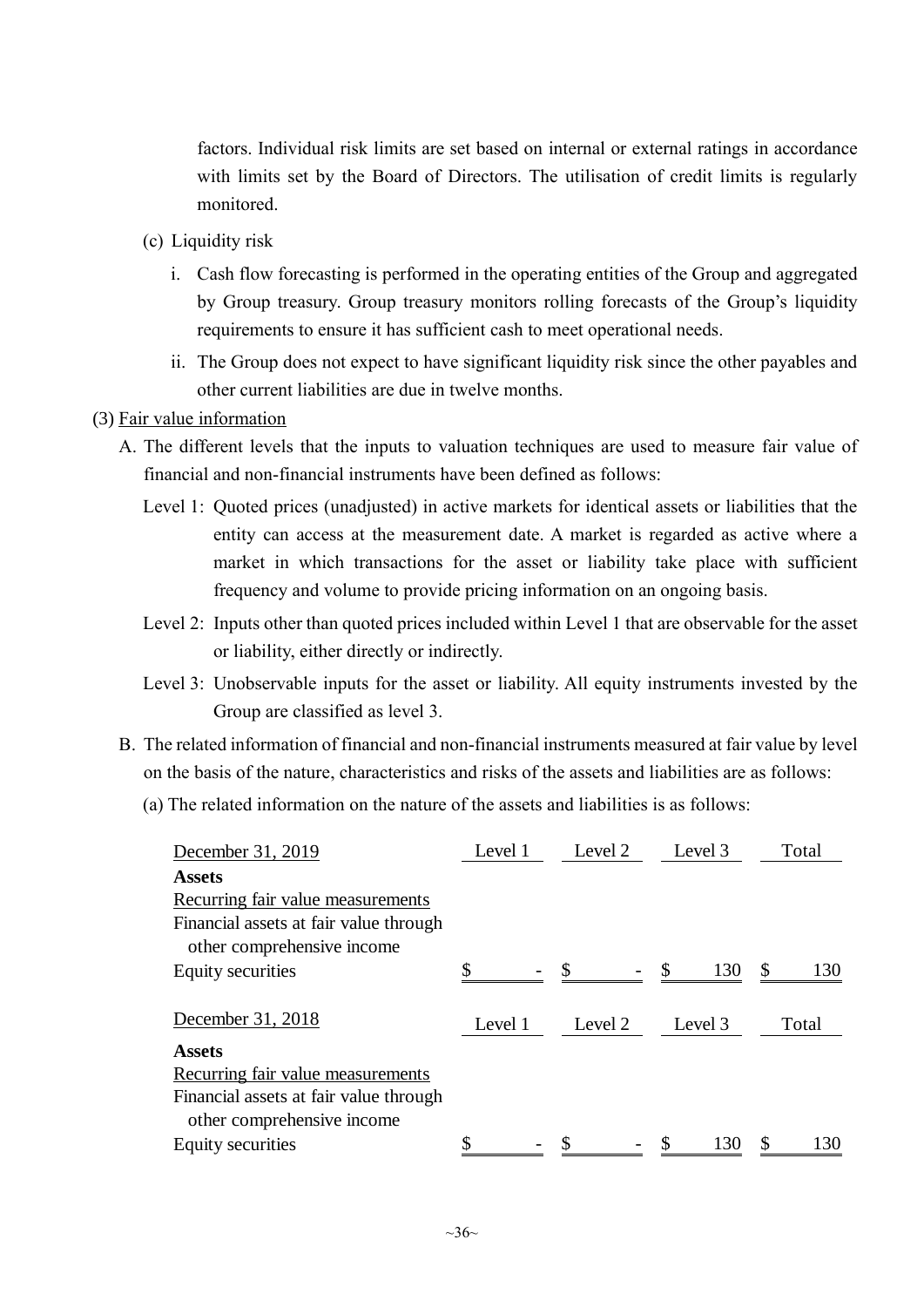- (b) The methods and assumptions the Group used to measure fair value are as follows:
	- (i) For the instruments the Group used market quoted prices as their fair values (that is, Level 1), the Group uses the close price of market quoted price to measure the listed and emerging shares.
	- (ii) Except for financial instruments with active markets, the fair value of other financial instruments is measured by using valuation techniques or by reference to counterparty quotes.
- C. The following chart is the movement of Level 3 for the year ended December 31, 2018:

|                      | Equity instruments |  |  |
|----------------------|--------------------|--|--|
| At January 1         | 128                |  |  |
| Acquired in the year |                    |  |  |
| At December 31       | l 30               |  |  |
|                      |                    |  |  |

For the year ended December 31, 2019: None.

- D. Finance segment is in charge of valuation procedures for fair value measurements being categorised within Level 3. Such assessment is to ensure the valuation results are reasonable by applying independent information to make results close to current market conditions, confirming the resource of information is independent and reliable.
- E. The following is the qualitative information of significant unobservable inputs and sensitivity analysis of changes in significant unobservable inputs to valuation model used in Level 3 fair value measurement:

| Non-derivative equity instrument: | Fair value at<br>December 31, 2019 | Valuation<br>technique  | Significant<br>unobservable<br>input                  | Range<br>(weighted<br>average)  | Relationship of inputs<br>to fair value                                                                                                         |
|-----------------------------------|------------------------------------|-------------------------|-------------------------------------------------------|---------------------------------|-------------------------------------------------------------------------------------------------------------------------------------------------|
| Unlisted shares                   | 130<br>\$                          | Discounted<br>cash flow | Long-term<br>revenue growth<br>rate; Discount<br>rate | N/A                             | The higher the long-<br>term revenue growth<br>rate, the higher the fair<br>value; the higher the<br>discount rate, the lower<br>the fair value |
|                                   | Fair value at<br>December 31, 2018 | Valuation<br>technique  | Significant<br>unobservable<br>input                  | Range<br>(weighted)<br>average) | Relationship of inputs<br>to fair value                                                                                                         |
|                                   | Non-derivative equity instrument:  |                         |                                                       |                                 |                                                                                                                                                 |
| Unlisted shares                   | 130<br>\$                          | Discounted<br>cash flow | Long-term<br>revenue growth<br>rate; Discount<br>rate | N/A                             | The higher the long-<br>term revenue growth<br>rate, the higher the fair<br>value; the higher the<br>discount rate, the lower<br>the fair value |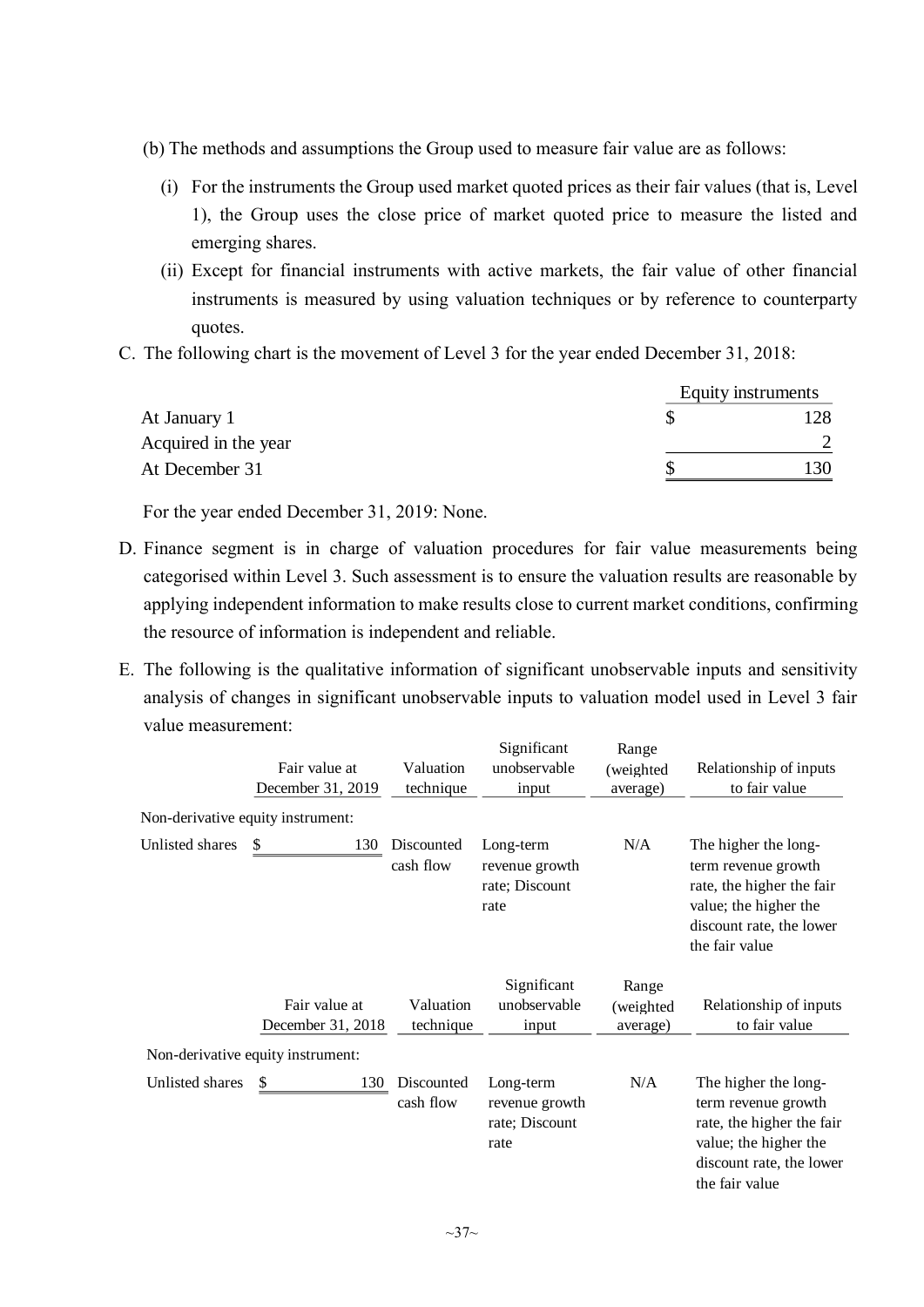### 13. SUPPLEMENTARY DISCLOSURES

(1) Significant transactions information

The following transactions were eliminated when preparing the consolidated financial statements.

- A. Loans to others: None.
- B. Provision of endorsements and guarantees to others: None.
- C. Holding of marketable securities at the end of the period (not including subsidiaries, associates and joint ventures): Please refer to table 1.
- D. Acquisition or sale of the same security with the accumulated cost exceeding \$300 million or 20% of the Company's paid-in capital: None.
- E. Acquisition of real estate reaching \$300 million or 20% of paid-in capital or more: None.
- F. Disposal of real estate reaching \$300 million or 20% of paid-in capital or more: None.
- G. Purchases or sales of goods from or to related parties reaching \$100 million or 20% of paid-in capital or more: None.
- H. Receivables from related parties reaching \$100 million or 20% of paid-in capital or more: None.
- I. Trading in derivative instruments undertaken during the reporting periods: None.
- J. Significant inter-company transactions during the reporting periods: No transaction involves \$100 million or 20% of paid-in capital or more.
- (2) Information on investees

The following transactions with the subsidiary were eliminated when preparing the consolidated financial statements.

Names, locations and other information of investee companies (not including investees in Mainland China): Please refer to table 2.

(3) Information on investments in Mainland China None.

### 14. SEGMENT INFORMATION

(1) General information

The Group operates business only in a single industry by primarily engaging in the development of new drugs and special pharmaceutical ingredients. The chief operating decision maker, who allocates resources and assesses operating performance of the Group as a whole, has identified that the Group has only one reportable operating segment.

(2) Measurement of segment information

The accounting policies adopted by the Group's operating segments are consistent with that summarised in Note 4. The operating segments' profit or loss is measured with net operating profit and based on which the performance is evaluated.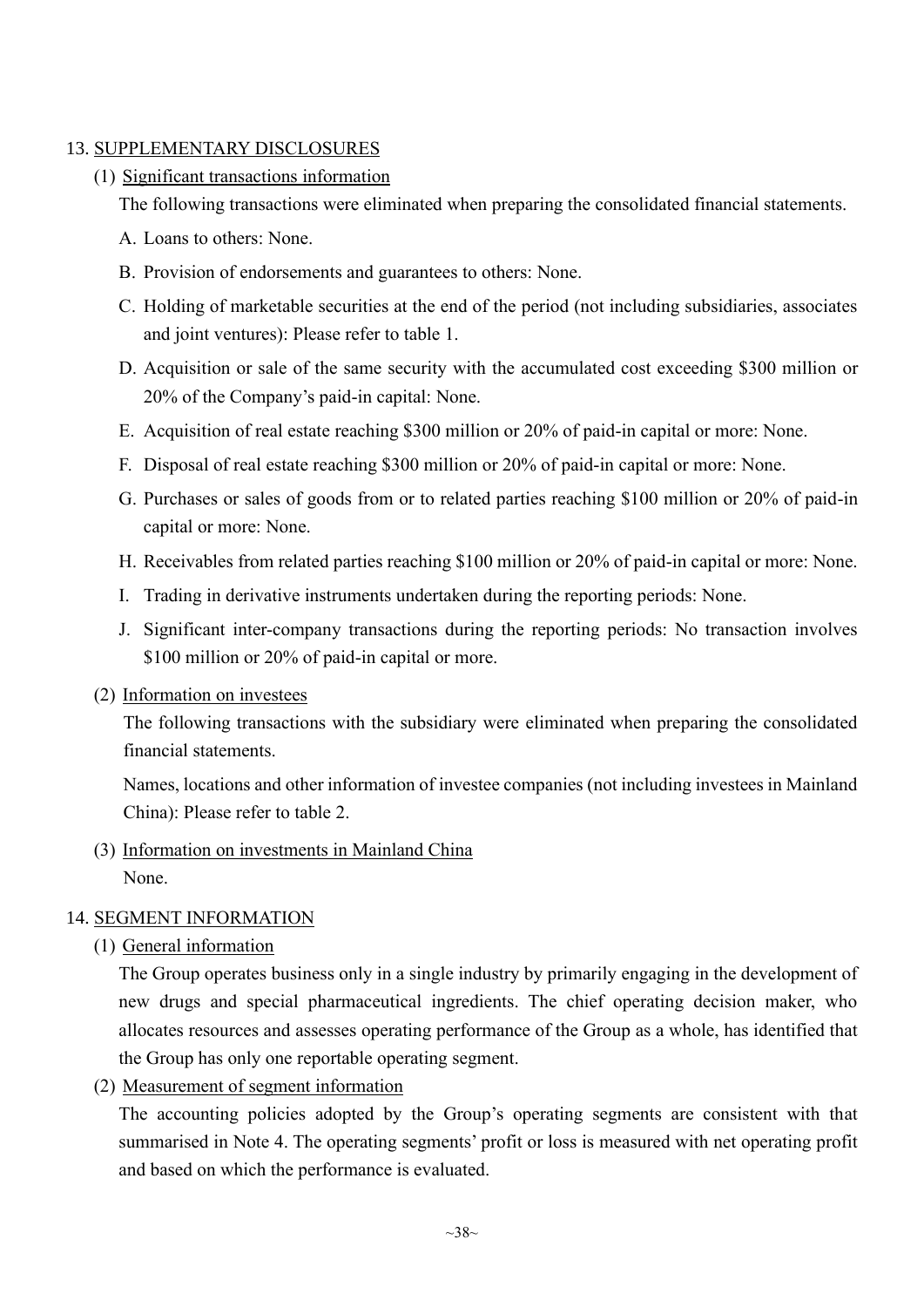### (3) Information about segment profit or loss, assets and liabilities

The Group has only one reportable segment so the reportable information is identical with the financial statements.

#### (4) Reconciliation for segment income (loss)

The net operating loss reported to the chief operating decision-maker is measured in a manner consistent with the income and expense in the statement of comprehensive income. Hence, the reconciliation is indicated in the statement of comprehensive income.

#### (5) Information on products and services

|                 | Years ended December 31, |      |  |  |  |  |  |
|-----------------|--------------------------|------|--|--|--|--|--|
|                 | 2019                     | 2018 |  |  |  |  |  |
| Service revenue | 30C                      |      |  |  |  |  |  |

### (6) Geographical information

Geographical information for the years ended December 31, 2019 and 2018 is as follows:

|            | Year ended December 31, 2019 |                    |       |  | Year ended December 31, 2018 |                    |       |  |  |  |
|------------|------------------------------|--------------------|-------|--|------------------------------|--------------------|-------|--|--|--|
|            | Revenue                      | Non-current assets |       |  | Revenue                      | Non-current assets |       |  |  |  |
| Taiwan     | 300                          |                    | 6,022 |  | 733                          |                    | 3,610 |  |  |  |
| <b>USA</b> |                              |                    | 2,390 |  |                              |                    | 182   |  |  |  |
|            | 300                          |                    | 8.412 |  | 733                          |                    | 3,792 |  |  |  |

### (7) Major customer information

Information on major customer accounting for 10% of the Company's operating revenue for the years ended December 31, 2019 and 2018 is as follows:

|                            |  | Years ended December 31, |  |      |      |  |
|----------------------------|--|--------------------------|--|------|------|--|
|                            |  | 2019                     |  | 2018 |      |  |
| BIOYO BIOTECH CO., LTD.    |  | 250                      |  |      | 733. |  |
| HOU CHI CHEMICAL CO., LTD. |  | 50                       |  |      |      |  |
|                            |  | 300                      |  |      |      |  |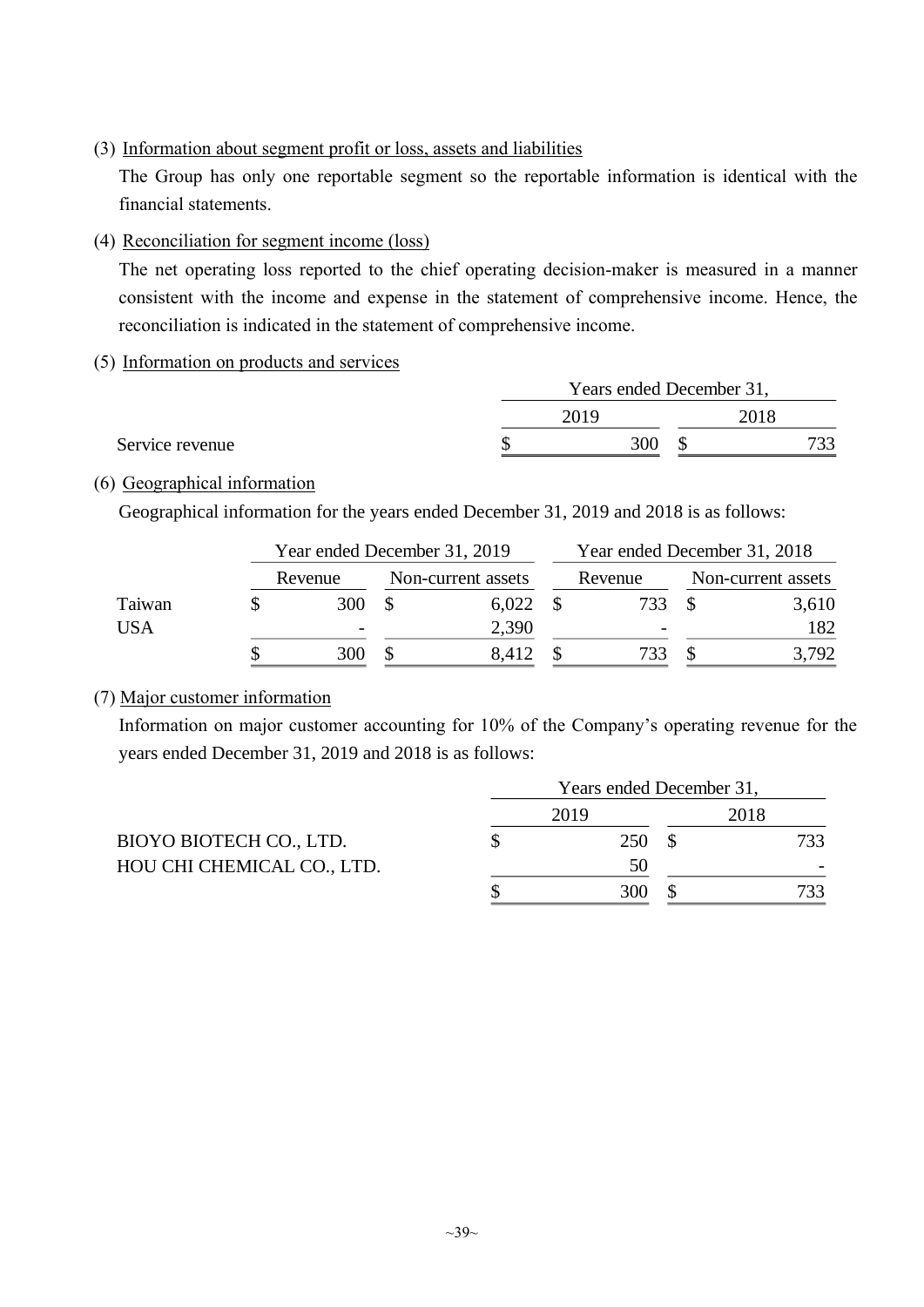#### Senhwa Biosciences, Inc. and its Subsidiary

#### Holding of marketable securities at the end of the period (not including subsidiaries, associates and joint ventures)

#### Year ended December 31, 2019

Table 1

Expressed in thousands of NTD

(Except as otherwise indicated)

|                          |                                                   | Relationship with the | General                                                                             |                  |            |                   |            |          |
|--------------------------|---------------------------------------------------|-----------------------|-------------------------------------------------------------------------------------|------------------|------------|-------------------|------------|----------|
| Securities held by       | Marketable securities                             | securities issuer     | ledger account                                                                      | Number of shares | Book value | Ownership $(\% )$ | Fair value | Footnote |
| Senhwa Biosciences, Inc. | Chaperone Therapeutics, Inc. -<br>ordinary shares | None                  | Financial assets at fair value<br>through other comprehensive<br>income-non current | 409,400 \$       | 128        | 13.15% \$         | 128        | None     |
| Senhwa Biosciences, Inc. | Pimera, Inc. - ordinary shares                    | None                  | Financial assets at fair value<br>through other comprehensive<br>income-non current | 468,179          |            | 3%                |            | None     |